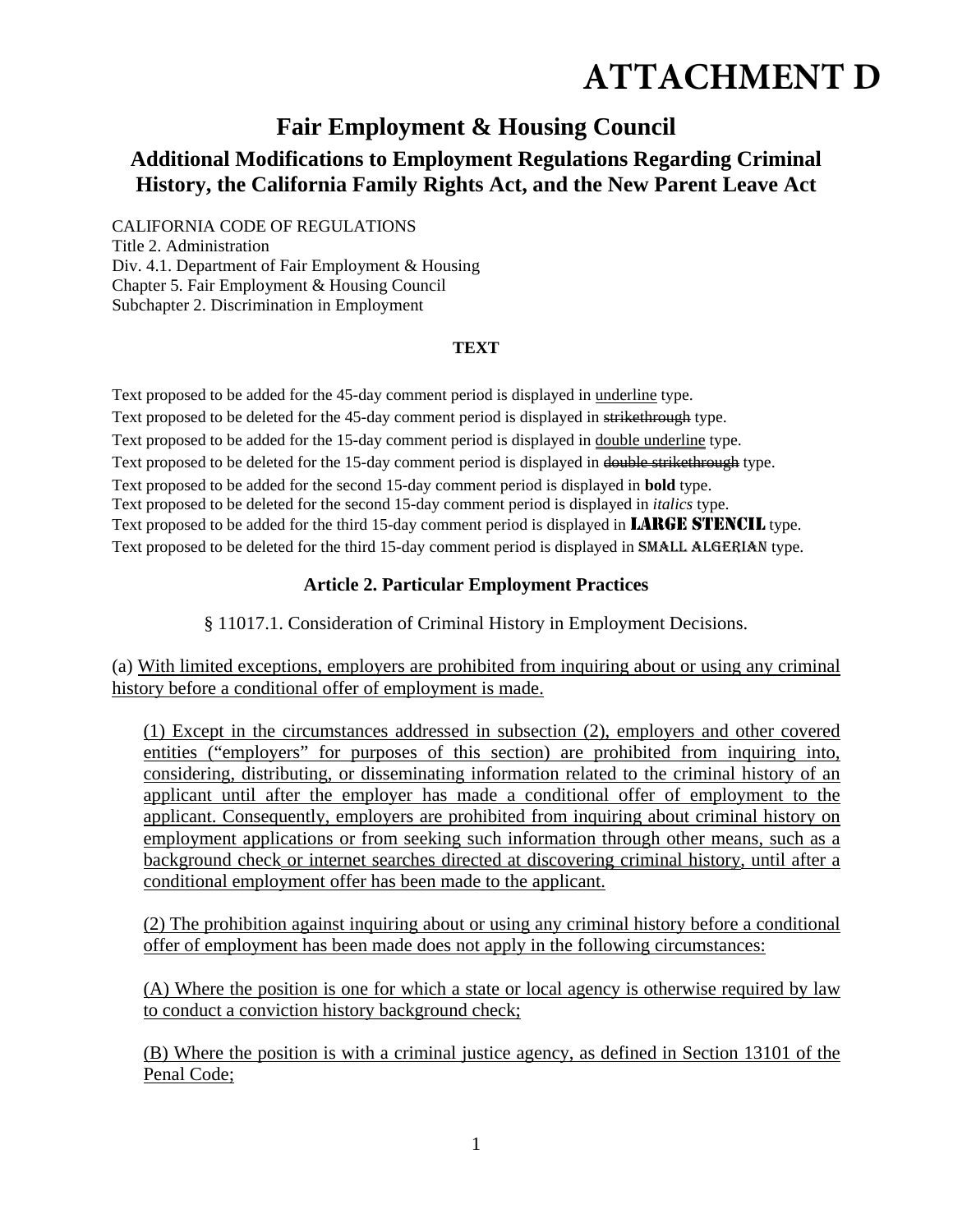(C) Where the position is as a Farm Labor Contractor, as described in Section 1685 of the Labor Code; or

(D) Where the position is one that an employer or an employer's agent is required by any state, federal, or local law to conduct criminal background checks for employment purposes or to restrict employment based on criminal history. Federal law, for purposes of this provision, includes rules or regulations promulgated by a self-regulatory organization as defined in Section 3(a)(26) of the Security Exchange Act of 1934, 15 U.S.C. § 78c(a)(26).

**(3) A labor contractor, union hiring hall and client employer are governed in the same way by section 11017.1 of these regulations as are other employers.** 

**(A) A labor contractor or union hiring hall may not decline to admit a worker to a pool or availability list,** CONTINUE A WORKER'S INCLUSION IN A POOL OR AVAILABILITY LIST, **or decline to refer a worker to a position with a client employer, because of the worker's** RECORDCRIMINAL HISTORY **unless the labor contractor or union hiring hall has complied with the procedures and requirements outlined in section 11017.1 of these regulations. Because subsection (c) requires that an individualized assessment must include consideration of the nature of the job sought, labor contractors or union hiring halls are unlikely to satisfy the requirements of subsection (c) when placing applicants into a pool of workers from which individuals may be assigned to a variety of positions** OR WHEN DETERMINING CONTINUED INCLUSION IN SUCH A POOL**.** 

**(B) If a labor contractor or union hiring hall** SUBSEQUENTLYPERIODICALLY **conducts inquiries into criminal history to maintain the eligibility of workers admitted to a pool or availability list, then it must comply with the procedures and requirements outlined in section 11017.1 of these regulations. When conducting a subsequent inquiry, labor contractors or union hiring halls are unlikely to satisfy the requirements of subsection (c) if they disqualify a worker from retention in a pool based on conviction history that was already considered and deemed not disqualifying for entry into the pool in the first place.** 

**(C) A client employer may inquire into or consider the conviction history of a worker supplied by a labor contractor or union hiring hall only after extending a conditional offer of employment to the worker and when following the procedures described in subsections (a) through (c), unless exempted pursuant to subsection (a)(2). A client employer violates this section by instructing labor contractors or union hiring halls to refer only workers without conviction records, unless exempted by subsection (a)(2).** 

**(D) For purposes of section 11017.1 of these regulations** ONLY**:** 

**(i) "Employer" includes a labor contractor and a client employer.** 

**(ii) "Client employer" means a business entity, regardless of its form, that selects workers from a pool or availability list, or obtains or is provided workers to perform labor within its usual course of business from a labor contractor.**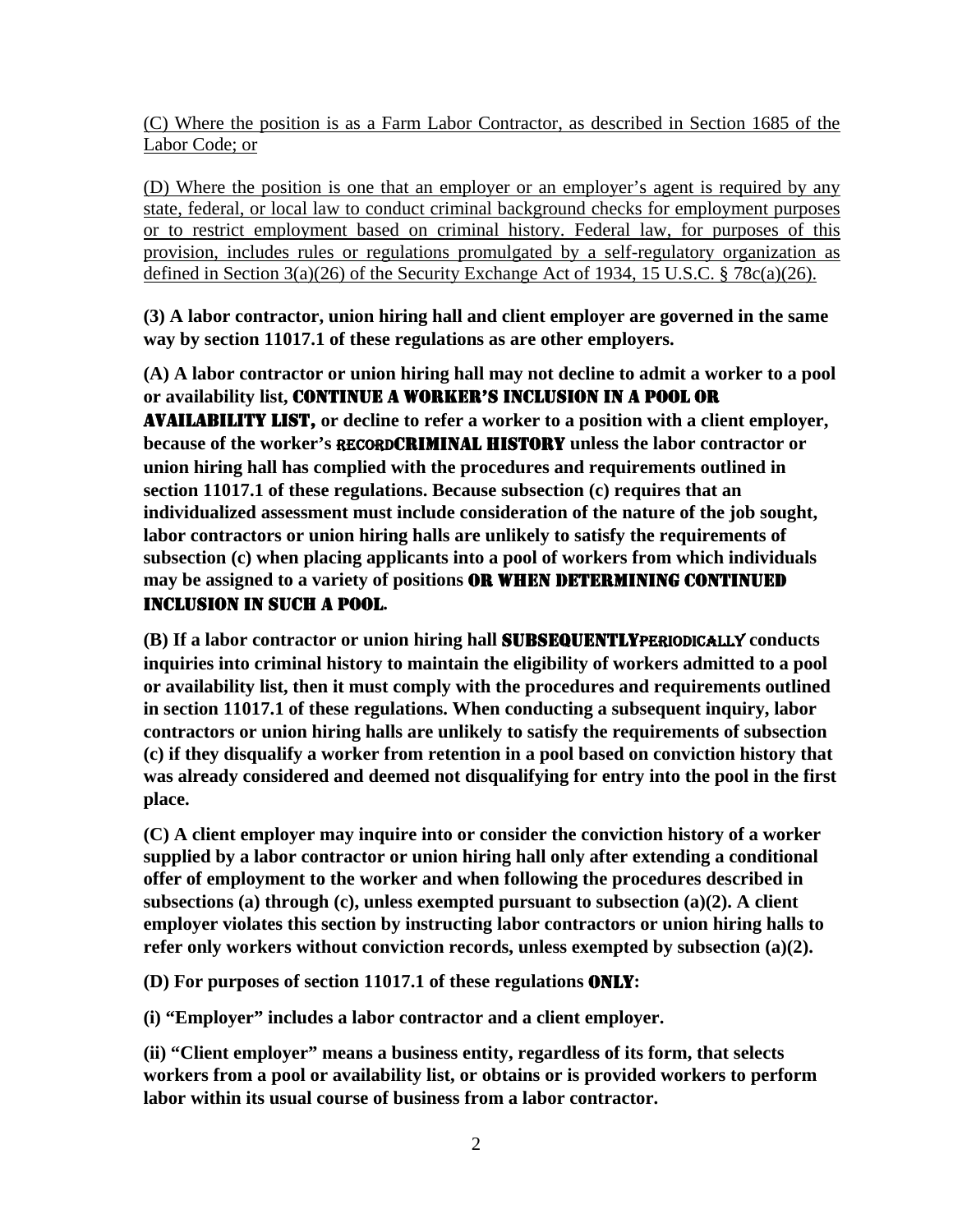**(iii) "Labor contractor" means an individual or entity, either with or without a contract, which supplies a client employer with, or maintains a pool or availability list of, workers to perform labor within the client employer's usual course of business. This definition is not intended to include Farm Labor Contractors.** 

*(3) Where an agent of an employer makes determinations about which individuals or applicants shall be included on a hiring hall and/or availability list for a particular position or type of position, the agent must comply with the procedures and requirements outlined in Sections 11017.1 of these regulations. This includes but is not limited to the process of making a conditional offer of inclusion on the hiring hall and/or availability list before inquiring about or using any criminal history that may lawfully be considered given the position or type of position and conducting an individualized assessment before any decision to rescind a conditional offer based on criminal history is made. Consequently, agents that are making determinations about a hiring hall and/or availability list that is applicable to a broad range of different positions will be unlikely to meet the individualized assessment components of the requirements. When selecting individuals for hire from the hiring hall and/or availability list, an employer does not need to separately undergo the conditional offer process outlined in 11017.1(a)-(c) of these regulations, provided that the employer has not separately inquired about or considered criminal history information in the course of selecting applicants or individuals from the hiring and/or availability list.* 

(b) Consideration of Criminal History after a Conditional Offer of Employment Has Been Made. With limited exceptions, e*E*mployers in California are prohibited from considering, distributing, or disseminating information regarding the following types of criminal history both after a conditional offer has been made and in any other subsequent employment decisions such as decisions regarding promotion, training, discipline, lay-off, and termination:

Introduction. Employers and other covered entities ("employers" for purposes of this section) in California are explicitly prohibited under other state laws from utilizing certain enumerated criminal records and information (hereinafter "criminal history") in hiring, promotion, training, discipline, lay-off, termination, and other employment decisions as outlined in subsection (b) below. Employers are prohibited under the Act from utilizing other forms of criminal history in employment decisions if doing so would have an adverse impact on individuals on a basis enumerated in the Act that the employer cannot prove is job-related and consistent with business necessity or if the employee or applicant has demonstrated a less discriminatory alternative means of achieving the specific business necessity as effectively.

(b) Criminal History Information Employers Are Prohibited from Seeking or Considering, Irrespective of Adverse Impact. Except if otherwise specifically permitted by law, employers are prohibited from considering the following types of criminal history, or seeking such history from the employee, applicant or a third party, when making employment decisions such as hiring, promotion, training, discipline, lay-off and termination:

(1) An arrest or detention that did not result in conviction (Labor Code section 432.7 (SEE LIMITED EXCEPTIONS IN SUBSECTIONS (A)(1) (FOR UNRESOLVED ARRESTS) AND (F)(1) (FOR SPECIFIED POSITIONS AT HEALTH FACILITIES); Government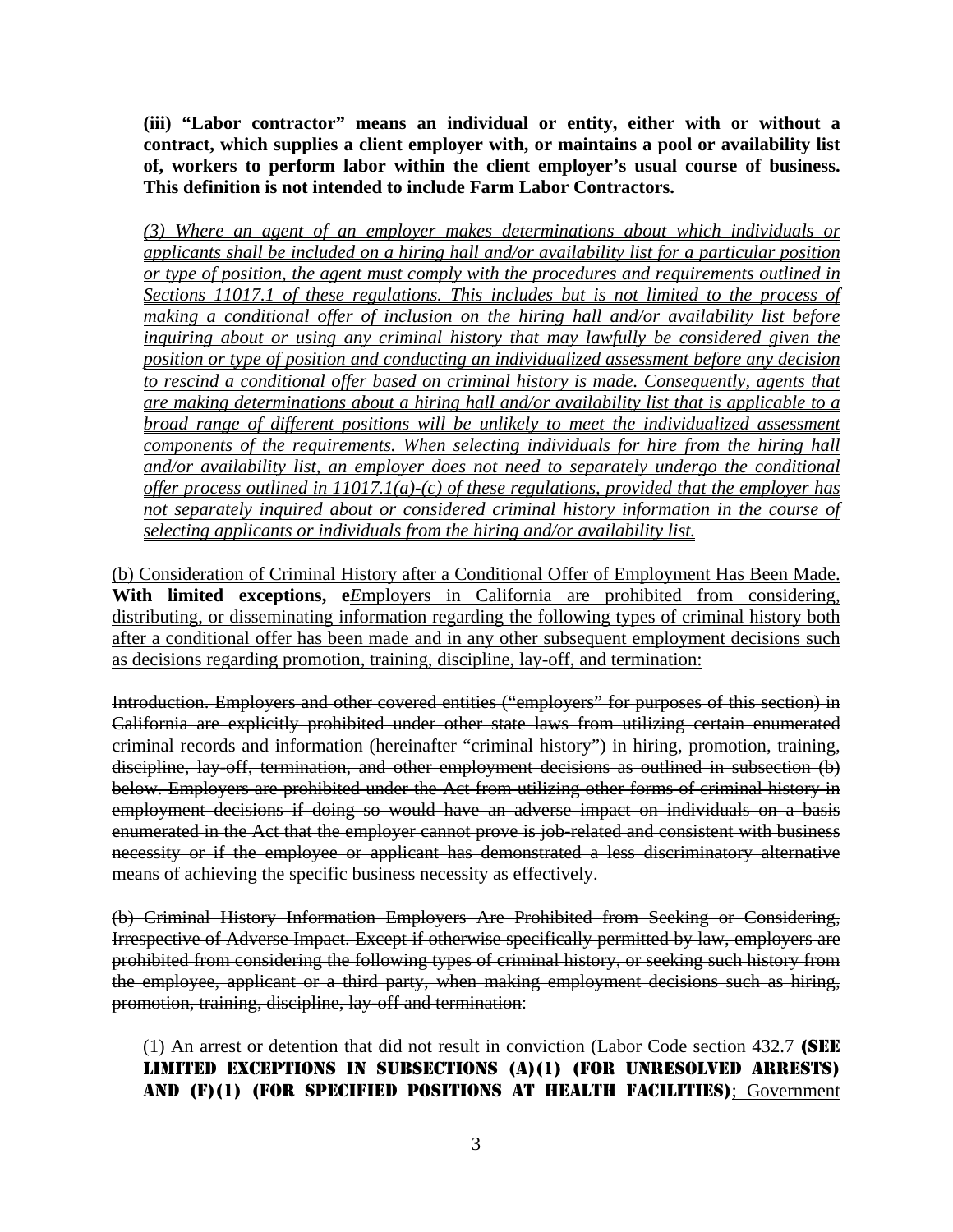# Code section 12952 (COVERING HIRING DECISIONS));

(2) Referral to or participation in a pretrial or post-trial diversion program (Id.);

(3) A conviction that has been judicially dismissed or ordered sealed, expunged or statutorily eradicated pursuant to law (e.g., juvenile offense records sealed pursuant to Welfare and Institutions Code section 389 and Penal Code sections 851.7 or 1203.45) (Id.);

(4) An arrest, detention, processing, diversion, supervision, adjudication, or court disposition that occurred while a person was subject to the process and jurisdiction of juvenile court law (Id.Labor Code section 432.7); and

(5) A non-felony conviction for possession of marijuana that is two or more years old (Labor Code section 432.8).

(6) Employers may also be subject to local laws or city ordinances that provide additional limitations. For example, in addition to the criminal history outlined in subsection (c), San Francisco employers are prohibited from considering offenses other than a felony or misdemeanor, such as an infraction (other than driving record infractions if driving is more than a de minimis element of the job position); and convictions that are more than seven years old (unless the position being considered supervises minors, dependent adults, or persons 65 years or older) (Article 49, San Francisco Police Code). With limited exceptions, before rescinding a conditional offer of employment, Los Angeles private employers with ten or more employees are required to perform a written assessment that effectively links the specific aspects of an applicant's criminal history with risks inherent in the duties of the employment position and to provide the applicant with a copy of the written assessment in its notice regarding the preliminary decision to rescind the offer of employment. (Article 9, Chapter 18, Los Angeles Municipal Code). Employers with 10 or more employees that contract with the City of Richmond are prohibited from inquiring into or considering any form of criminal history in their employment decisions unless they are otherwise required by a state or federal law to do so or the job position in question is deemed a "Sensitive Position." (Ord. No. 14-13, Richmond Municipal Code).

(7) **In addition to the limitations provided in subdivisions (1)-(6),** *Employers***employers** that obtain investigative consumer reports such as background checks are also subject to the requirements of the Fair Credit Reporting Act (15 U.S.C. § 1681 et seq.) and the California Investigative Consumer Reporting Agencies Act (Civil Code section 1786 et seq.).

(c) Requirements Where an Employer Intends to Deny an Applicant the Employment Conditionally Offered Because of the Applicant's Conviction History.

(1) If an employer intends to deny an applicant the employment position they were conditionally offered based solely or in part on the applicant's conviction history, the employer must first make an individualized assessment of whether the applicant's conviction history has a direct and adverse relationship with the specific duties of the job that justify denying the applicant the position. The standard for determining what constitutes a direct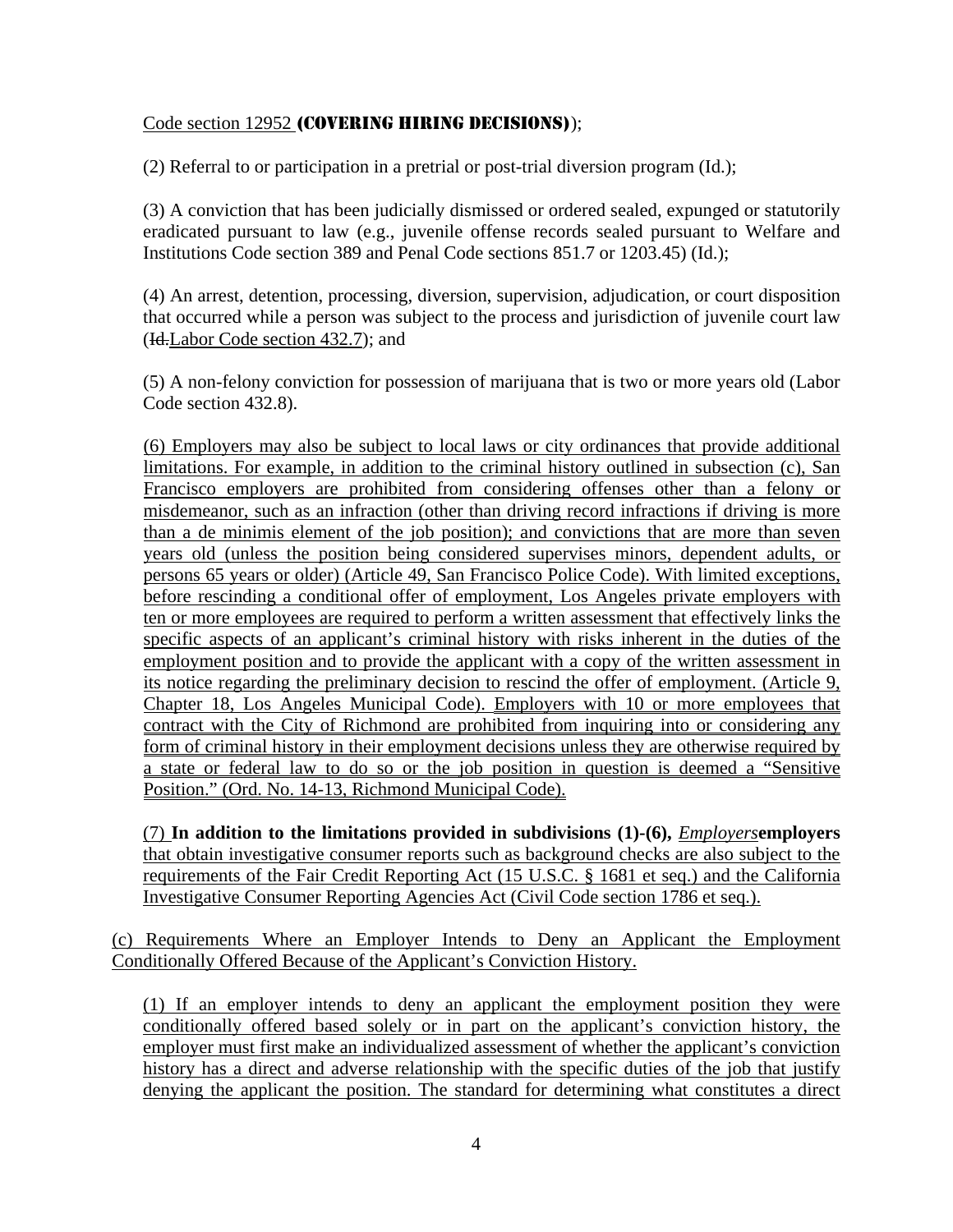and adverse relationship that justifies denying the applicant the position is the same standard from subdivision (f) of this section that is used to determine whether the criminal conviction history is job-related and consistent with business necessity. The individualized assessment needs to include, at a minimum, consideration of the following factors:

(A) The nature and gravity of the offense or conduct;

(B) The time that has passed since the offense or conduct and/or completion of the sentence; and

(C) The nature of the job held or sought.

(2) If, after conducting an individualized assessment, the employer makes a preliminary decision that the applicant's conviction history disqualifies the applicant from the employment conditionally offered, the employer shall notify the applicant of the preliminary decision in writing. The written notice to the applicant may, but is not required to, justify or explain the employer's reasoning for making the decision. The notice to the applicant must include all of the following:

(A) Notice of the disqualifying conviction or convictions that are the basis for the preliminary decision to rescind the offer;

(B) A copy of the conviction history report utilized or relied on by the employer, if any **(such reports include, but are not limited to: consumer reports; credit reports, public records, results of internet searches, news articles or any other writing containing information related to the conviction history that was utilized or relied upon by the employer)**; and

(C) An explanation of the applicant's right to respond to the notice before the preliminary decision rescinding the offer of employment becomes final and the deadline by which to respond (which can be no less than five business days from the date of receipt of the notice). If notice is transmitted through a format that does not provide a confirmation of receipt, such as a written notice mailed by an employer without tracking delivery enabled, the notice shall be deemed received five calendar days after the mailing is deposited for delivery for California addresses, ten calendar days after the mailing for addresses outside of California, and twenty calendar days after mailing for addresses outside of the United States. The explanation shall inform the applicant that the response may include submission of evidence challenging either the factual accuracy of the convictions themselves, and/or evidence of rehabilitation or mitigating circumstances, or both. The types of evidence that may demonstrate rehabilitation or mitigating circumstances may include, but is not limited to: the length and consistency of employment history before and after the offense or conduct; the facts or circumstances surrounding the offense or conduct; whether the individual is bonded under a federal, state or local bonding program; and rehabilitation efforts such as education or training. If, within five business days of receipt of the notice (or any later deadline set by the employer), the applicant notifies the employer in writing that the applicant disputes the factual accuracy of the conviction history being relied upon and that the applicant is taking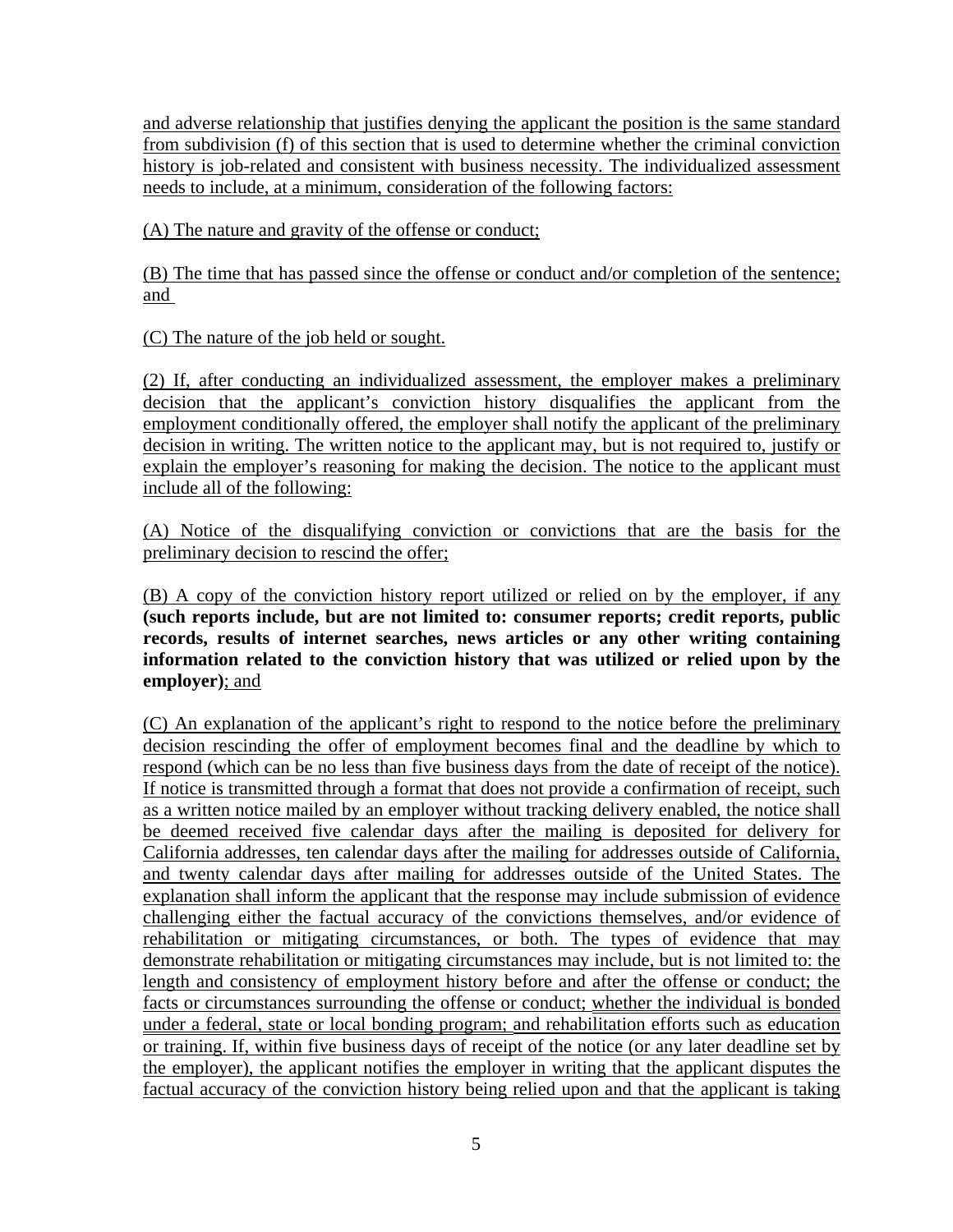specific steps to obtain evidence supporting the applicant's assertion, then the applicant shall be permitted no less than five additional business days to respond to the notice before the employer's decision to rescind the employment offer becomes final.

(3) The employer shall consider any information submitted by the applicant before making a final decision regarding whether or not to rescind the conditional offer of employment. If the employer makes a final decision to rescind the conditional offer and deny an application based solely or in part on the applicant's conviction history, the employer shall notify the applicant in a writing that includes the following:

(A) The final denial or disqualification decision reached. The employer may also include, but is not required to include, the justification or an explanation of the employer's reasoning for reaching the decision that it did;

(B) Any procedure the employer has for the applicant to challenge the decision or request reconsideration; and

(C) The right to contest the decision by filing a complaint with the Department of Fair Employment and Housing.

(d) Disparate Treatment. As in other contexts, the Act prohibits employers from treating applicants or employees differently in the course of considering criminal conviction history, or any evidence of rehabilitation or mitigating circumstances, if the disparate treatment is substantially motivated by a basis enumerated in the Act.

(c) Additional Criminal History Limitations, Irrespective of Adverse Impact.

 $\overline{a}$ 

(1) State or local agency employers are prohibited from asking applicants for employment to disclose information concerning their conviction history, including on an employment application, until the employer has determined that the applicant meets the minimum employment qualifications as stated in the notice for the position (Labor Code section 432.9).

(2) Employers may also be subject to local laws or city ordinances that provide additional limitations. For example, in addition to the criminal history outlined in subsection (b), San Francisco employers are prohibited from considering a conviction or any other determination or adjudication in the juvenile justice system; offenses other than a felony or misdemeanor, such as an infraction (other than driving record infractions if driving is more than a de minimis element of the job position); and convictions that are more than seven years old (unless the position being considered supervises minors, dependent adults, or persons 65 years or older) (Article 49, San Francisco Police Code).

(3) Employers that obtain investigative consumer reports such as background checks are also subject to the requirements of the Fair Credit Reporting Act (15 U.S.C. § 1681 et seq.) and the California Investigative Consumer Reporting Agencies Act (Civil Code section 1786 et seq.).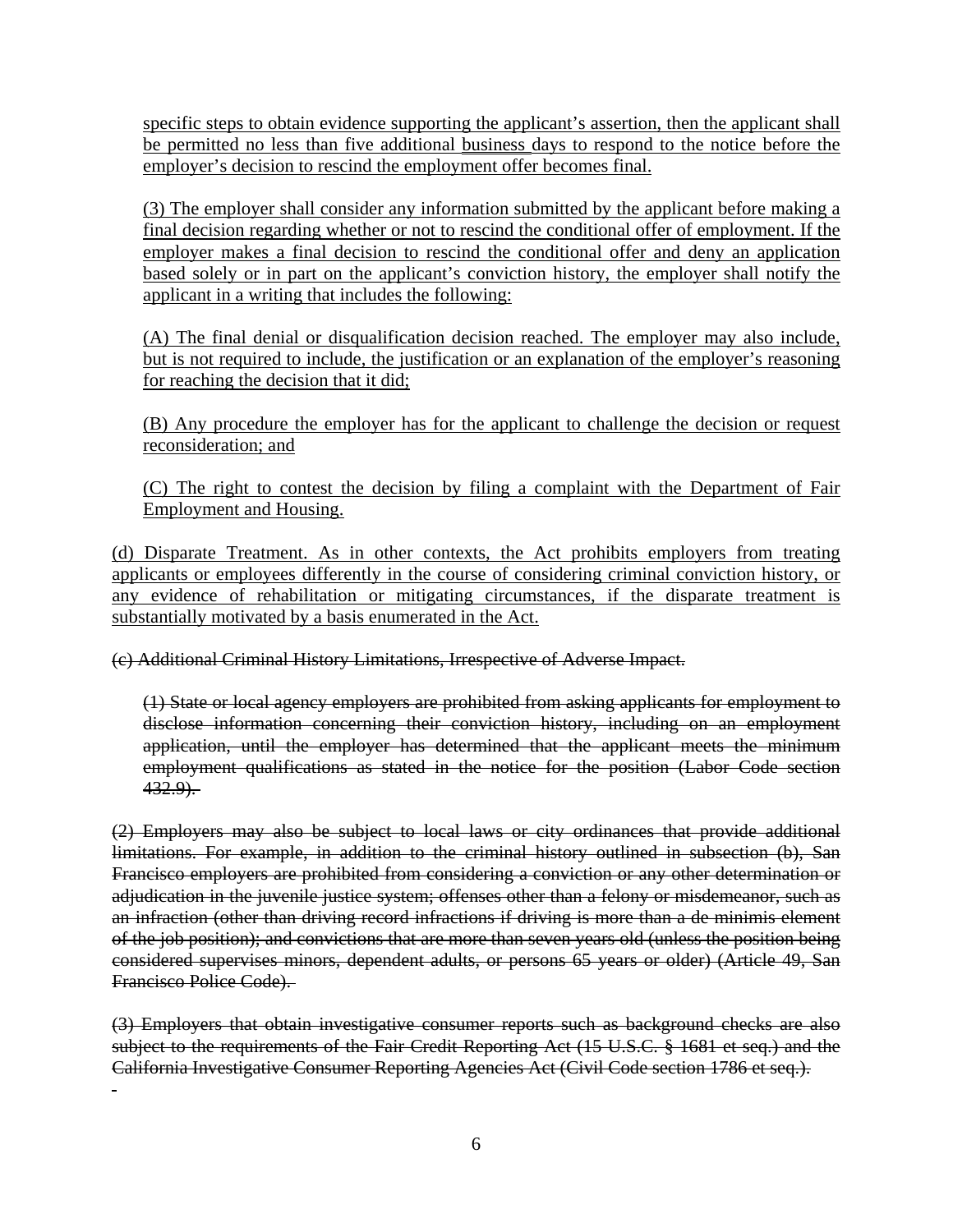(de) Consideration of Other Criminal Convictions and the Potential Adverse Impact. In addition to the types of criminal history addressed in subsection (b) that employers are explicitly prohibited from inquiring about or considering unless an exception applies, cConsideration of other forms of criminal convictions, not enumerated above, may have an adverse impact on individuals on a basis protected by the Act, including, but not limited to, gender, race, and national origin. An applicant or employee bears the burden of demonstrating that the policy of considering criminal convictions has an adverse impact on a basis enumerated in the Act. For purposes of such a determination, adverse impact is defined at Sections 11017 and 11010 and the *Uniform Guidelines on Employee Selection and Procedures* (29 C.F.R. 1607 (1978)) incorporated by reference in Section 11017(a) and (e). The applicant(s) or employee(s) bears the burden of proving an adverse impact. An adverse impact may be established through the use of conviction statistics or by offering any other evidence that establishes an adverse impact. Stateor national-level statistics showing substantial disparities in the conviction records of one or more categories enumerated in the Act are presumptively sufficient to establish an adverse impact. This presumption may be rebutted by a showing that there is a reason to expect a markedly different result after accounting for any particularized circumstances such as the geographic area encompassed by the applicant or employee pool, the particular types of convictions being considered, or the particular job at issue.

(fe) Establishing "Job-Related and Consistent with Business Necessity."

(1) If the policy or practice of considering criminal convictions creates an adverse impact on applicants or employees on a basis enumerated in the Act, the burden shifts to the employer to establish that the policy is nonetheless justifiable because it is job-related and consistent with business necessity. The criminal conviction consideration policy or practice needs to bear a demonstrable relationship to successful performance on the job and in the workplace and measure the person's fitness for the specific position(s), not merely to evaluate the person in the abstract. In order to establish job-relatedness and business necessity, any employer must demonstrate that the policy or practice is appropriately tailored, taking into account at least the following factors:

(A) The nature and gravity of the offense or conduct;

(B) The time that has passed since the offense or conduct and/or completion of the sentence; and

(C) The nature of the job held or sought.

(2) Demonstrating that a policy or practice of considering conviction history in employment decisions is appropriately tailored to the job for which it is used as an evaluation factor requires that an employer demonstrate the applicant's conviction history has a direct and adverse relationship with the specific duties of the job that justify denying the applicant the positioneither:.

(A) Demonstrate that any "bright-line" conviction disqualification or consideration (that is, one that does not consider individualized circumstances) can properly distinguish between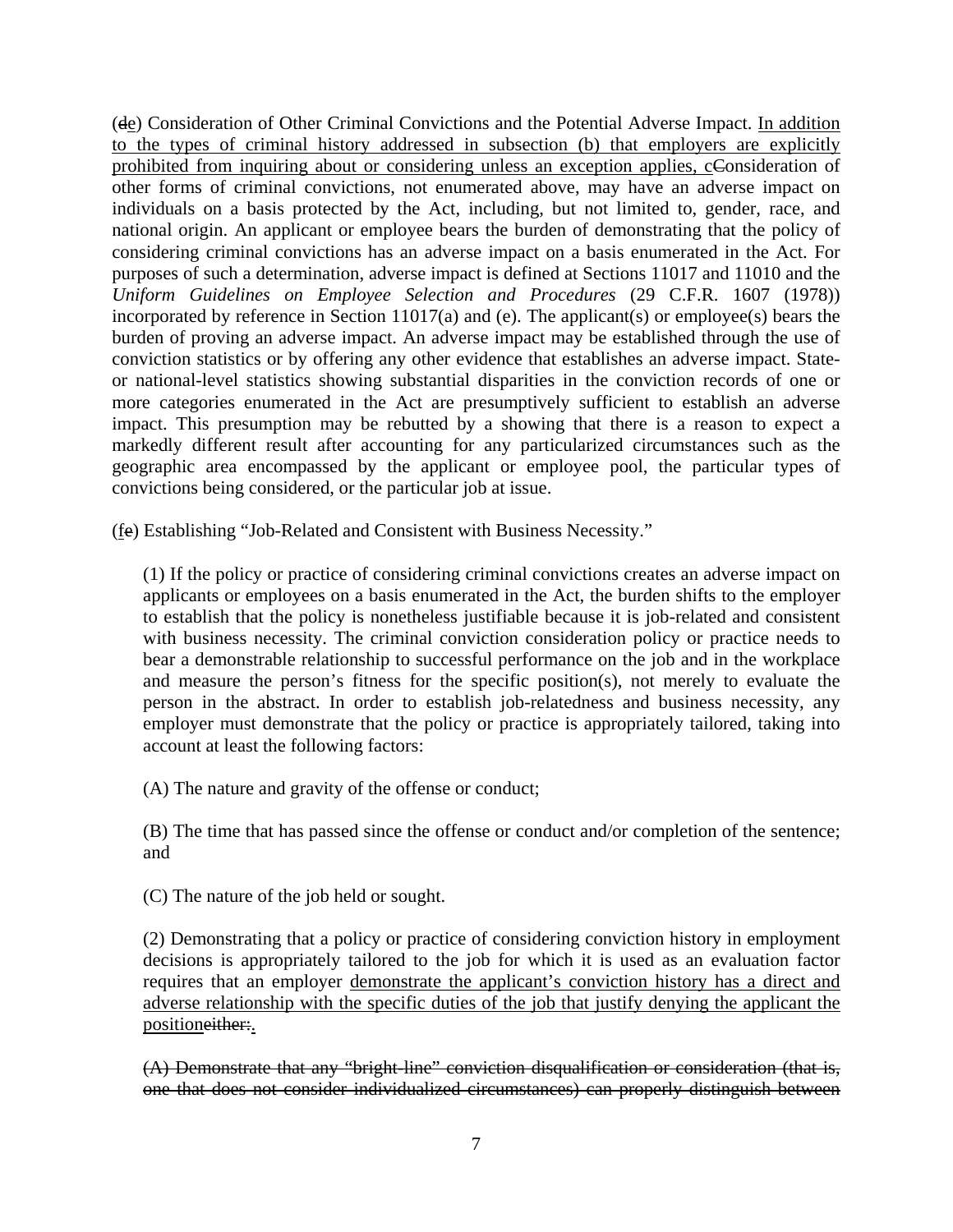applicants or employees that do and do not pose an unacceptable level of risk and that the convictions being used to disqualify, or otherwise adversely impact the status of the employee or applicant, have a direct and specific negative bearing on the person's ability to perform the duties or responsibilities necessarily related to the employment position. Brightline conviction disqualification or consideration policies or practices that include convictionrelated information that is seven or more years old are subject to a rebuttable presumption that they are not sufficiently tailored to meet the job-related and consistent with business necessity affirmative defense (except if justified by subsection (gf) below). **An individualized assessment must involve notice to the adversely impacted employee (before any adverse action is taken) that they have been screened out because of a criminal conviction; a reasonable opportunity for the individuals to demonstrate that the exclusion should not be applied due to their particular circumstances; and consideration by the employer as to whether the additional information provided by the individuals or otherwise obtained by the employer warrants an exception to the exclusion and shows that the policy as applied to the employee is not job related and consistent with business necessity.**; or

(3) (B) Conduct an individualized assessment of the circumstances and qualifications of the applicants or employees excluded by the conviction screen. An individualized assessment must involve notice to the adversely impacted employees or applicants (before any adverse action is taken) that they have been screened out because of a criminal conviction; a reasonable opportunity for the individuals to demonstrate that the exclusion should not be applied due to their particular circumstances; and consideration by the employer as to whether the additional information provided by the individuals or otherwise obtained by the employer warrants an exception to the exclusion and shows that the policy as applied to the employees or applicants is not job-related and consistent with business necessity.

(3) Regardless of whether an employer utilizes a bright line policy or conducts  $individualized$  assessments,  $b$ Before an employer may take an adverse action such as declining to hire, discharging, laying off, or declining to promote an adversely impacted individual based on conviction history obtained by a source other than the applicant or employee (e.g. through a credit report or internally generated research), the employer must give the impacted individual notice of the disqualifying conviction and a reasonable opportunity to present evidence that the information is factually inaccurate. If the applicant or employee establishes that the record is factually inaccurate, then that record cannot be considered in the employment decision.

(gf) Compliance with Federal or State Laws, Regulations, or Licensing Requirements Permitting or Requiring Consideration of Criminal History. In some instances, employers are subject to federal or state laws or regulations that prohibit individuals with certain criminal records from holding particular positions or occupations or mandate a screening process employers are required or permitted to utilize before employing individuals in such positions or occupations (e.g., 21 U.S.C. § 830(e)(1)(G); Labor Code section 432.7). Examples include, but are not limited to, government agencies employing individuals as peace officers, employers employing individuals at health facilities where they will have regular access to patients, and employers employing individuals at health facilities or pharmacies where they will have access to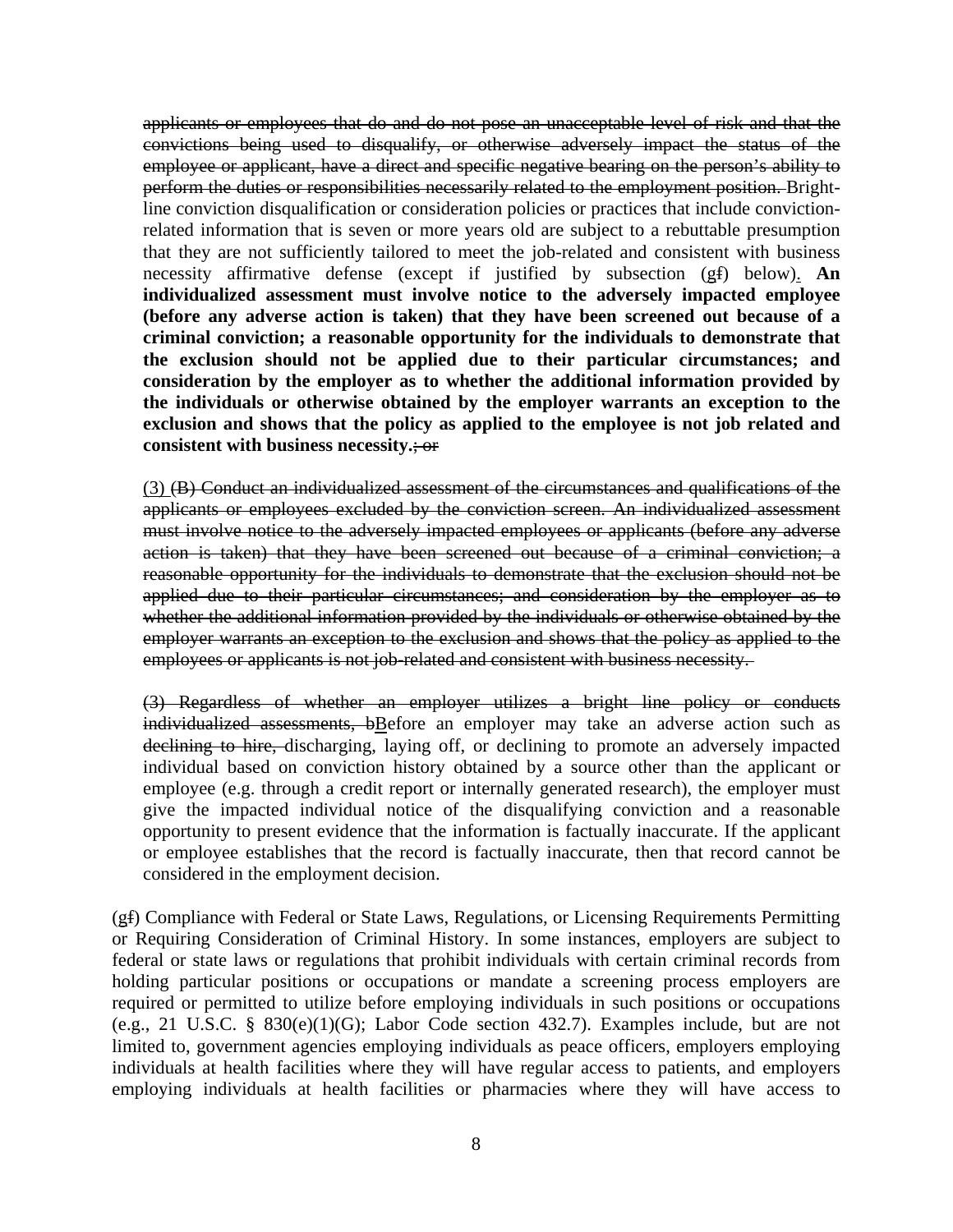medication or controlled substances. Some federal and state laws and regulations make criminal history a determining factor in eligibility for occupational licenses (e.g., 49 U.S.C. § 31310). Compliance with federal or state laws or regulations that mandate particular criminal history screening processes, or requiring that an employee or applicant possess or obtain any required occupational licenses constitute rebuttable defenses to an adverse impact claim under the Act.

(hg) Less Discriminatory Alternatives. If an employer demonstrates that its policy or practice of considering conviction history is job-related and consistent with business necessity, adversely impacted employees or applicants may still prevail under the Act if they can demonstrate that there is a less discriminatory policy or practice that serves the employer's goals as effectively as the challenged policy or practice, such as a more narrowly targeted list of convictions or another form of inquiry that evaluates job qualification or risk as accurately without significantly increasing the cost or burden on the employer.

(h) Disparate Treatment. As in other contexts, the Act prohibits employers from treating applicants or employees differently in the course of considering criminal conviction history if the disparate treatment is substantially motivated by a basis enumerated in the Act.

Note: Authority cited: Section 12935(a), Government Code. Reference: Sections 12920, 12921, and 12940, and 12952, Government Code.

# **Article 11. California Family Rights Act and New Parent Leave Act**

# § 11087. Definitions.

The following definitions apply only to this article. The definitions in the federal regulations that became effective March 8, 2013 interpreting the Family and Medical Leave Act of 1993 (FMLA) (29 U.S.C. § 2601 et seq.) shall also apply to this article, to the extent that they are not inconsistent with the following definitions:

(a) "Certification" means a written communication from the health care provider of the child, parent, spouse, or employee with a serious health condition to the employer of the employee requesting a family care leave to care for the employee's child, parent or spouse, or a medical leave for the employee's own serious health condition.

(1) For family care leave for the employee's child, parent, or spouse, this certification need not identify the serious health condition involved, but shall contain the information identified in Government Code section 12945.2.

(A) the date, if known, on which the serious health condition commenced,

(B) the probable duration of the condition,

(C) an estimate of the amount of time which the health care provider believes the employee needs to care for the child, parent or spouse, and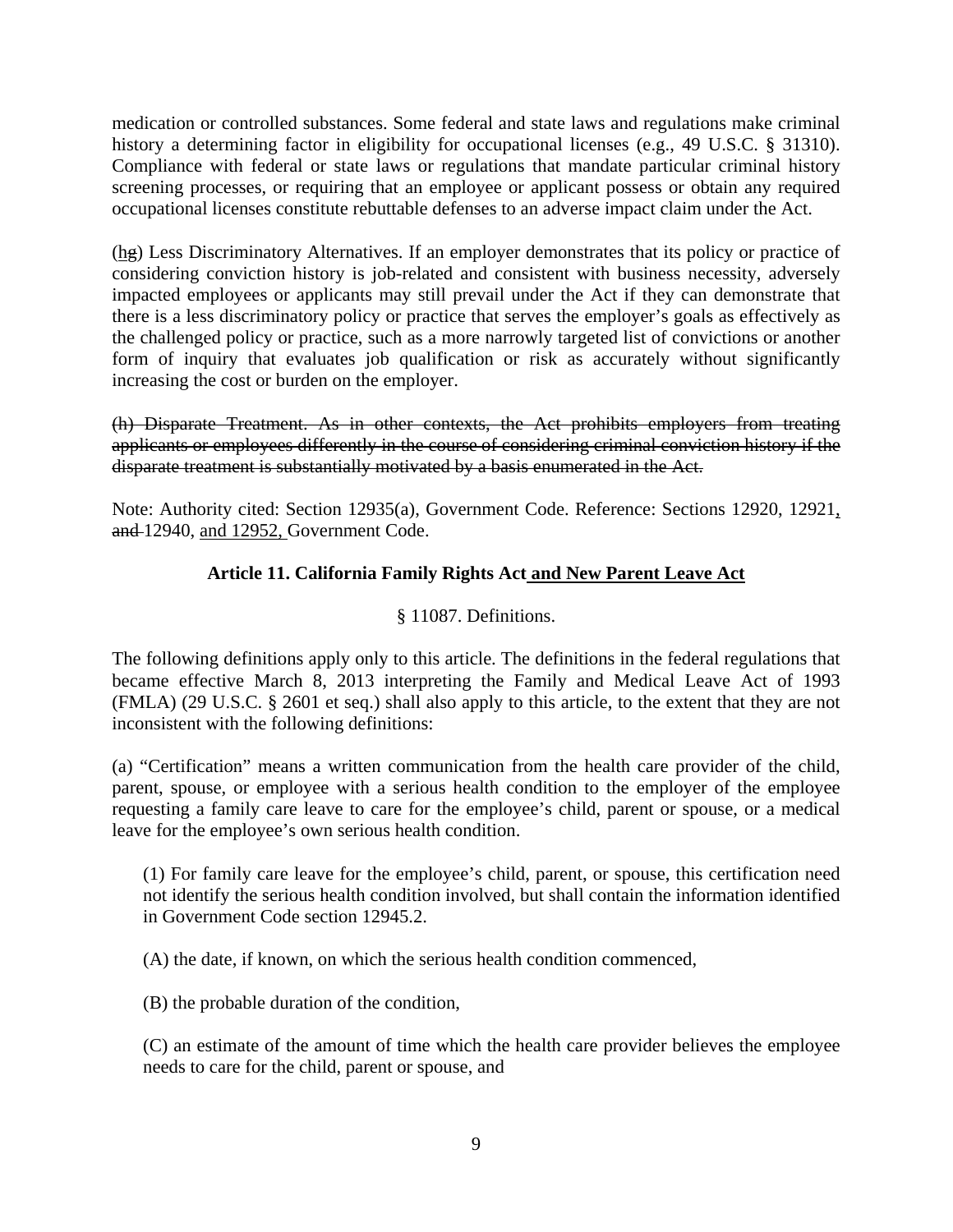(D) a statement that the serious health condition warrants the participation of the employee to provide care during a period of treatment or supervision of the child, parent or spouse.

1. "Warrants the participation of the employee," within the meaning of Government Code section 12945.2, includes, but is not limited to, providing psychological comfort and arranging third party care for the child, parent or spouse, as well as directly providing, or participating in, the medical care.

(2) For medical leave for the employee's own serious health condition, this certification need not, but may, at the employee's option, identify the serious health condition involved. Any certification shall contain the information identified in Government Code section 12945.2, as is demonstrated in section 11097 of these regulations. For purposes of the certification "unable to perform the function of the employee's his or her position" means that an employee is unable to perform any one or more of the essential functions of the employee's his or her position. The certification shall contain:

(A) The date, if known, on which the serious health condition commenced,

(B) The probable duration of the condition, and

(C) A statement that, due to the serious health condition, the employee is unable to work at all or is unable to perform any one or more of the essential functions of his or herthe employee's position.

(b) "CFRA" means the Moore-Brown-Roberti California Family Rights Act of 1993. (California Family Rights Act, Gov. Code, §§ 12945.1-12945.2.) "CFRA leave" means family care or medical leave taken pursuant to CFRA **as compared to "NPLA" which means the New Parent Leave Act, Gov. Code, § 12945.6**.

(c) "Child" means a biological, adopted, or foster son or daughterchild, a stepson or stepdaughterstepchild, a legal ward, or a child of an employee who stands in loco parentis to that child, who is either under 18 years of age or an adult dependent child. An adult dependent child is an individual who is 18 years of age or older and who is incapable of self-care because of a mental or physical disability within the meaning of Government Code section 12926(j) and (l).

(1) "In loco parentis" means in the place of a parent; instead of a parent; charged with a parent's rights, duties, and responsibilities. It does not require a biological or legal relationship.

(d) "Covered employer" means any person or individual, including successors in interest of a covered employer, engaged in any business or enterprise in California who directly employs *50 or more persons, or* 20 or more persons for purposes of the NPLA, **or 50 or more persons for purposes of the CFRA,** within any state of the United States, the District of Columbia or any territory or possession of the United States to perform services for a wage or salary. It also includes the state of California, counties, and any other political or civil subdivision of the state and cities, regardless of the number of employees. There is no requirement that the 20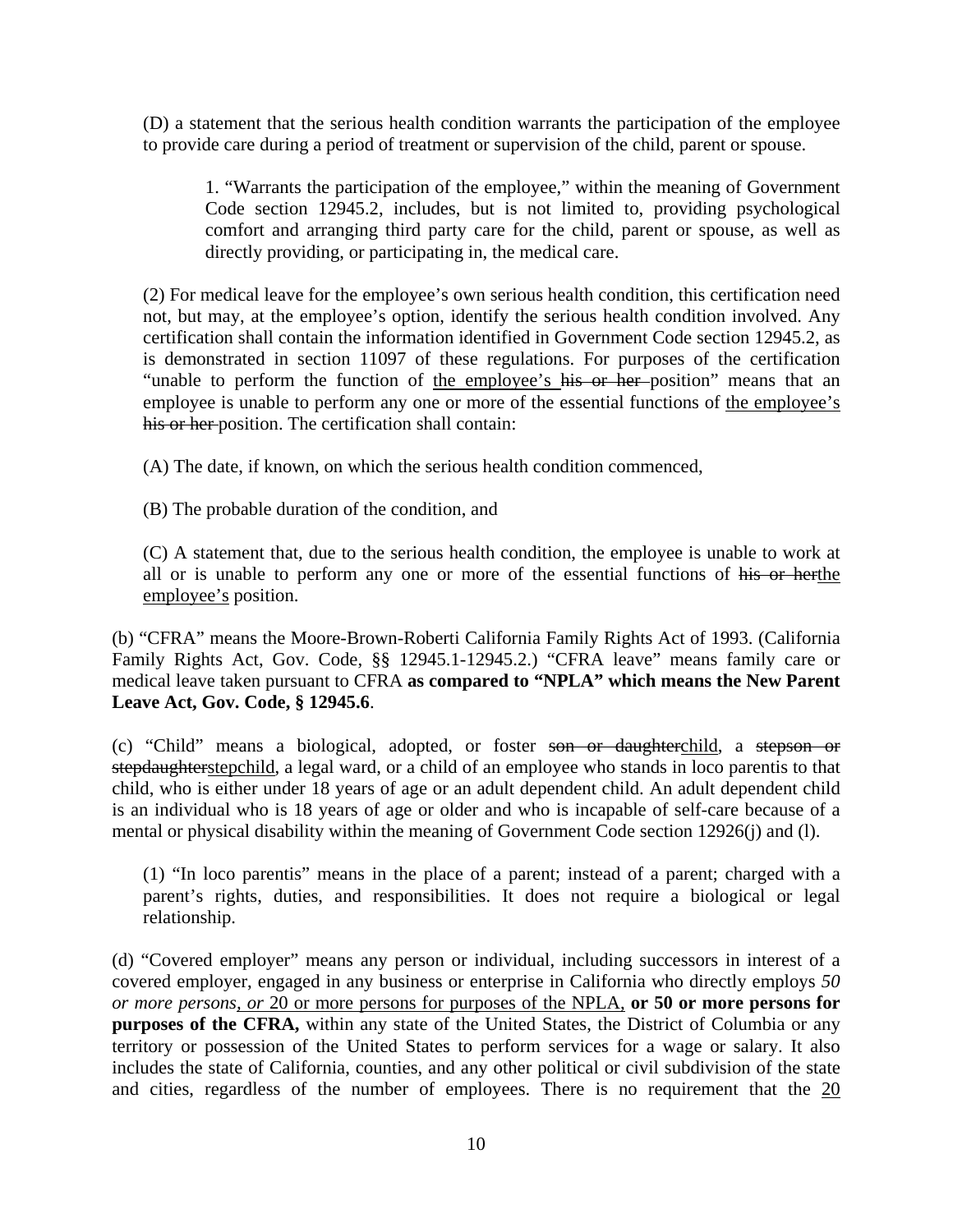**employees (for purposes of the NPLA)** or 50 employees **(for purposes of the CFRA)** work at the same location or work full-time. "Employer" as used in these regulations means "covered employer."

(1) "Directly employs" means that the employer maintains an aggregate of at least 20 (NPLA) or 50 (CFRA) part or full-time employees on its payroll(s) for each working day during each of 20 or more calendar workweeks in the current or preceding calendar year. The workweeks do not have to be consecutive. The phrase "current or preceding calendar year" refers to the calendar year in which the employee requests the leave or the calendar year preceding this request. Employees on paid or unpaid leave, including CFRA OR NPLA leave, leave of absence, disciplinary suspension, or other leave, are counted.

(2) "Perform services for a wage or salary" excludes independent contractors as defined in the Labor Code, but includes persons who are compensated in whole or in part by commission.

(3) Where two or more businesses exercise some control over the work or working conditions of the employee, the businesses may be joint employers under CFRA OR NPLA. Joint employers may be separate and distinct entities with separate owners, managers, and facilities. A determination of whether or not a joint employment relationship exists is not determined by the application of any single criterion, but rather the entire relationship is to be viewed in its totality based on the economic realities of the situation. Where the employee performs work which simultaneously benefits two or more employers, or works for two or more employers at different times during the workweek, a joint employment relationship generally will be considered to exist in situations such as:

(A) Where there is an arrangement between employers to share an employee's services or to interchange employees;

(B) Where one employer acts directly or indirectly in the interest of the other employer in relation to the employee; or

(C) Where the employers are not completely disassociated with respect to the employee's employment and may be deemed to share control of the employee, directly or indirectly, because one employer controls, is controlled by, or is under common control with the other employer.

(e) "Eligible employee" means a full- or part-time employee working in California who has been employed for a total of at least 12 months (52 weeks) with the employer at any time prior to the commencement of a CFRA OR NPLA leave, and who has actually worked (within the meaning of the California Labor Code and Industrial Welfare Commission Wage Orders) for the employer at least 1,250 hours during the 12-month period immediately prior to the date the CFRA OR NPLA leave is to commence.

(1) Once the employee meets these two eligibility criteria and takes a leave for a qualifying event, the employee does not have to requalify, in terms of the numbers of hours worked, in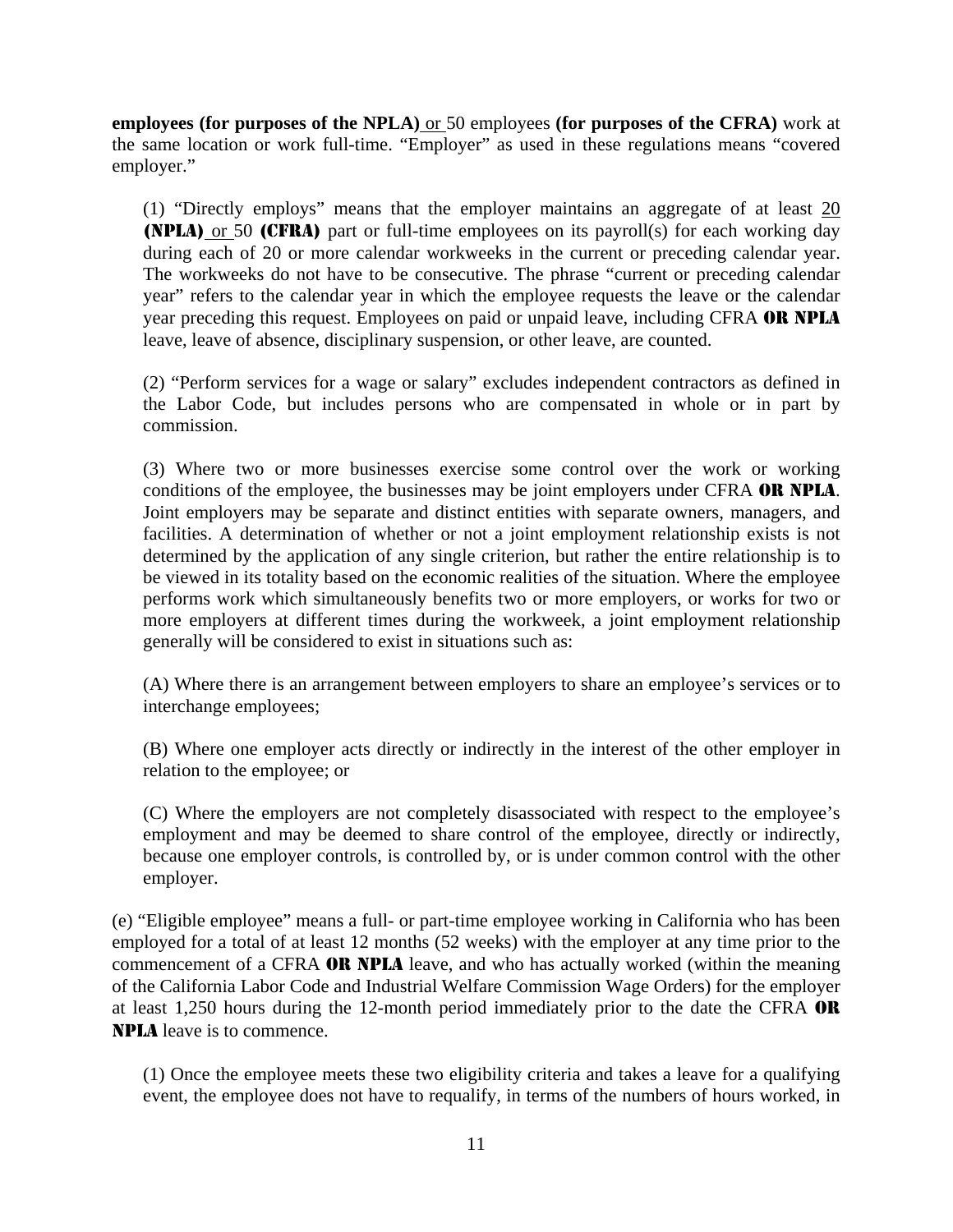order to take additional leave for the same qualifying event during the employee's 12-month leave period.

(2) Employment periods prior to a break in service of seven years or more need not be counted in determining whether the employee has been employed by the employer for at least 12 months, except for a break in service caused by a military service obligation or written agreement to the contrary. Nothing in this section prevents an employer from considering employment prior to a continuous break in service of more than seven years so long as the employer does so uniformly, with respect to all employees with similar breaks in service.

(3) For an employee who takes a pregnancy disability leave, and who then wants to take CFRA OR NPLA leave for reason of the birth of her-the employee's child immediately after her the employee's pregnancy disability leave, the 12-month period during which she the employee must have worked 1,250 hours is that period immediately preceding her-the employee's first day of pregnancy disability leave, not the first day of the subsequent CFRA **OR NPLA** leave for reason of the birth of her the employee's child.

(4) In order to be eligible, the employee must also work for an employer who maintains on the payroll, as of the date the employee gives notice of the need for leave, at least 50 part- or full-time employees, or for purposes of the NPLA, 20 part- or full-time employees, within 75 miles, measured in surface miles, using surface transportation, of the worksite where the employee requesting the leave is employed. A worksite can refer to either a single location or a group of contiguous locations.

(A) For employees with no fixed worksite, the worksite is the site to which they are assigned as their home base, from which their work is assigned, or to which they report. For example, for the purpose of counting 20 **(NPLA)** or 50 **(CFRA)** employees, if a salesperson works from home in California, but reports to and receives assignments from her the salesperson's corporate headquarters in New York, the New York headquarters, not her the salesperson's home, would constitute the worksite from which there must be 20 or 50 employees within a 75-mile radius in order for the salesperson to be eligible under the **NPLA OR** CFRA.

(B) When an employee is jointly employed by two or more employers, the employee's worksite is the primary employer's office from which the employee is assigned or reports, unless the employee has physically worked for at least one year at a facility of a secondary employer, in which case the employee's worksite is that of the secondary employer. The employee is also counted by the secondary employer to determine CFRA OR NPLA eligibility for the secondary employer's employees.

(C) Once the employee meets this eligibility criterion and gives notice of the need for a leave, the employer may not deny the leave, cut short the leave, or deny any subsequent leave taken for the same qualifying event during the employee's 12-month leave period, even if the number of employees within the relevant 75-mile radius falls below 20 or 50. In such cases, however, the employee would not be eligible for any subsequent leave requested for a different qualifying event.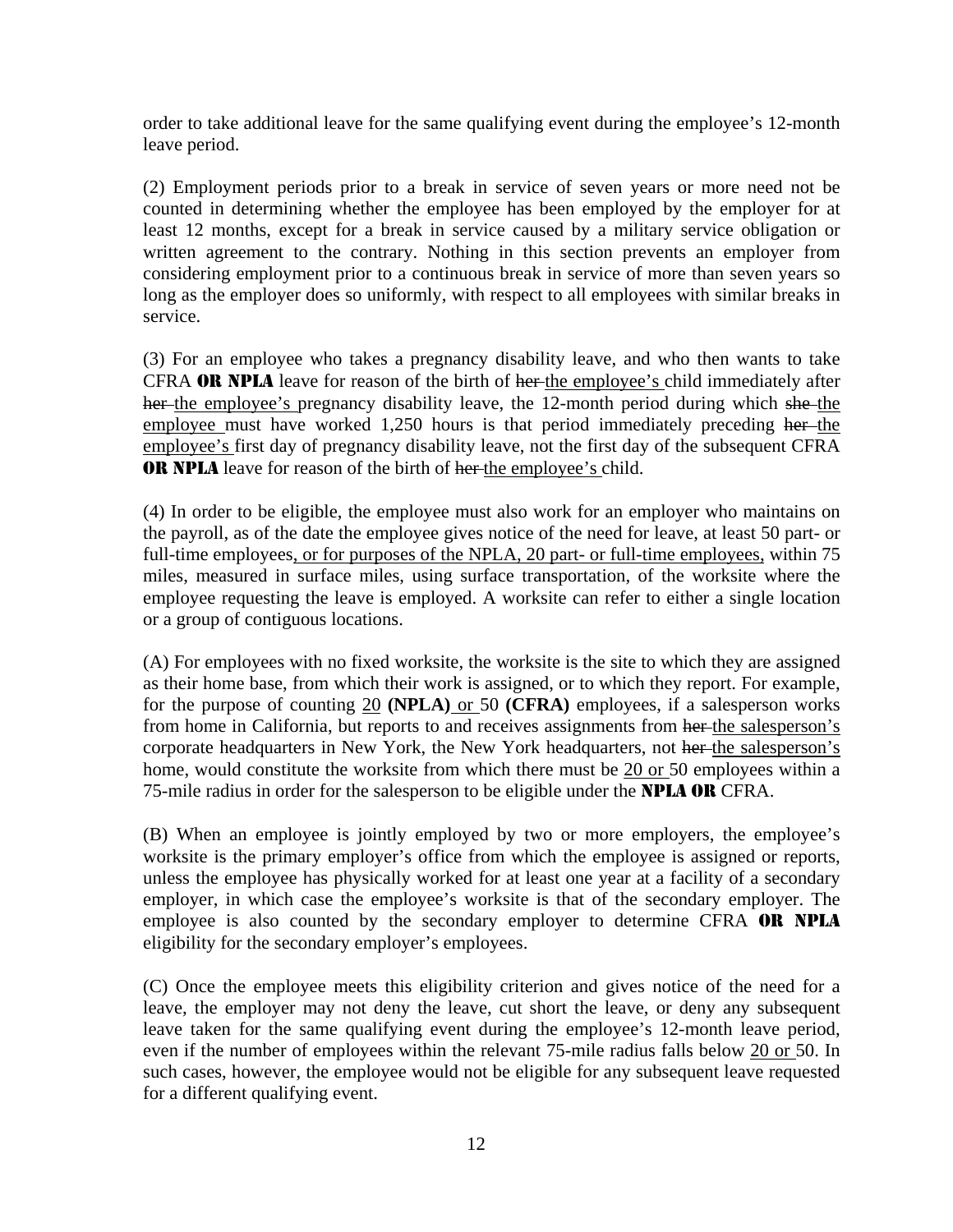(5) If an employee is not eligible for CFRA OR NPLA leave at the start of a leave because the employee has not met the 12-month length of service requirement, the employee may nonetheless meet this requirement while on leave, because leave to which HE/SHETHE EMPLOYEE is otherwise entitled counts toward length of service (although not for the 1,250 hour requirement). The employer should designate the portion of the leave in which the employee has met the 12-month requirement as CFRA OR NPLA leave. For example, if an employee is maintained on the payroll for any part of a week, including any periods of paid or unpaid leave (sick, vacation) during which other benefits or compensation are provided by the employer (e.g. workers' compensation, group health plan benefits, etc.), the week counts as a week of employment.

(f) "Employment in the same position" means employment in, or reinstatement to, the original position the employee held prior to taking a CFRA OR NPLA leave.

(g) "Employment in a comparable position" means employment in a position that is virtually identical to the employee's original position in terms of pay, benefits, and working conditions, including privileges, perquisites and status. It must involve the same or substantially similar duties and responsibilities, which must entail substantially equivalent skill, effort, responsibility, and authority. It must be performed at the same or geographically proximate worksite from where the employee was previously employed. It ordinarily means the same shift or the same or an equivalent work schedule. It has the same meaning as the term "equivalent position" in FMLA and its implementing regulations.

(h) "Family care leave" means either:

(1) Leave of up to a total of 12 workweeks in a 12-month period for reason of the birth of a child of the employee or the placement of a child with an employee in connection with the adoption or foster care of the child by the employee, and a guarantee of employment, made at the time the leave is granted, in the same or a comparable position upon termination of the leave; or

(2) Leave of up to a total of 12 workweeks in a 12-month period to care for a child, parent, or spouse of the employee who has a serious health condition, and a guarantee of employment, made at the time the leave is granted, in the same or a comparable position upon termination of the leave.

(i) "FMLA" means the federal Family and Medical Leave Act of 1993, 29 U.S.C. § 2601 et seq., and its implementing regulations, 29 C.F.R. Part 825 that became effective March 8, 2013. "FMLA leave" means family care or medical leave taken pursuant to FMLA.

(j) "Health care provider" means either:

(1) an individual holding either a physician's and surgeon's certificate issued pursuant to Article 4 (commencing with section 2080) of Chapter 5 of Division 2 of the Business and Professions Code or an osteopathic physician's and surgeon's certificate issued pursuant to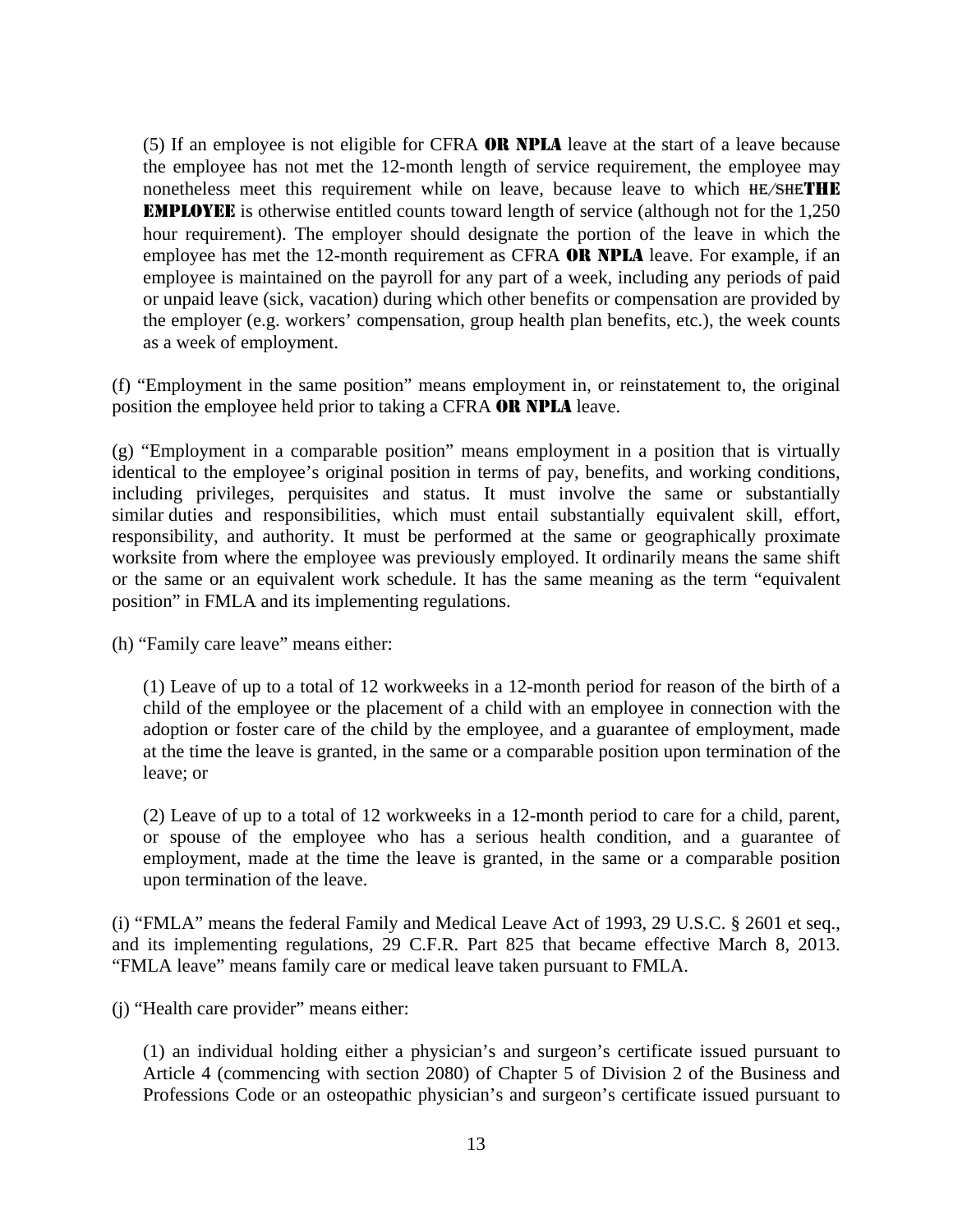Article 4.5 (commencing with section 2099.5) of Chapter 5 of Division 2 of the Business and Professions Code, or any other individual duly licensed as a physician, surgeon, or osteopathic physician or surgeon in another state or jurisdiction, including another country, who directly treats or supervises the treatment of the serious health condition, or

(2) any other person who meets the definition of others "capable of providing health care services," as set forth in FMLA and its implementing regulations.

(k) "Key employee" means an employee who is paid on a salary basis and is amongst the highest paid 10 percent of the employer's employees who are employed within 75 miles of the employee's worksite at the time of the leave request, as described in Government Code section 12945.2.

(*l*) "Medical leave" means leave of up to a total of 12 workweeks in a 12-month period because of an employee's own serious health condition that makes the employee unable to work at all or unable to perform any one or more of the essential functions of the position of that employee. The term "essential functions" is defined in Government Code section 12926. "Medical leave" does not include leave taken for an employee's pregnancy disability, as defined in (n) below, except as specified below in section 11093(c)(1).

(m) "Parent" means a biological, foster, or adoptive parent, a stepparent, a legal guardian, or other person who stood in loco parentis to the employee when the employee was a child. A biological or legal relationship is not necessary for a person to have stood in loco parentis to the employee as a child. Parent does not include a parent-in-law.

(n) "Pregnancy disability leave" means a leave taken for disability on account of pregnancy, childbirth, or a related medical condition, pursuant to Government Code section 12945 and defined in section 11035(r) of the regulations.

(o) "NPLA" means the New Parent Leave Act. (Gov. Code, § 12945.6) "NPLA leave" means leave taken pursuant to the NPLA. UNLESS SPECIFICALLY STATED OTHERWISE, THE REFERENCES TO THE CFRA AND CFRA LEAVE IN THESE REGULATIONS THAT ARE APPLICABLE TO LEAVE FOR THE BIRTH, ADOPTION OR FOSTER CARE PLACEMENT OF AN EMPLOYEE'S CHILD ALSO APPLY TO THE NPLA AND NPLA LEAVE. UNLESS SPECIFICALLY STATED OTHERWISE, THE REFERENCES TO CFRA AND CFRA LEAVE THAT ARE GENERALLY APPLICABLE, REGARDLESS OF THE TYPE OF CFRA LEAVE, ALSO APPLY TO THE NPLA AND NPLA LEAVE (E.G. RETALIATION PROVISIONS, NOTICE OF NEED FOR LEAVE PROVISIONS, INSURANCE CONTINUATION PROVISIONS, ETC.).

(op) "Reason of the birth of a child," within the meaning of Government Code section 12945.2 and these regulations includes, but is not limited to, bonding with a child after birth.

(pq) "Reinstatement" means the return of an employee to the position that the employee held prior to CFRA **OR NPLA** leave, or a comparable position, and is synonymous with "restoration" within the meaning of FMLA and its implementing regulations.

(qr) "Serious health condition" means an illness, injury (including, but not limited to, on-the-job injuries), impairment, or physical or mental condition of the employee or a child, parent, or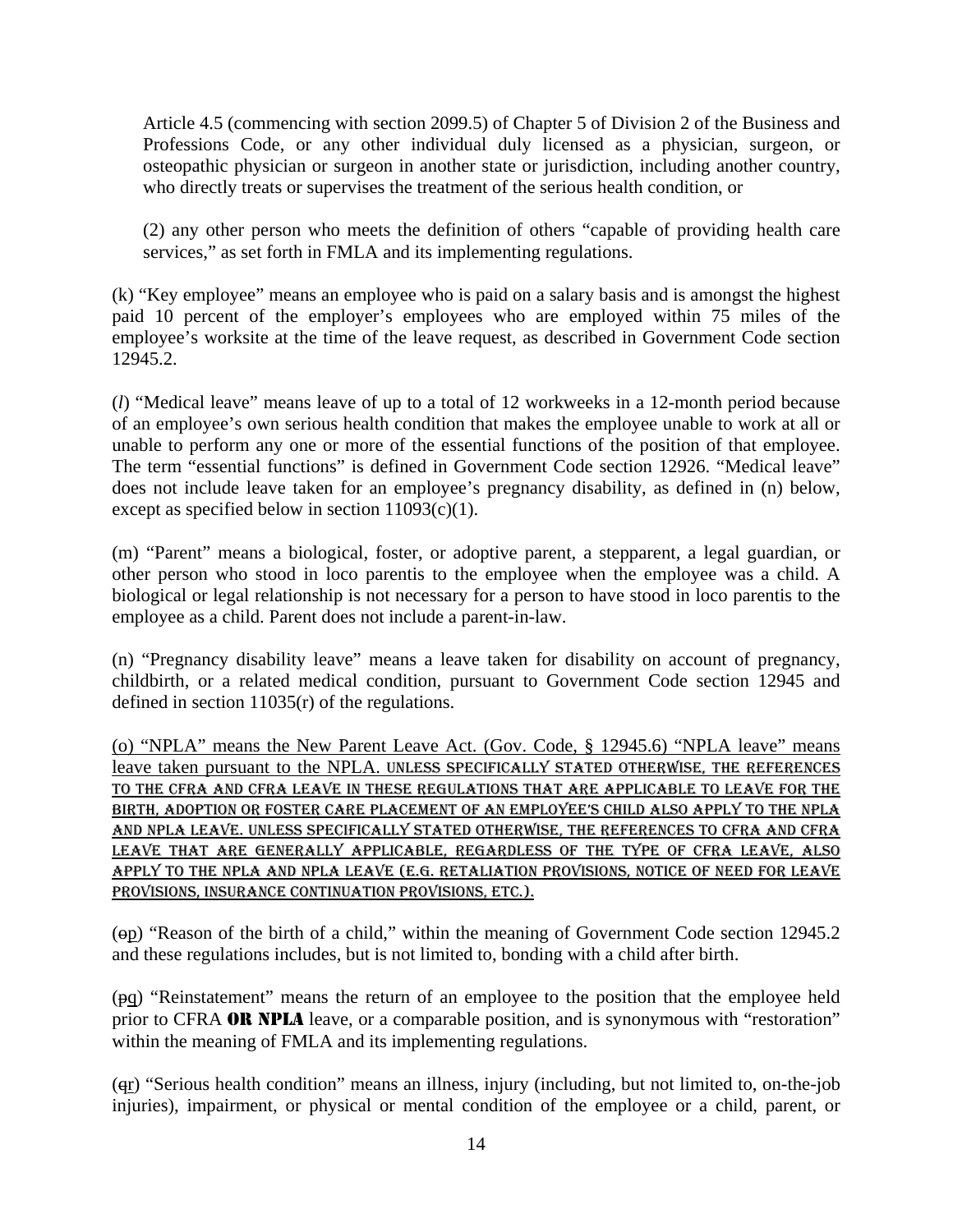spouse of the employee that involves either inpatient care or continuing treatment, including, but not limited to, treatment for substance abuse.

(1) "Inpatient care" means a stay in a hospital, hospice, or residential health care facility, any subsequent treatment in connection with such inpatient care, or any period of incapacity. A person is considered an "inpatient" when a heath care facility formally admits him or herthe person to the facility with the expectation that he or shethe person will remain at least overnight and occupy a bed, even if it later develops that such person can be discharged or transferred to another facility and does not actually remain overnight.

(2) "Incapacity" means the inability to work, attend school, or perform other regular daily activities due to a serious health condition, its treatment, or the recovery that it requires.

(3) "Continuing treatment" means ongoing medical treatment or supervision by a health care provider, as detailed in section 11097 of these regulations.

(rs) "Spouse" means a partner in marriage as defined in Family Code section 300 or a registered domestic partner, within the meaning of Family Code sections 297 through 297.5. As used in this article and the Family Code, "spouse" includes same-sex partners in marriage.

(st) "Twelve workweeks" means the equivalent of 12 of the employee's normally scheduled workweeks. (See also section 11090(c).)

Note: Authority cited: Section 12935(a), Government Code. Reference: Sections 12945.2 and 12945.6, Government Code; *J.E. Robinson v. FEHC* (1992) 2 Cal.4th 226 [5 Cal.Rptr.2d 782]; Family and Medical Leave Act of 1993, 29 U.S.C. § 2601 et seq.; and 29 C.F.R. § 825.

# § 11088. Right to CFRA OR NPLA Leave: Denial of Leave; Reasonable Request; Permissible Limitation.

(a) It is an unlawful employment practice for a covered employer to refuse to grant, upon reasonable request, a CFRA OR NPLA leave to an eligible employee, unless such refusal is justified by the permissible limitation specified below in subdivision (c).

(b) Denial of leave.

(1) Burden of proof.

Denial of a request for CFRA **OR NPLA** leave is established if the Department or the employee shows, by a preponderance of the evidence, that the employer was a covered employer, the employee making the request was an eligible employee, the request was for a CFRA-qualifying OR NPLA-QUALIFYING purpose, the request was reasonable, and the employer denied the request for CFRA OR NPLA leave.

(2) Reasonable request.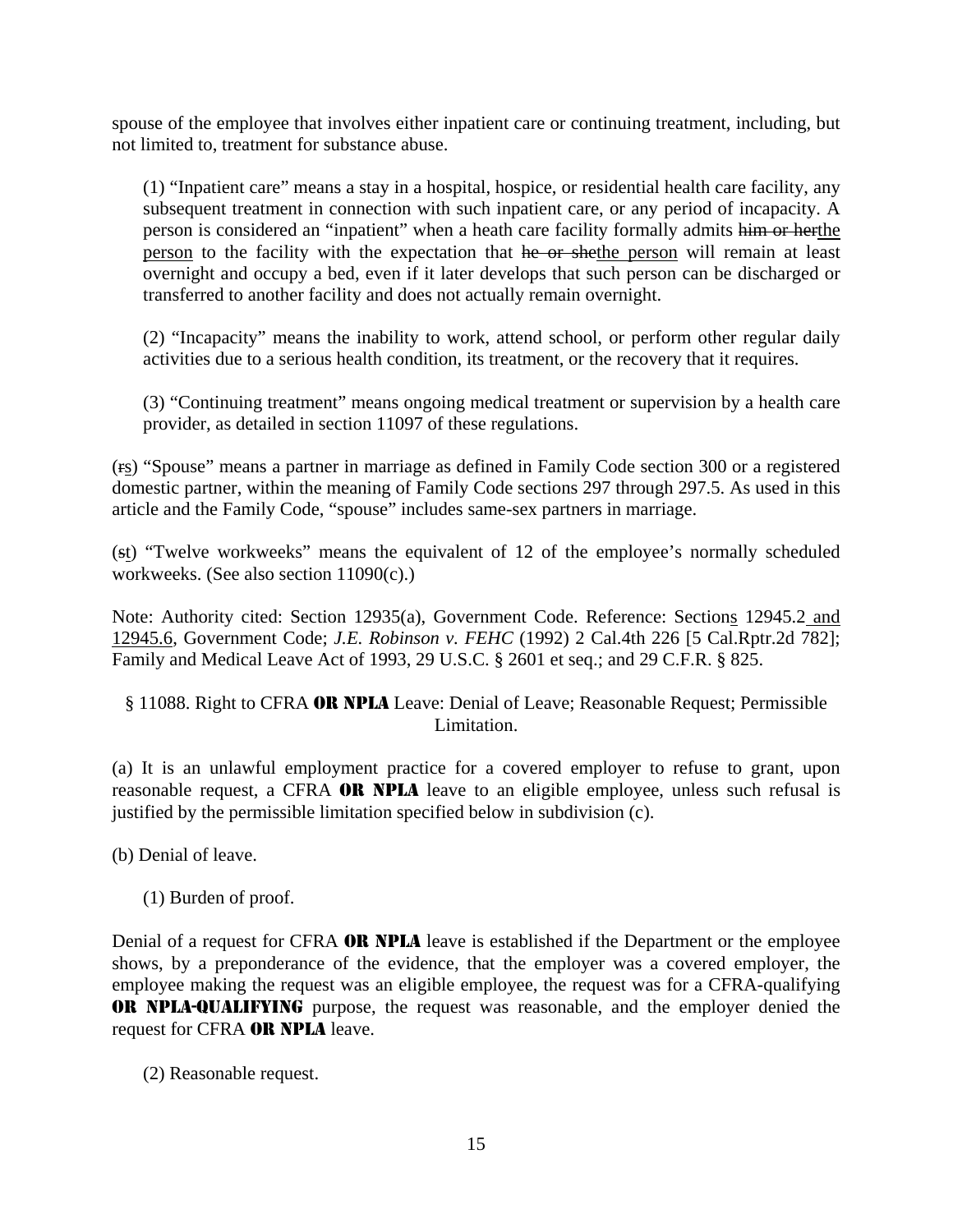A request to take a CFRA OR NPLA leave is reasonable if it complies with any applicable notice requirements, as specified in section 11091, and if it is accompanied, where required, by a certification, as that term is defined in section 11087(a).

(c) Limitation on Entitlement.

If both parents are eligible for CFRA leave but are employed by the same employer, that employer may limit leave for the birth, adoption or foster care placement of their child to a combined total of 12 workweeks in a 12-month period between the two parents. The employer may not limit their entitlement to CFRA leave for any other qualifying purpose. For example, parents employed by the same employer each may take 12 weeks of CFRA leave if needed to care for a child with a serious health condition. If the parents are unmarried, they may have different family care leave rights under FMLA. **If both parents are eligible for NPLA leave but are employed by the same employer, that employer may limit the leave to a combined total of 12 workweeks in a 12-month period between the two parents. The employer may, but is not required to, grant simultaneous leave to both of the employees.**

Note: Authority cited: Section 12935(a), Government Code. Reference: Sections 12945.2 and 12945.6, Government Code; Family and Medical Leave Act of 1993, 29 U.S.C. § 2601 et seq.; and 29 C.F.R. § 825.

## § 11089. Right to Reinstatement: Guarantee of Reinstatement; Rights upon Return; Refusal to Reinstate; Permissible Defenses.

(a) Guarantee of Reinstatement.

(1) Upon granting the CFRA leave, the employer shall inform the employee of its guarantee to reinstate the employee to the same or a comparable position, subject to the defenses permitted by section 11089(d), and shall provide the guarantee in writing upon request of the employee. For purposes of the NPLA, an employer must provide a guarantee of **reinstatement to the same or a comparable position that the employee held on or before the commencement of the leave.**

(2) It is an unlawful employment practice for an employer, after granting a requested CFRA OR NPLA leave, to refuse to reinstate the employee to the same or a comparable position at the end of the leave, unless the refusal is justified by the defenses stated in section 11089(d).

(A) An employee is entitled to reinstatement even if the employee has been replaced or the employee's his or her position has been restructured to accommodate the employee's absence.

(B) If an employee is no longer qualified for the position because of the employee's inability to attend a necessary course, renew a license, fly a minimum number of hours, or other nonqualifying reason, as a result of the leave, the employee shall be given a reasonable opportunity to fulfill those conditions upon returning to work.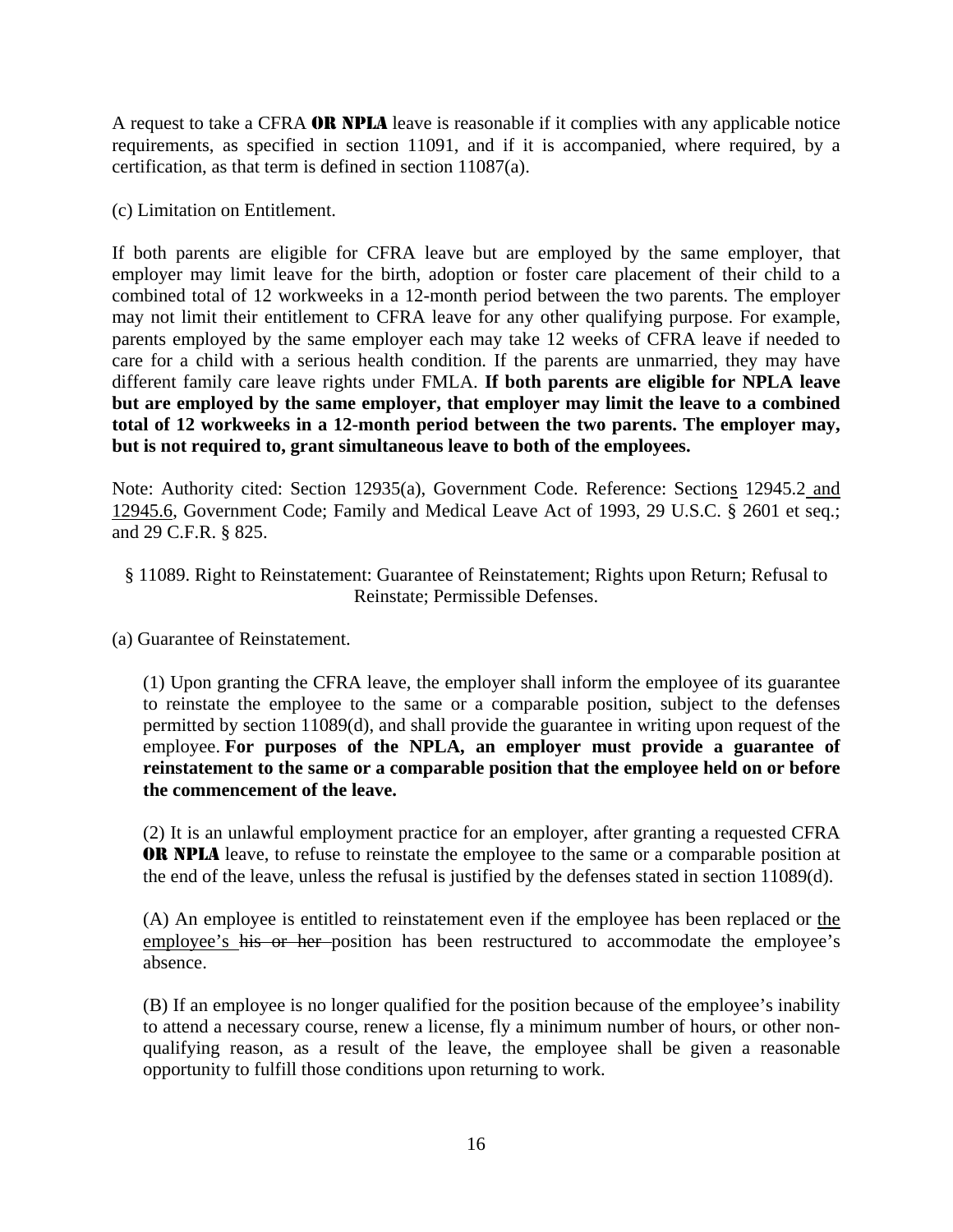(b) Rights upon Return.

The employee is entitled to the same position or to a comparable position that is equivalent (i.e., virtually identical) to the employee's former position in terms of pay, benefits, shift, schedule, geographic location, and working conditions, including privileges, perquisites, and status. The position must involve the same or substantially similar duties and responsibilities, which must entail substantially equivalent skill, effort, responsibility, and authority.

(1) Equivalent benefits include benefits resumed in the same manner and at the same levels as provided when the leave began, subject to any changes in benefit levels that may have taken place during the period of CFRA OR NPLA leave affecting the entire workforce, unless otherwise elected by the employee.

(2) CFRA AND NPLA DO DOES not prohibit an employer from accommodating an employee's request to be restored to a different shift, schedule, position, or geographic location that better suits the employee's personal needs on return from leave, from offering a promotion to a better position, or from complying with an employer's obligation to provide reasonable accommodation under the disability provisions of the Fair Employment and Housing Act (FEHA).

(c) Refusal to Reinstate.

(1) Definite Date of Reinstatement.

Where a definite date of reinstatement has been agreed upon at the beginning of the leave, a refusal to reinstate is established if the Department or employee proves, by a preponderance of the evidence, that the leave was granted by the employer and that the employer failed to reinstate the employee to the same or a comparable position by the date agreed upon.

(2) Change in Date of Reinstatement.

If the reinstatement date differs from the employer's and employee's original agreement, a refusal to reinstate is established if the Department or employee proves, by a preponderance of the evidence, that the employer failed to reinstate the employee to the same or a comparable position within two business days, where feasible, after the employee notifies the employer of his or herthe employee's readiness to return.

- (d) Permissible Defenses.
	- (1) Employment Would Have Ceased or Hours Would Have Been Reduced.

An employee has no greater right to reinstatement or to other benefits and conditions of employment than if the employee had been continuously employed during the CFRA **OR** NPLA leave period. An employer has the burden of proving, by a preponderance of the evidence, that an employee would not otherwise have been employed on the requested reinstatement date in order to deny reinstatement. As per (a)(1) of this section, this burden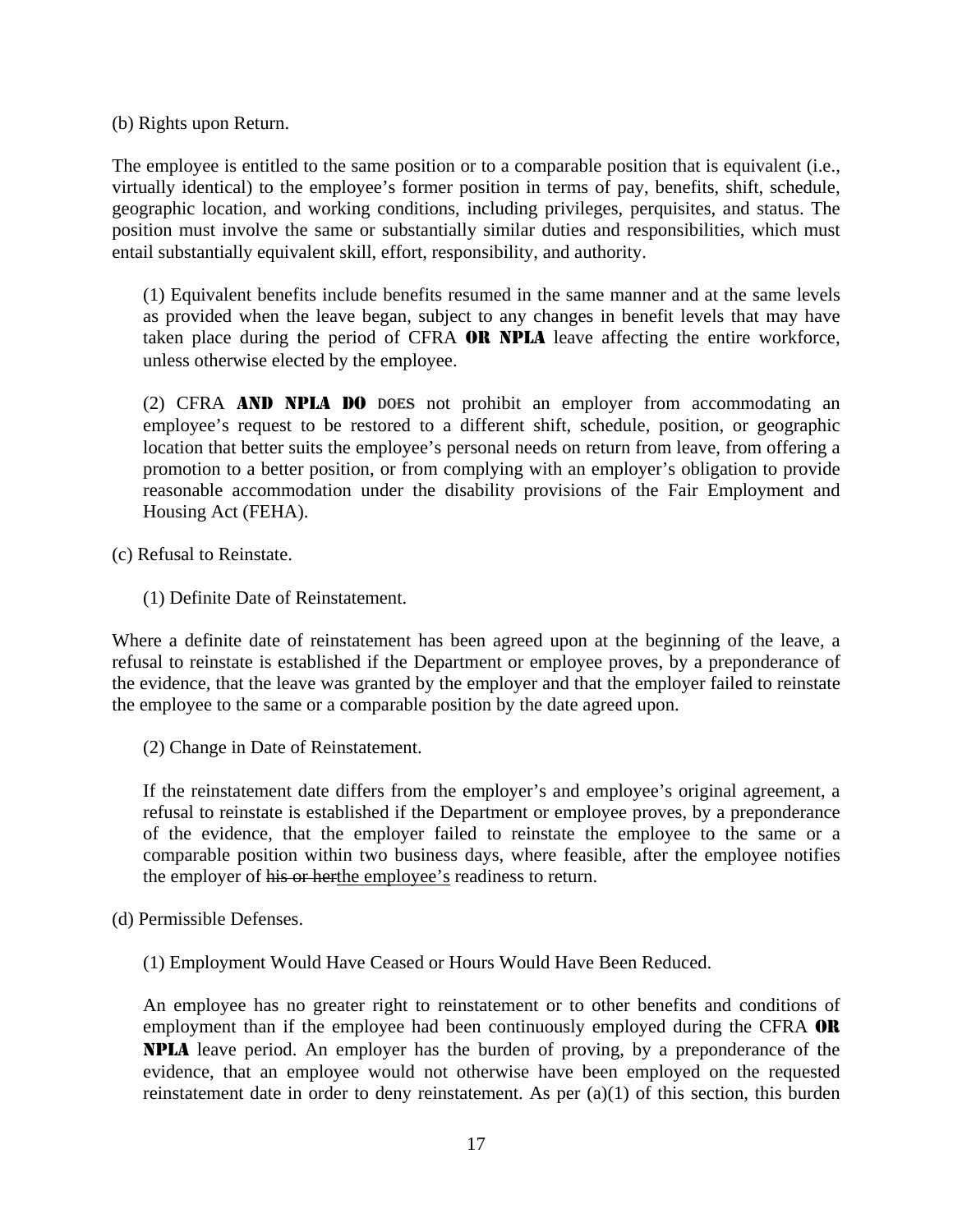shall not be satisfied if the employee has been replaced or his or herthe employee's position has been restructured to accommodate the employee's absence.

(A) If an employee is laid off during the course of taking CFRA OR NPLA leave and employment is terminated, the employer's responsibility to continue CFRA **OR NPLA** leave, maintain group health plan benefits and reinstate the employee ceases at the time the employee is laid off, provided the employer has no continuing obligations under a collective bargaining agreement or otherwise.

(B) If a shift has been eliminated or overtime has been decreased, an employee would not be entitled to return to work that shift or the original overtime hours upon reinstatement.

(2) "Key Employee."

For purposes of a CFRA leave, but not a NPLA leave, aAn employer may refuse to reinstate a "key employee," as defined in section 11087(k) of these regulations, to his or herthe employee's same position or to a comparable position only if the employer establishes, by a preponderance of the evidence, that all of the following conditions exist:

(A) The employee requesting the CFRA leave is a salaried employee. As used in Government Code section 12945.2 (r), "salaried employee" means an employee paid on a salary basis.

(B) The employee requesting the leave is among the highest paid 10 percent of the employer's employees who are employed within 75 miles of the worksite at which that employee is employed at the time of the leave request. Whether an employee is "among the highest paid 10 percent," pursuant to Government Code section 12945.2, is determined by comparing the year-to-date wages, within the meaning of the California Labor Code and Industrial Welfare Commission Wage Orders, of the employer's employees within 75 miles of the worksite where the requesting employee is employed at the time of the leave request, divided by the number of weeks worked (including weeks in which paid leave was taken).

(C) The refusal to reinstate the employee is necessary because the employee's reinstatement will cause substantial and grievous economic injury to the operations of the employer. A precise test cannot be set for the level of hardship or injury to the employer which must be sustained. If the reinstatement of a key employee threatens the economic viability of the firm, that would constitute substantial and grievous economic injury. A lesser injury which causes substantial, long-term economic injury would also be sufficient. Minor inconveniences and costs that the employer would experience in the normal course of doing business would certainly not constitute substantial and grievous economic injury.

(D) An employer who believes it may deny reinstatement to a key employee must inform the employee in writing at the time the employee gives notice of the need for CFRA leave (or when CFRA leave commences, if earlier) that the employee he or she is a key employee. At the same time, the employer must also inform the employee of the potential consequences with respect to reinstatement and maintenance of health benefits if the employer should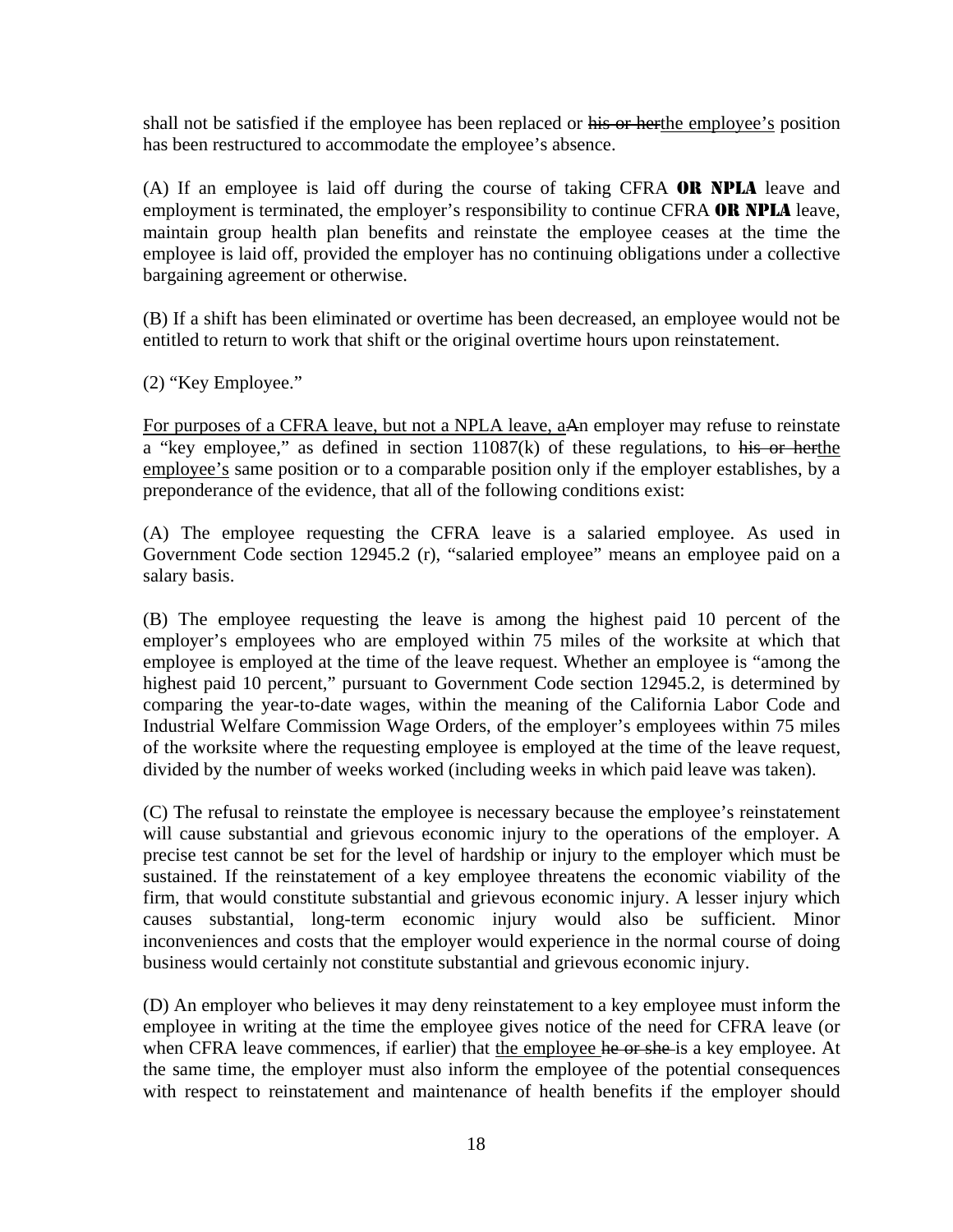determine that reinstatement will result in substantial and grievous economic injury to its operations. If the employer cannot give such notice immediately because of the need to determine whether the employee is a key employee, it shall give the notice as soon as practicable after the employee notifies the employer of a need for leave (or the commencement of leave, if earlier). An employer who fails to provide notice in compliance with this provision will lose its right to deny restoration even if substantial and grievous economic injury will result from reinstatement.

(E) As soon as an employer makes a good faith determination, based on the facts available, that substantial and grievous economic injury to its operations will result if it reinstates a key employee who has given notice of the need for CFRA leave (or who is on CFRA leave), the employer shall notify the employee in writing that it cannot deny CFRA leave, but that it intends to deny reinstatement on completion of the leave. An employer should ordinarily be able to give such notice prior to the employee starting leave. The employer must serve the notice either in person or by certified mail. The notice must explain the basis for the employer's finding that substantial and grievous economic injury will result, and, if leave has commenced, must provide the employee a reasonable time in which to return to work, taking into account the circumstances, such as the duration of the leave and the urgency of the need for the employee to return.

(F) If an employee on leave does not return to work in response to the employer's notification of intent to deny reinstatement, the employee continues to be entitled to maintenance of health benefits coverage as provided by section 11092(c) and the employer may not recover its cost of health benefit premiums. A key employee's rights under CFRA continue unless and until the employee either gives notice to the employer that he or shethe employee no longer wishes to return to work, or the employer actually denies reinstatement at the conclusion of the leave.

(G) After an employer notifies an employee that substantial and grievous economic injury will result if the employer reinstates the employee, the employee still is entitled to request reinstatement at the end of the leave period even if he or shethe employee did not return to work in response to the employer's notice. The employer must then again determine whether reinstatement will result in substantial and grievous economic injury, based on the facts at that time. If the employer determines that substantial and grievous economic injury will result, the employer shall notify the employee in writing (in person or by certified mail) of the denial of reinstatement.

(H) An employer may not refuse to reinstate a "key employee" at the conclusion of the employee's NPLA leave.

(3) Fraudulently-obtained CFRA OR NPLA Leave.

An employee who fraudulently obtains or uses CFRA OR NPLA leave from an employer is not protected by CFRA's **OR NPLA'S** job restoration or maintenance of health benefits provisions. An employer has the burden of proving that the employee fraudulently obtained or used CFRA OR NPLA leave.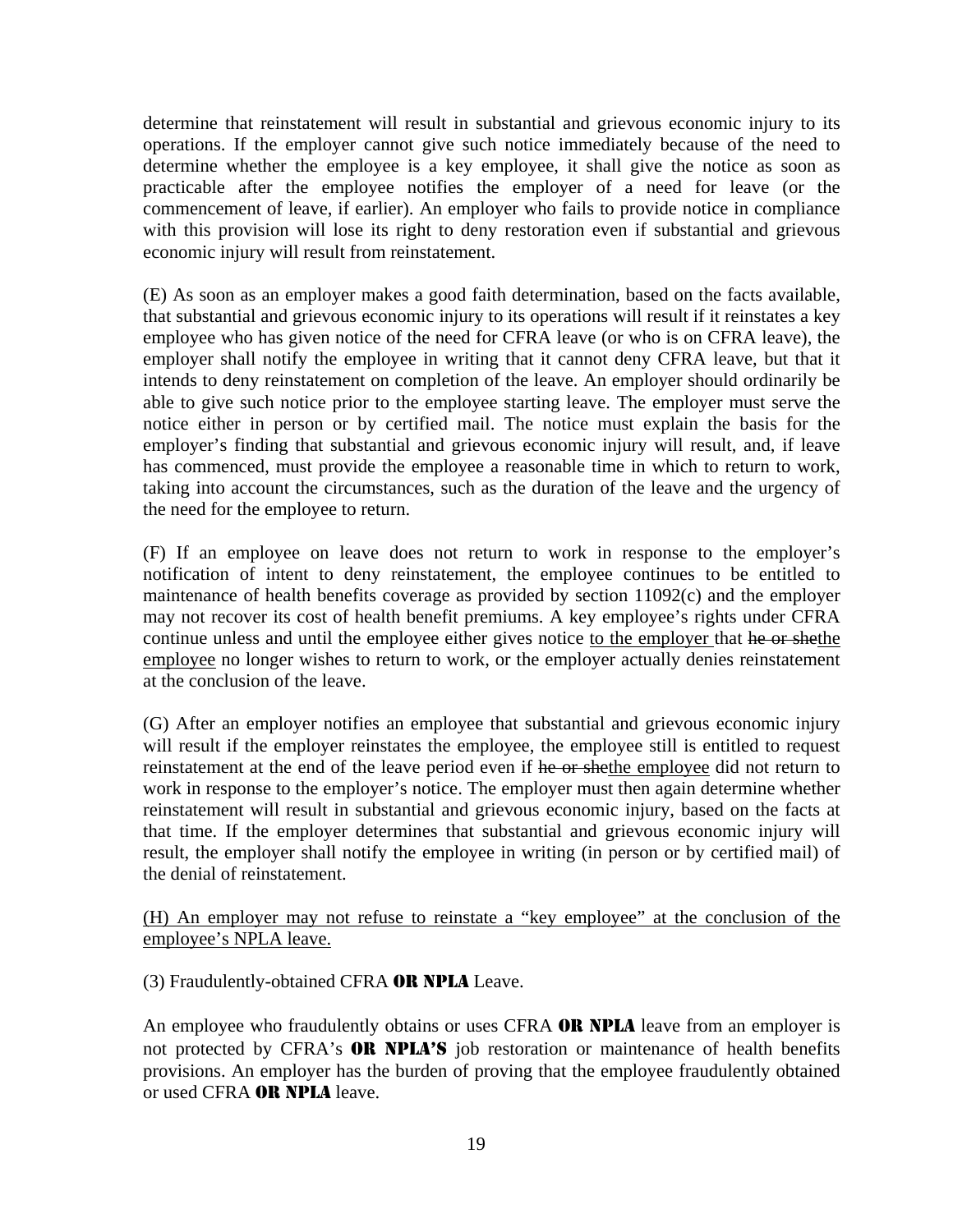Note: Authority cited: Section 12935(a), Government Code. Reference: Sections 12945.2 and 12945.6, Government Code; Family and Medical Leave Act of 1993, 29 U.S.C. § 2601 et seq.; and 29 C.F.R. § 825.

§ 11090. Computation of Time Periods: Twelve Workweeks; Minimum Duration.

(a) CFRA OR NPLA leave does not need to be taken in one continuous period of time. It cannot exceed more than 12 workweeks total for any purpose in a 12-month period.

(b) If the leave is common to both CFRA and FMLA, this 12-month period will run concurrently with the 12-month period under FMLA. An employer may choose any of the methods (the calendar year, any fixed 12-month "leave year," the 12-month period measured forward from the date any employee's first CFRA leave begins, or a "rolling" 12-month period measured backward from the date an employee uses any CFRA leave) allowed in the FMLA regulations that became effective March 8, 2013, 29 C.F.R. Part 825, section 825.200, subdivision (b), for determining the 12-month period in which the 12 weeks of CFRA leave entitlement occurs. The employer must, however, apply the chosen method consistently and uniformly to all employees in California and notify employees requesting CFRA OR NPLA leave of its chosen method. If an employer fails to select one of the above methods for measuring the 12-month period, the method that provides the most beneficial outcome for the employee will be used. An employer wishing to change to another method is required to give at least 60 days' notice to all employees, and the transition must take place in such a way that the employees retain the full benefit of 12 weeks of leave under whichever method affords the greatest benefit to the employee. Under no circumstance may a new method be implemented in order to avoid the Act's leave requirements.

(c) "Twelve workweeks" as that term is defined in section 11087(s), means the equivalent of 12 of the employee's normally scheduled workweeks. For eligible employees who work more or less than five days a week, or who work on alternative work schedules, the number of working days that constitutes 12 workweeks is calculated on a pro rata or proportional basis. If an employee's schedule varies from week to week to such an extent that an employer is unable to determine with any certainty how many hours the employee would otherwise have worked (but for the taking of CFRA OR NPLA leave), a weekly average of the hours scheduled over the 12 months prior to the beginning of the leave period (including any hours for which the employee took leave of any type) shall be used for calculating the employee's leave entitlement.

(1) For example, for a full-time employee who works five eight-hour days per week, 12 workweeks means 60 working and/or paid eight-hour days of leave entitlement. For an employee who works half time, 12 workweeks may mean 30 eight-hour days or 60 four-hour days, or 12 workweeks of whatever is the employee's normal half-time work schedule. For an employee who normally works six eight-hour days, 12 workweeks means 72 working and/or paid eight-hour days of leave entitlement.

(2) If an employee takes leave on an intermittent or reduced work schedule, only the amount of leave actually taken may be counted toward the 12 weeks of leave to which the employee is entitled. For example, if an employee needs physical therapy that requires an absence from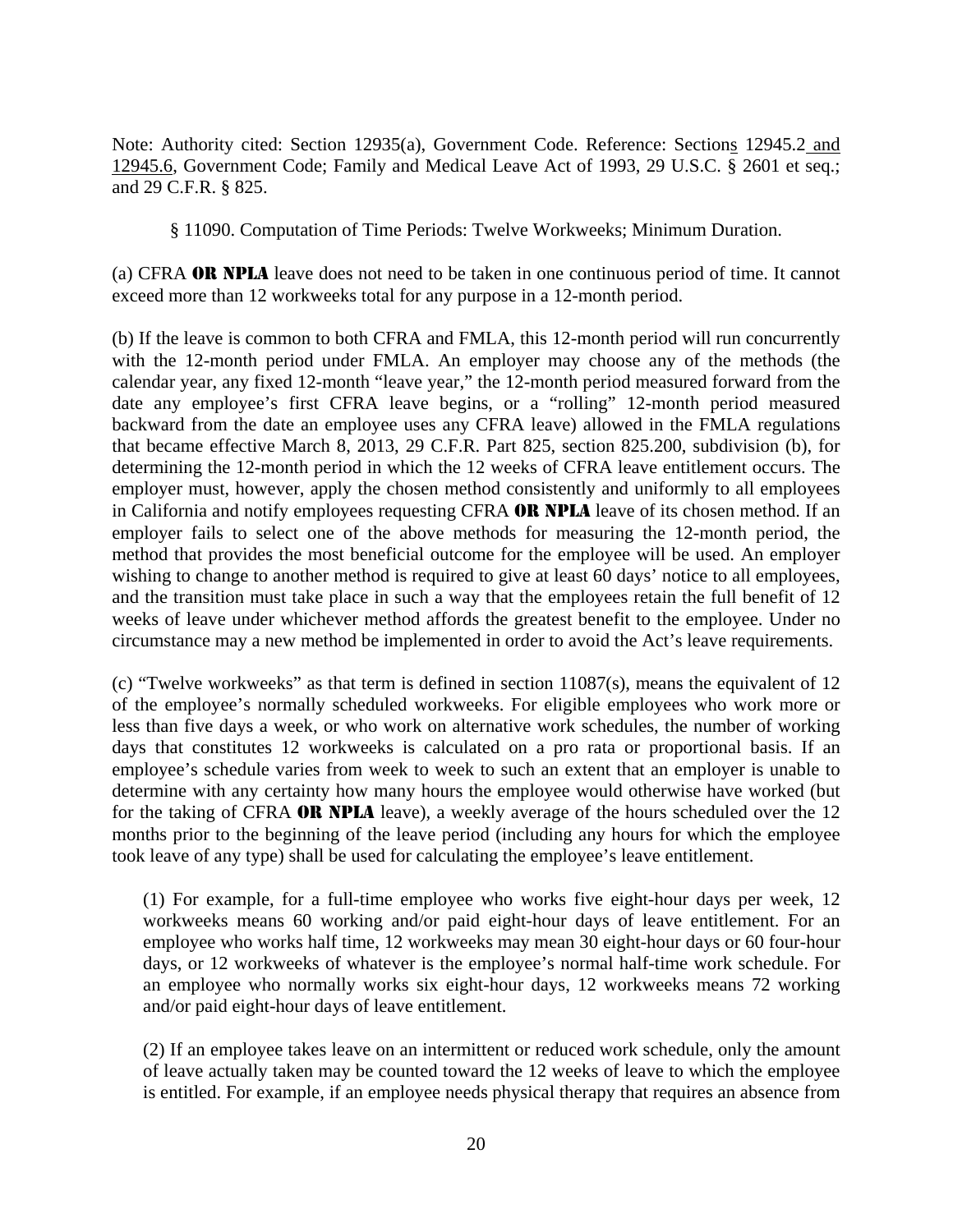work of two hours a week, only those two hours may be charged against the employee's CFRA leave entitlement. If an employee needs leave intermittently or on a reduced leave schedule for planned medical treatment, then the employee must make a reasonable effort to schedule the treatment so as not to disrupt unduly the employer's operations.

(3) If a holiday falls within a week taken as CFRA **OR NPLA** leave, the week is nevertheless counted as a week of CFRA OR NPLA leave. If, however, the employer's business activity has temporarily ceased for some reason and employees generally are not expected to report for work for one or more weeks, (e.g., a school closing for two weeks for the Christmas/New Year holiday or summer vacation or an employer closing the plant for retooling), the days the employer's activities have ceased do not count against the employee's CFRA OR NPLA entitlement. Similarly, if an employee uses CFRA OR NPLA leave in increments of less than one week, the fact that a holiday may occur within a week in which an employee partially takes leave does not count against the employee's CFRA OR NPLA entitlement unless the employee was otherwise scheduled and expected to work during the holiday.

(4) If an employee normally would be required to work overtime, but is unable to do so because of a CFRA-qualifying **OR NPLA-QUALIFYING** reason that limits the employee's ability to work overtime, the hours that the employee would have been required to work may be counted against the employee's CFRA **OR NPLA** entitlement. In such a case, the employee is using intermittent or reduced schedule leave. For example, if an employee normally would be required to work 48 hours in a particular week, but due to a serious health condition the employee works 40 hours that week, the employee would utilize eight hours of CFRA-protected leave out of the 48-hour workweek. Voluntary overtime hours that an employee does not work due to a serious health condition shall not be counted against the employee's CFRA leave entitlement.

(5) If an employer has made a permanent or long-term change in the employee's schedule (for reasons other than CFRA OR NPLA, and prior to the employee notice of need for CFRA LEAVE OR NPLA leave), the hours worked under the new schedule are to be used for making this calculation.

(d) Minimum duration for CFRA OR NPLA leaves taken intermittently or on a reduced leave schedule for the birth, adoption, or foster care placement of a child: CFRA OR NPLA leave taken for reason of the birth, adoption, or foster care placement of a child of the employee does not have to be taken in one continuous period of time. Any leave(s) taken shall be concluded within one year of the birth or placement of the child with the employee in connection with the adoption or foster care of the child by the employee. The basic minimum duration of the leave shall be two weeks. However, an employer shall grant a request for a CFRA **OR NPLA** leave of less than two weeks' duration on any two occasions and may grant requests for additional occasions of leave lasting less than two weeks.

(e) Minimum duration for CFRA leaves taken intermittently or on a reduced leave schedule for the serious health condition of a parent, child, or spouse or for the serious health condition of the employee: Where CFRA leave is taken for a serious health condition of the employee's child, parent, or spouse or of the employee, leave may be taken intermittently or on a reduced work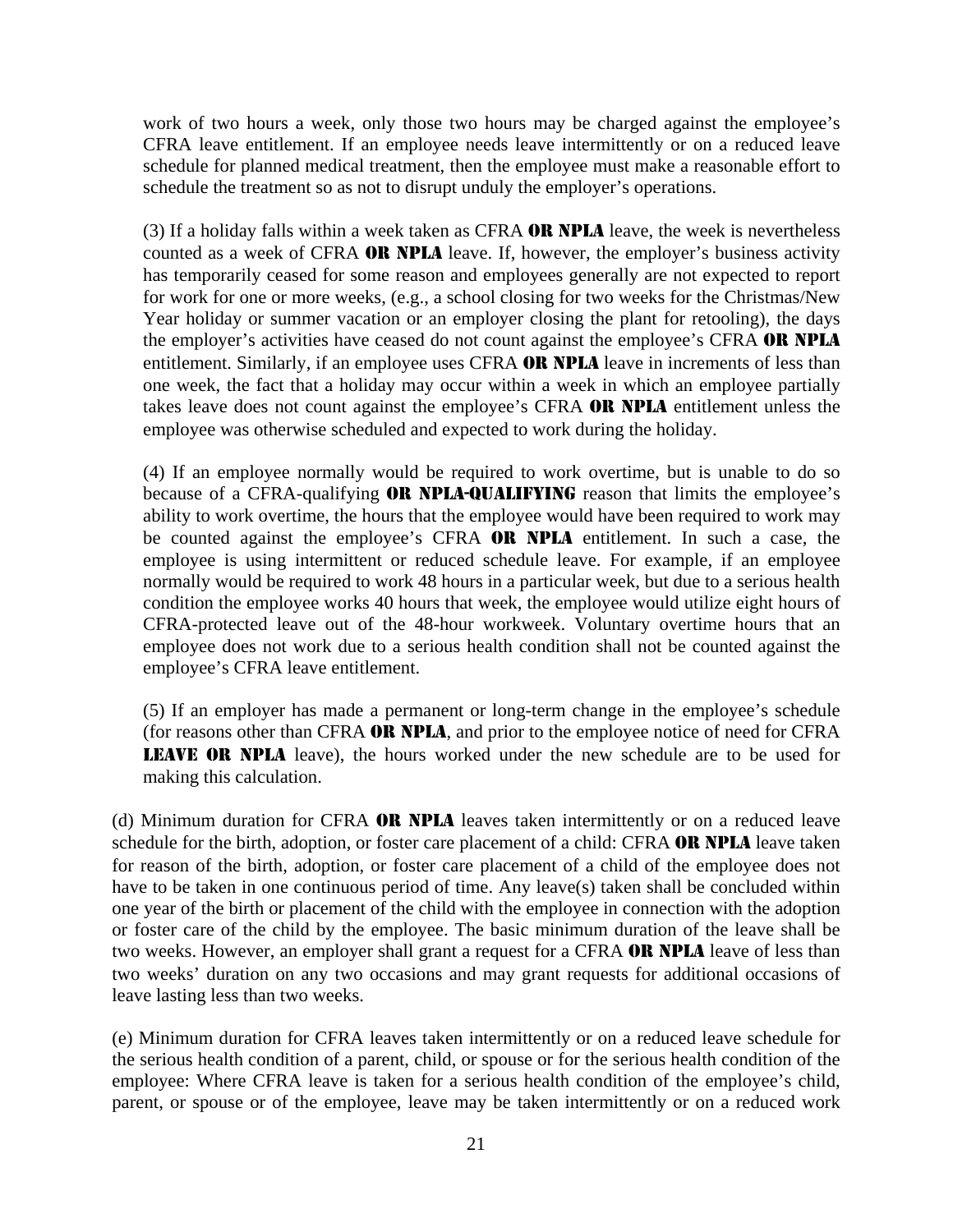schedule when medically necessary, as determined by the health care provider of the person with the serious health condition. However, intermittent or reduced work schedule leave may be taken for absences where the employee or family member is incapacitated or unable to perform the essential functions of the position because of a chronic serious health condition, even if he or shethe employee does not receive treatment by a health care provider. An employer must limit leave increments to the shortest period of time that the employer's payroll system uses to account for absences or use of leave provided it is not greater than one hour.

(1) If an employee needs intermittent leave or leave on a reduced work schedule that is foreseeable based on planned medical treatment for the employee or a family member, or if the employer agrees to permit intermittent or reduced schedule leave for the birth of a child or for placement of a child for adoption or foster care, the employer may require the employee to transfer temporarily to an available alternative position. This alternative position must have the equivalent rate of pay and benefits, the employee must be qualified for the position, and it must better accommodate recurring periods of leave than the employee's regular job. It need not have equivalent duties, although an employer may not transfer the employee to an alternative position to discourage the employee from taking leave or to otherwise work a hardship on the employee. Transfer to an alternative position may include altering an existing job to accommodate better the employee's need for intermittent leave or a reduced work schedule and must comply with any applicable collective bargaining agreement or employer leave policy, the FEHA, and any other applicable state or federal law.

(2) CFRA **OR NPLA** leave, including intermittent leave and/or reduced work schedules, is available to instructional employees of educational establishments and institutions under the same conditions as apply to all other eligible employees.

(3) Where it is physically impossible for an employee using intermittent leave or working a reduced leave schedule to commence or end work mid-way through a shift, such as where a flight attendant or a railroad conductor is scheduled to work aboard an airplane or train, or a laboratory employee is unable to enter or leave a sealed "clean room" during a certain period of time, the entire period that the employee is forced to be absent is designated as CFRA LEAVE OR NPLA leave and counts against the employee's CFRA OR NPLA entitlement. However, an employee shall be permitted to return to work if he or shethe employee is able to perform other aspects of the work that are not physically impossible, such as administrative duties, and thereby shorten the time designated as CFRA leave OR NPLA LEAVE.

(4) Employers may reduce exempt employees' pay for CFRA OR NPLA intermittent leave or a reduced work schedule, provided the reduction is not inconsistent with any applicable collective bargaining agreement or employer leave policy, the FEHA, and any other applicable state or federal law.

Note: Authority cited: Section 12935(a), Government Code. Reference: Sections 12945.2 and 12945.6, Government Code; DLSE Opinion Letter 03.12.2002; DLSE Opinion Letter 04.08.2002; Stats. 1993, ch. 827 (AB 1460), § 2; Family and Medical Leave Act of 1993, 29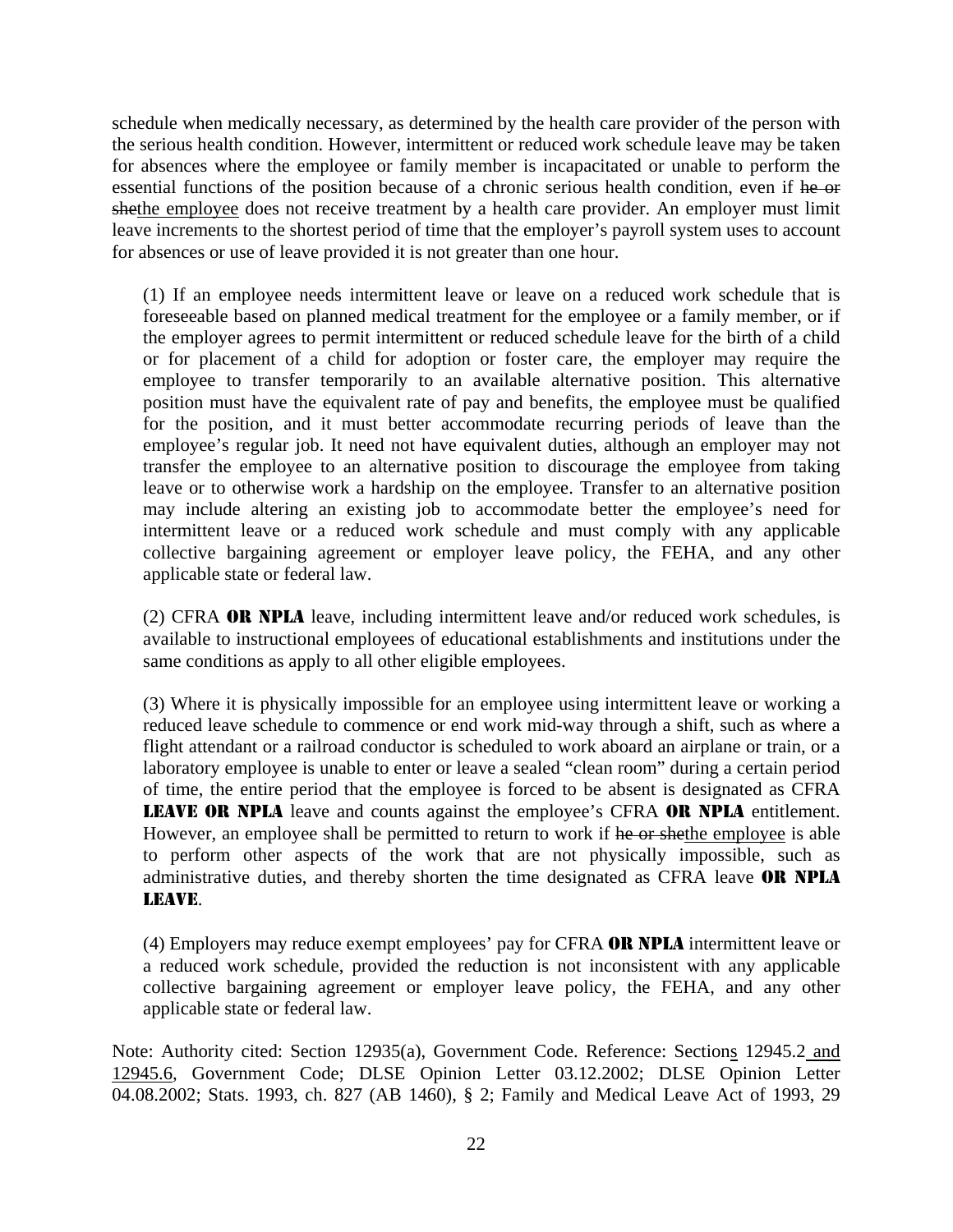#### U.S.C. § 2601 et seq.; and 29 C.F.R. § 825.

# § 11091. Requests for CFRA OR NPLA Leave: Advance Notice; Certification; Employer Response.

(a) Advance Notice.

(1) Verbal Notice.

Unless an employer waives its employees' notice obligations described herein, an employee shall provide at least verbal notice sufficient to make the employer aware that the employee needs CFRA leave OR NPLA LEAVE, and the anticipated timing and duration of the leave. The employee need not expressly assert rights under CFRA, OR FMLA, OR THE NPLA or even mention CFRA, OR FMLA, OR THE NPLA to meet the notice requirement; however, the employee must state the reason the leave is needed, such as, for example, the expected birth of a child or for medical treatment. The mere mention of "vacation," other paid time off, or resignation does not render the notice insufficient, provided the underlying reason for the request is CFRA-qualifying OR NPLA-QUALIFYING, and the employee communicates that reason to the employer. The employer should inquire further of the employee if necessary to determine whether the employee is requesting CFRA leave **OR NPLA LEAVE** and to obtain necessary information concerning the leave (i.e., commencement date, expected duration, and other permissible information). An employee has an obligation to respond to an employer's questions designed to determine whether an absence is potentially CFRA-qualifying OR NPLA-QUALIFYING. Failure to respond to permissible employer inquiries regarding the leave request may result in denial of CFRA **OR NPLA** protection if the employer is unable to determine whether the leave is CFRA-qualifying **OR NPLA-QUALIFYING**.

(A) Under all circumstances, it is the employer's responsibility to designate leave, paid or unpaid, as CFRA, OR CFRA/FMLA, OR NPLA qualifying, based on information provided by the employee or the employee's spokesperson, and to give notice of the designation to the employee.

(B) Employers may not retroactively designate leave as CFRA leave OR NPLA LEAVE after the employee has returned to work, except with appropriate notice to the employee and where the employer's failure to timely designate does not cause harm or injury to the employee.

(2) 30 Days' Advance Notice.

An employer may require that employees provide at least 30 days' advance notice before CFRA leave OR NPLA LEAVE is to begin if the need for the leave is foreseeable based on an expected birth, placement for adoption or foster care, or planned medical treatment for a serious health condition of the employee or a family member. The employee shall consult with the employer and make a reasonable effort to schedule any planned medical treatment or supervision so as to minimize disruption to the operations of the employer. Any such scheduling, however, shall be subject to the approval of the health care provider of the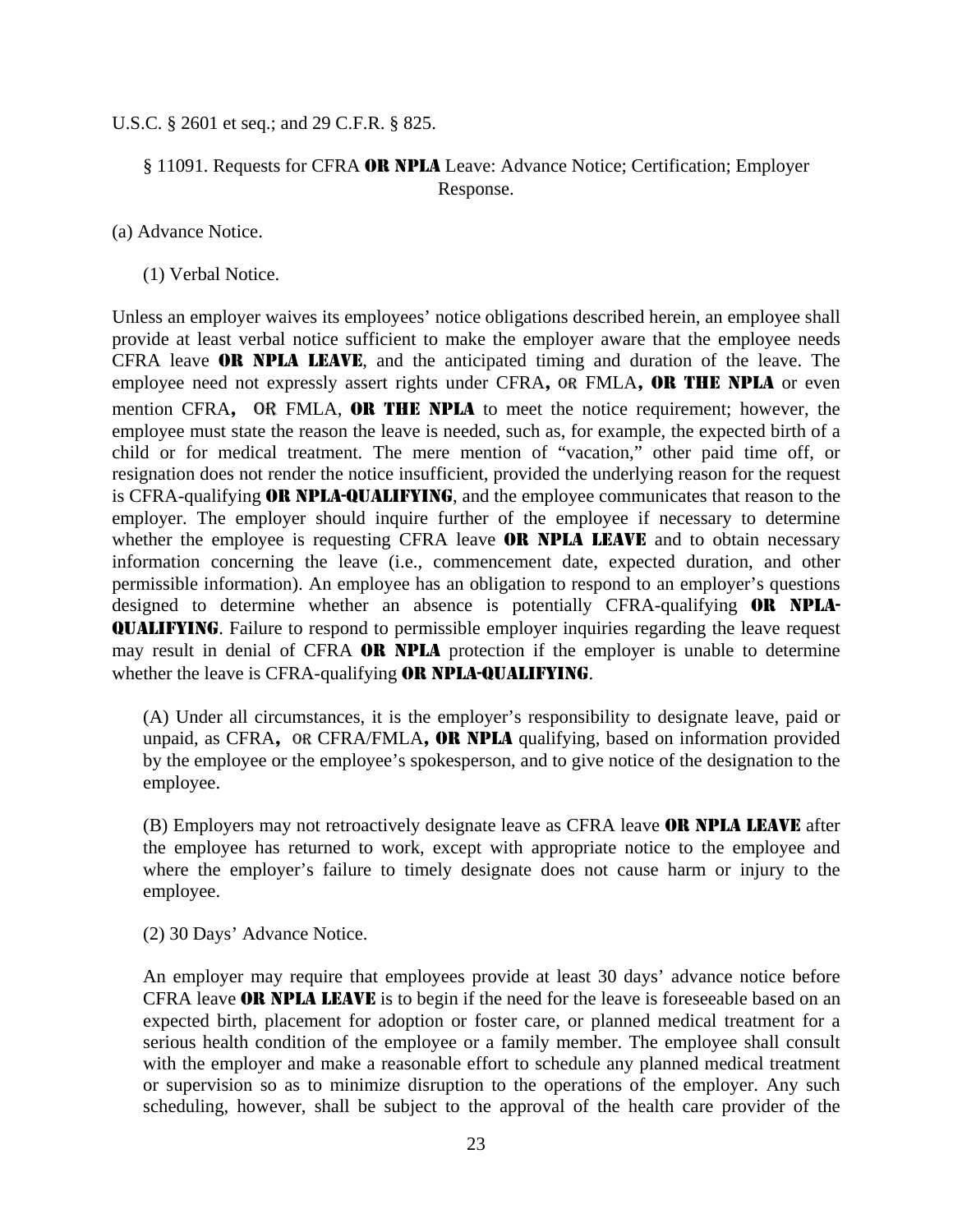employee or the employee's child, parent or spouse.

(3) When 30 Days Not Practicable.

If 30 days' notice is not practicable, such as because of a lack of knowledge of approximately when leave will be required to begin, a change in circumstances, or a medical emergency, notice must be given as soon as practicable.

(4) Prohibition against Denial of Leave in Emergency or Unforeseeable Circumstances.

An employer shall not deny a CFRA OR NPLA leave, the need for which is an emergency or is otherwise unforeseeable, on the basis that the employee did not provide advance notice of the need for the leave, so long as the employee provided notice to the employer as soon as practicable.

(5) Employer Obligation to Inform Employees of Notice Requirement.

An employer shall give its employees reasonable advance notice of any notice requirements that it adopts. The employer may incorporate its notice requirements in the general notice requirements in section 11095 and such incorporation shall constitute reasonable advance notice. Failure of the employer to give or post such notice shall preclude the employer from taking any adverse action against the employee, including denying CFRA leave **OR NPLA** LEAVE, for failing to furnish the employer with advance notice of a need to take CFRA leave OR NPLA LEAVE.

(6) Employer Response to Leave Request.

The employer shall respond to the leave request as soon as practicable and in any event no later than five business days after receiving the employee's request. The employer shall attempt to respond to the leave request before the date the leave is due to begin. Once given, approval shall be deemed retroactive to the date of the first day of the leave.

(b) Medical Certification.

(1) Serious Health Condition of Child, Parent, or Spouse.

As a condition of granting a leave for the serious health condition of the employee's child, parent or spouse, the employer may require certification of the serious health condition, as defined in section  $11087(a)(1)$ . If the certification satisfies the requirements of section 11087(a)(1), the employer must accept it as sufficient. Upon expiration of the time period the health care provider originally estimated the employee needed to take care of the employee's child, parent or spouse, the employer may require the employee to obtain recertification, but only if additional leave is requested. The employer may not contact a health care provider for any reason other than to authenticate a medical certification.

(2) Serious Health Condition of Employee.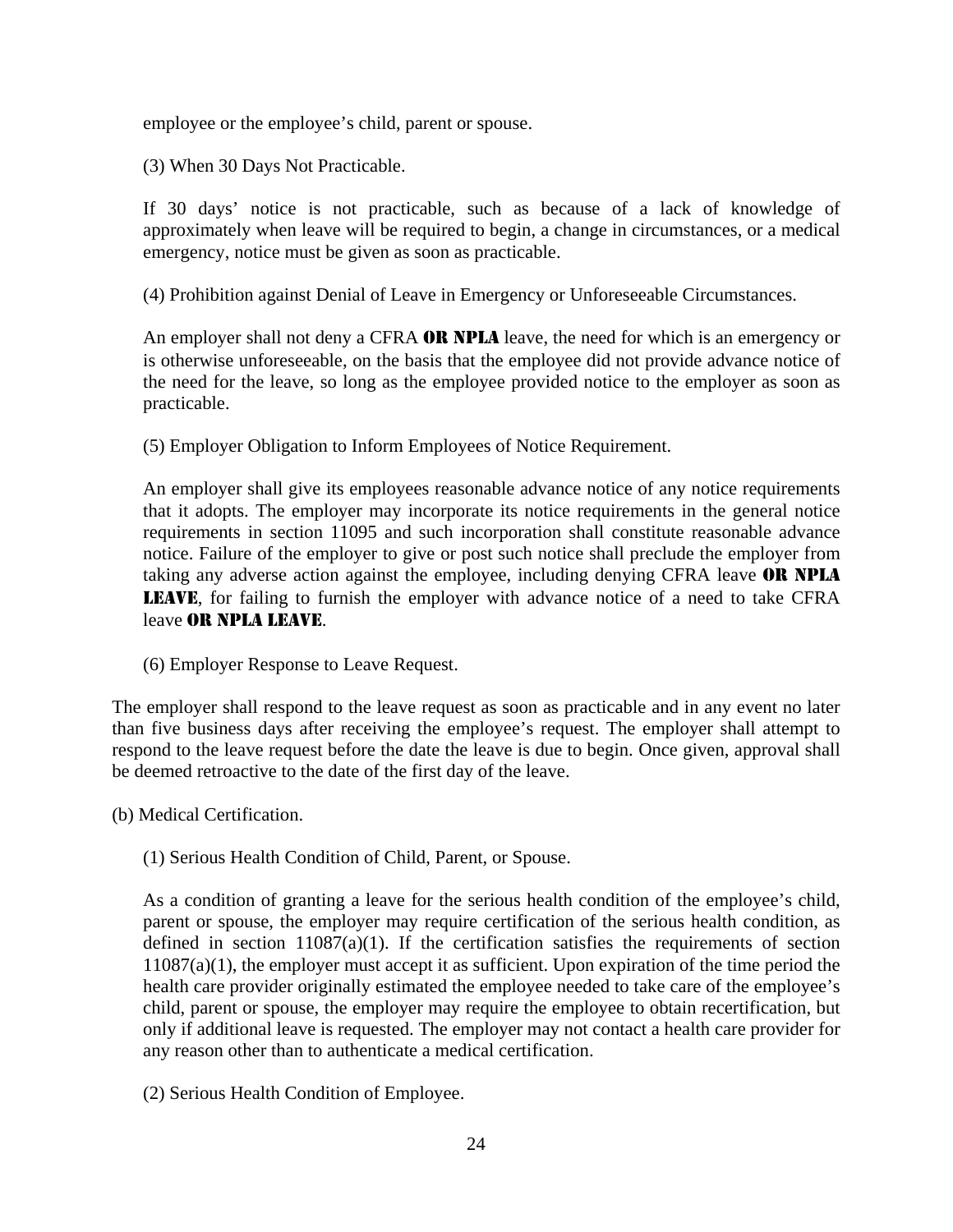As a condition of granting a leave for the serious health condition of the employee, the employer may require certification of the serious health condition, as defined in section  $11087(a)(2)$ . Upon expiration of the time period the health care provider originally estimated the employee needed for his/herthe employee's own serious health condition, the employer may require the employee to obtain recertification, but only if additional leave is requested. The employer may not contact a health care provider for any reason other than to authenticate a medical certification.

(A) If the employer has a good faith, objective reason to doubt the validity of the certification the employee provides for his/herthe employee's own serious health condition, the employer may require, at the employer's own expense, the employee to obtain the opinion of a second health care provider, designated or approved by the employer, concerning any information in the certification. The health care provider designated or approved by the employer shall not be employed on a regular basis by the employer.

1. The employer may not ask the employee to provide additional information (e.g. symptoms, diagnosis, etc.) in the medical certification beyond that allowed by these regulations.

2. The employer is responsible for complying with all applicable law regarding the confidentiality of any medical information received.

(B) In any case in which the second opinion described in  $(b)(2)(A)$  differs from the opinion in the original certification, the employer may require, at the employer's expense, that the employee obtain the opinion of a third health care provider, designated or approved jointly by both the employer and the employee, concerning any information in the certification.

(C) The opinion of the third health care provider concerning the information in the certification shall be considered to be final and shall be binding on the employer and the employee.

(D) The employer is required to provide the employee with a copy of the second and third medical opinions, where applicable, without cost, upon the request of the employee.

(E) As a condition of an employee's return from medical leave, the employer may require the employee to obtain a release to return-to-work from his/herthe employee's health care provider stating that he/shethe employee is able to resume work, but only if the employer has a uniformly applied practice or policy of requiring such releases from other employees returning to work after illness, injury or disability and there is no collective bargaining agreement forbidding the practice. An employer is not entitled to a release to return-to-work for each absence taken on an intermittent or reduced leave schedule. However, an employer is entitled to a release to return-to-work for such absences up to once every 30 days if reasonable safety concerns exist regarding the employee's ability to perform his or herthe employee's duties.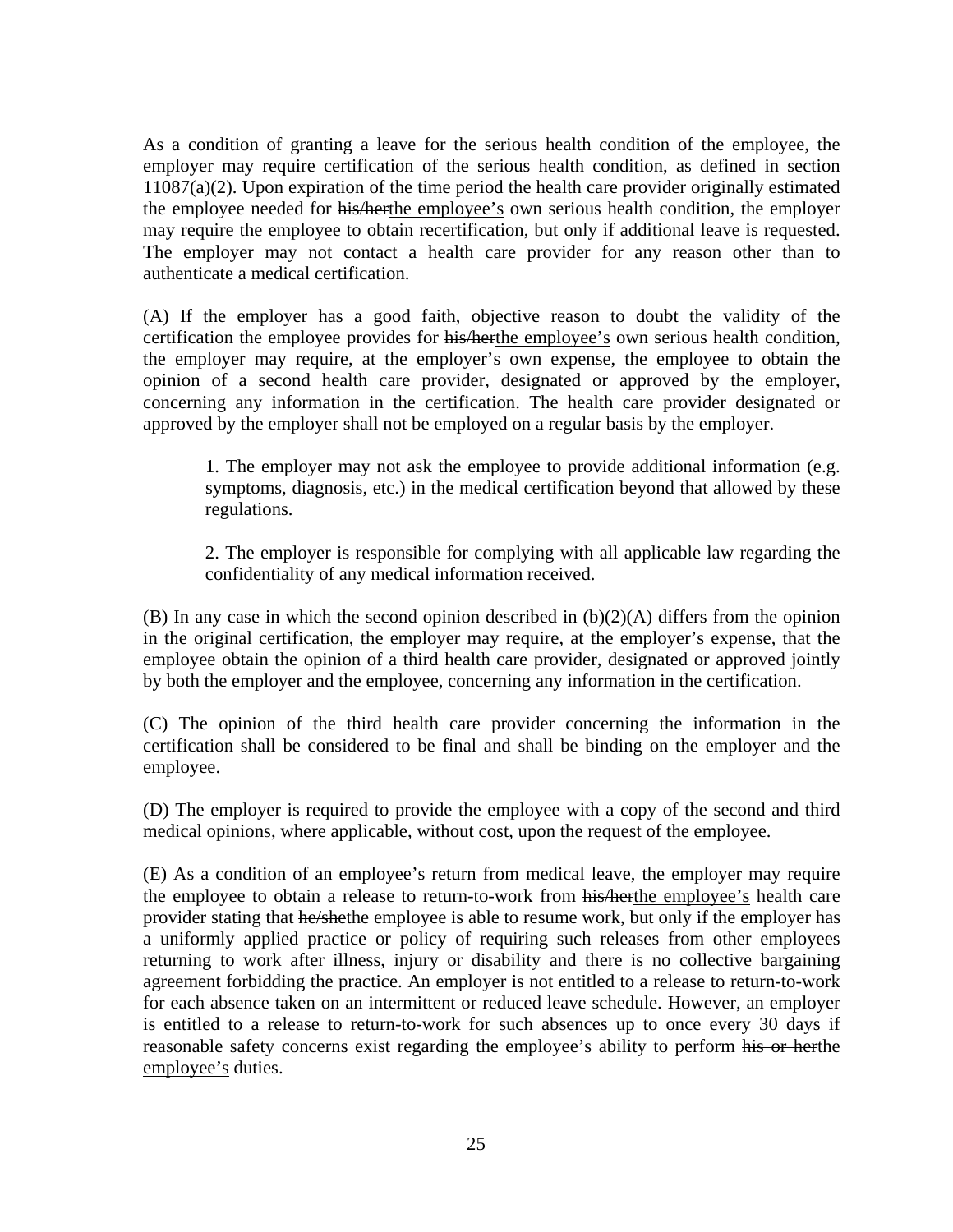(F) An employer may not require an employee to undergo a fitness-for-duty examination as a condition of an employee's return. After an employee returns from CFRA leave, any fitnessfor-duty examination must be job-related and consistent with business necessity, in accordance with section 11071 of these regulations.

(3) Providing Certification.

The employer may require that the employee provide any certification within no less than 15 calendar days of the employer's request for such certification, unless it is not practicable for the employee to do so despite the employee's good faith efforts. This means that, in some cases, the leave may begin before the employer receives the certification. Absent extenuating circumstances (e.g., unavailability of healthcare provider), if the employee fails to timely return the certification, the employer may deny CFRA protections for the leave following the expiration of the 15-day time period until a sufficient certification is provided. The same rules apply to recertification. If the employee never produces the certification or recertification, the leave is not CFRA leave. At the time the employer requests certification, the employer also must advise the employee of the anticipated consequences of his or herthe employee's failure to provide adequate certification.

Note: Authority cited: Section 12935, Government Code. Reference: Sections 12945.2 and 12945.6, Government Code; *White v. County of Los Angeles* (2014) 225 Cal.App.4th 690; Family and Medical Leave Act of 1993, 29 U.S.C. § 2601 et seq.; and 29 C.F.R. § 825.

# § 11092. Terms of CFRA Leave OR NPLA LEAVE.

(a) The following rules apply to the permissible terms of a CFRA leave OR NPLA LEAVE, to the extent that they are consistent with the requirements of the Employee Retirement Income Security Act (ERISA). Nothing in these regulations infringes on the employer's obligations, if any, under the Consolidated Omnibus Budget Reconciliation Act of 1985 (COBRA) or prohibits an employer from granting CFRA leave OR NPLA LEAVE on terms more favorable to the employee than those listed below.

(b) Paid Leave.

An employer is not required to pay an employee during a CFRA leave **OR NPLA LEAVE** except:

(1) An employee may elect to use or an employer may require an employee to use any accrued vacation time or other paid accrued time off (including undifferentiated paid time off (PTO)), that the employee is eligible to take during the otherwise unpaid portion of the CFRA leave. An employer does not have the right to require an employee to use accrued paid time off during an otherwise unpaid portion of a NPLA leave, **al**though an employee may elect to do so. An employee may also elect to use, or an employer may require an employee to use, any accrued sick leave that the employee is eligible to take during the otherwise unpaid portion of a CFRA leave if the CFRA leave is for the employee's own serious health condition or any other reason if mutually agreed between the employer and the employee. If an employee is receiving a partial wage replacement benefit during the CFRA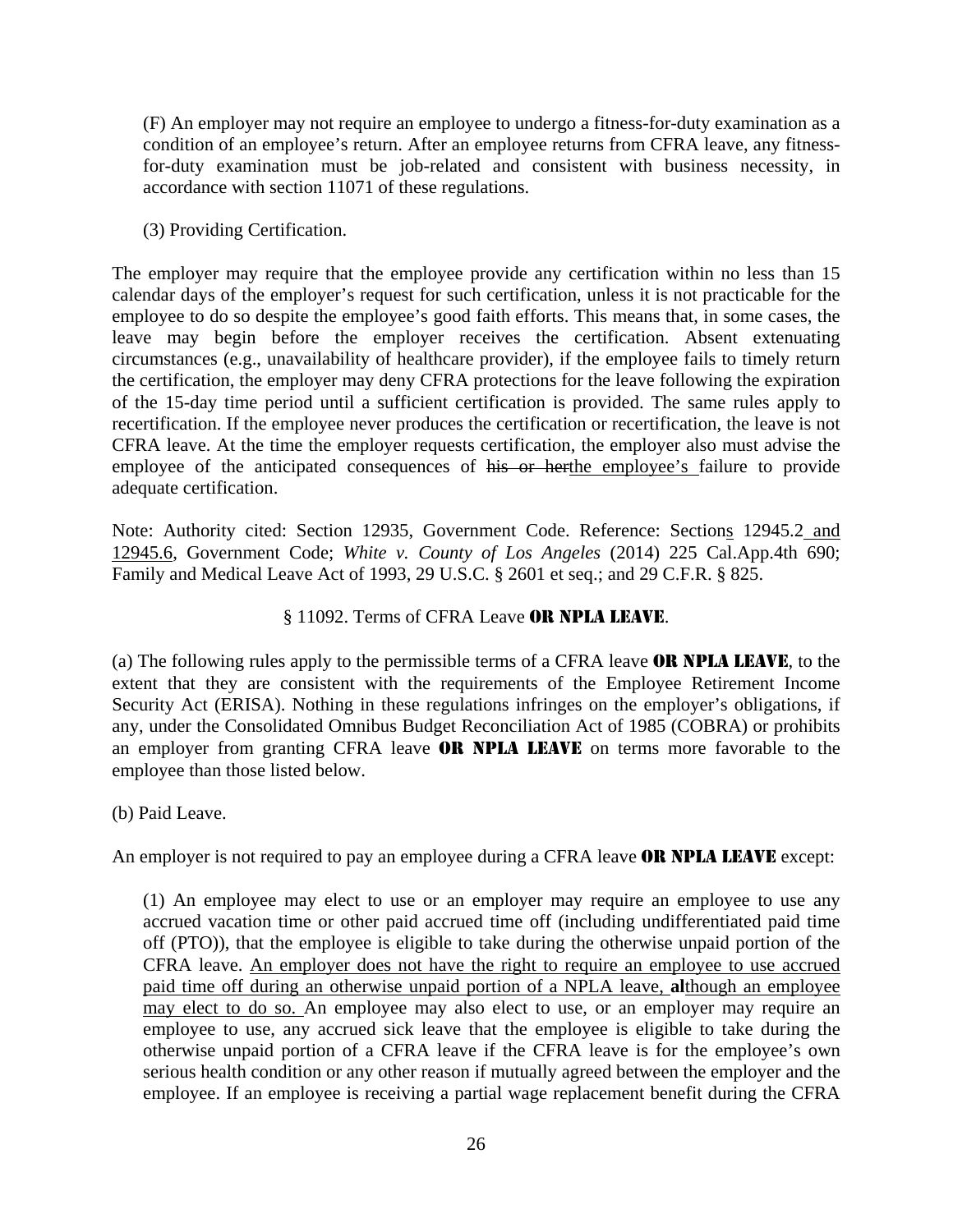leave **OR NPLA LEAVE**, the employer and employee may agree to have employer-provided paid leave, such as vacation, paid time off, or sick time supplement the partial wage replacement benefit, unless otherwise prohibited by law.

(2) For leave for an employee's own serious health condition, the employee may also substitute leave taken pursuant to a short- or long-term disability leave plan, as determined by the terms and conditions of the employer's leave policy, during the otherwise unpaid portion of the CFRA leave. This paid disability leave runs concurrently with CFRA leave, and may continue longer than the CFRA leave if permitted by the disability leave plan. An employee receiving any form of disability payments is not on "unpaid leave" and, therefore, an employer may not require the employee to use paid time off, sick leave, or accrued vacation.

(3) An employee receiving Paid Family Leave to care for the serious health condition of a family member or to bond with a new child is not on "unpaid leave," and, therefore, an employer may not require the employee to use paid time off, sick leave, or accrued vacation.

(4) Only if the employee requests leave for what would be a CFRA-qualifying event may an employer require the employee to use any accrued vacation time or other paid accrued time off (including PTO) that the employee is eligible to take during the otherwise unpaid portion of the CFRA leave. If an employee uses paid leave under circumstances that do not qualify as CFRA leave, the leave will not count against the employee's CFRA leave entitlement.

(A) If an employee requests to utilize accrued vacation time or other paid accrued time off without reference to a CFRA-qualifying **OR NPLA-QUALIFYING** purpose, an employer may not ask whether the employee is taking the time off for a CFRA-qualifying **OR NPLA-**QUALIFYING purpose.

1. If the employer denies the employee's request and the employee then provides information that the requested time off is or may be for a CFRA-qualifying OR NPLA-QUALIFYING purpose, the employer may inquire further into the reasons for the absence. If the absence is CFRA-qualifying OR NPLA-QUALIFYING, then the APPLICABLE rules in section 11092(b)(1) and (2), above, apply.

(5) An employer and employee may negotiate for the employee's use of any additional paid or unpaid time off instead of using CFRA leave OR NPLA LEAVE provided by this section.

(c) Provision of Health Benefits.

If the employer provides health benefits under any group health plan, the employer has an obligation to continue providing such benefits during an employee's CFRA leave, FMLA leave, or BOTHNPLA LEAVE. The following rules apply:

(1) The employer shall maintain and pay for an employee's health coverage at the same level and under the same conditions as coverage would have been provided if the employee had not taken CFRA leave OR NPLA LEAVE.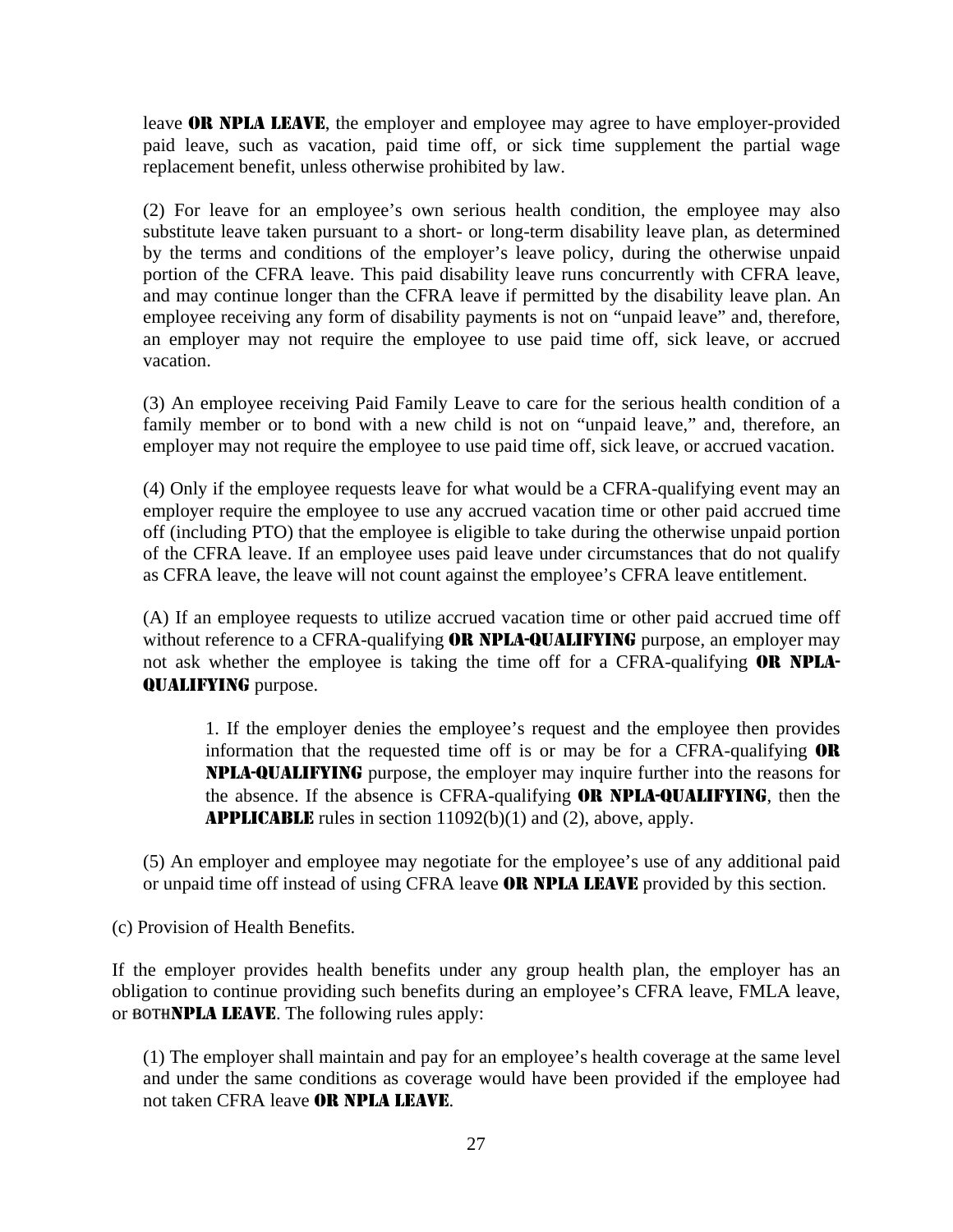(2) The employer's obligation commences on the date leave first begins under CFRA OR NPLA for the duration of the leave, up to a maximum of 12 workweeks in a 12-month period. As section 11044(c) of the Council's pregnancy disability leave regulations state, "The time that an employer maintains and pays for group health coverage during pregnancy disability leave shall not be used to meet an employer's obligation to pay for 12 weeks of group health coverage during leave taken under CFRA. This shall be true even where an employer designates pregnancy disability leave as family and medical leave under FMLA. The entitlements to employer-paid group health coverage during pregnancy disability leave and during CFRA are two separate and distinct entitlements."

(3) A "group health plan" is as defined in section  $5000(b)(1)$  of the Internal Revenue Code of 1986. If the employer's group health plan includes dental care, eye care, mental health counseling, or other types of coverage, or if it includes coverage for an employee's dependents as well as for the employee, the employer shall also continue this coverage.

(4) Although the employer's obligation to continue group health benefits under EITHER FMLA or CFRA, or BOTHNPLA, does not exceed 12 workweeks in a 12-month period, nothing shall preclude the employer from maintaining and paying for health care coverage for longer than 12 workweeks.

(5) An employer may recover the premium that the employer paid for maintaining group health care coverage during any unpaid part of the CFRA leave **OR NPLA LEAVE** if both of the following conditions occur:

(A) The employee fails to return from leave after the period of leave to which the employee is entitled has expired. An employee is deemed to have failed to return from leave if he/shethe employee works less than 30 days after returning from CFRA leave OR NPLA LEAVE. An employee who retires during CFRA leave OR NPLA LEAVE or during the first 30 days after returning is deemed to have returned from leave.

(B) The employee's failure to return from leave is for a reason other than the continuation, recurrence, or onset of a serious health condition that entitles the employee to CFRA leave, or other circumstances beyond the control of the employee.

(6) Group health plan coverage must be maintained for an employee on CFRA leave OR NPLA LEAVE until:

(A) The employee's CFRA leave **OR NPLA LEAVE** entitlement is exhausted;

(B) The employer can show that the employee would have been laid off and the employment relationship terminated for lawful reasons during the period of the CFRA leave OR NPLA LEAVE; or

(C) The employee provides unequivocal notice of intent not to return to work.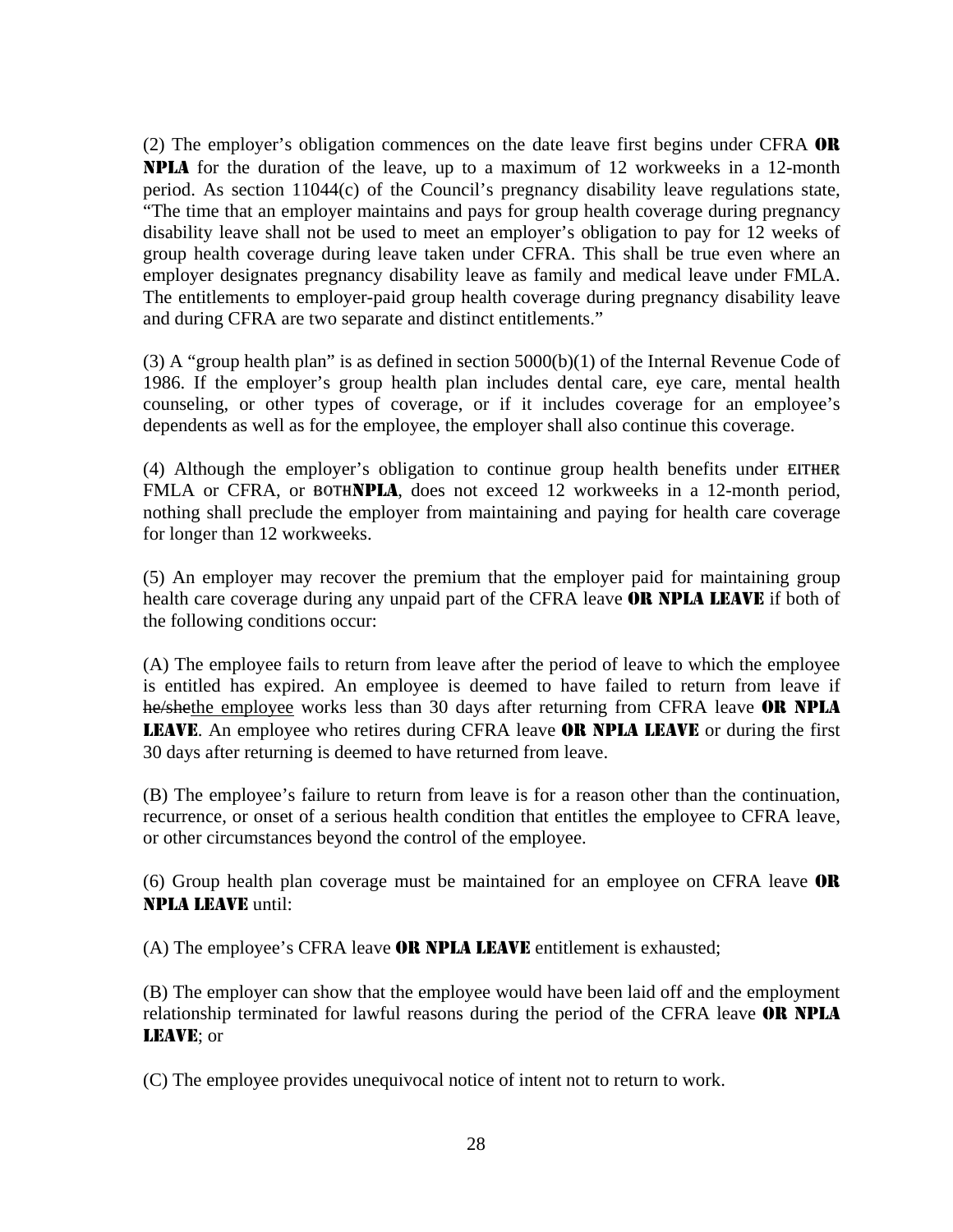(d) Employee Payment of Group Health Benefit Premiums.

If employees are required to pay premiums for any part of their group health coverage, the employer must provide the employee with advance written notice of the terms and conditions under which premium payments must be made.

(1) If CFRA leave OR NPLA LEAVE is paid, the employee's share of premiums must be paid by the method normally used during any paid leave, typically as a payroll deduction, unless a voluntary agreement between the employer and the employee dictates otherwise.

(2) If CFRA leave OR NPLA LEAVE is unpaid, the employer may require that payment be made to the employer or to the insurance carrier, but no additional charge may be added to the employee's premium payment for administrative expenses. The employer may require employees to pay their share of premium payments in any of the following ways:

(A) Payment due at the same time as if made by payroll deduction;

(B) Payment due on the same schedule as payments are made under COBRA;

(C) Payment prepaid pursuant to a cafeteria plan at the employee's option;

(D) The employer's existing rules for payment by employees on leave without pay would apply, provided that such rules do not require prepayment (i.e., prior to the commencement of the leave) of the premiums that will become due during a period of unpaid CFRA leave OR NPLA LEAVE or payment of higher premiums than if the employee had continued to work instead of taking leave; or

(E) Another system voluntarily agreed to between the employer and the employee, which may include prepayment of premiums (e.g., through increased payroll deductions when the need for the CFRA leave **OR NPLA LEAVE** is foreseeable).

(3) Unless an employer policy provides a longer grace period, an employer's obligation to maintain health benefits coverage ceases under CFRA **OR NPLA** if an employee's premium payment is more than 30 days late. In order to drop coverage, an employer must provide written notice at least 15 days before coverage is to cease, advising that coverage will be dropped on a specified date at least 15 days after the date of the written notice unless payment has been received by that date.

(A) The employer may recover the employee's share of any premium payments missed by the employee for any CFRA leave **OR NPLA LEAVE** period during which the employer maintains health coverage by paying the employee's share.

(B) Regardless of whether an employee pays premiums while on CFRA leave OR NPLA LEAVE, all other obligations of an employer under CFRA OR NPLA would continue, such as reinstatement upon return and complete restoration of coverage/benefits equivalent to those that the employee would have had if leave had not been taken, including family or dependent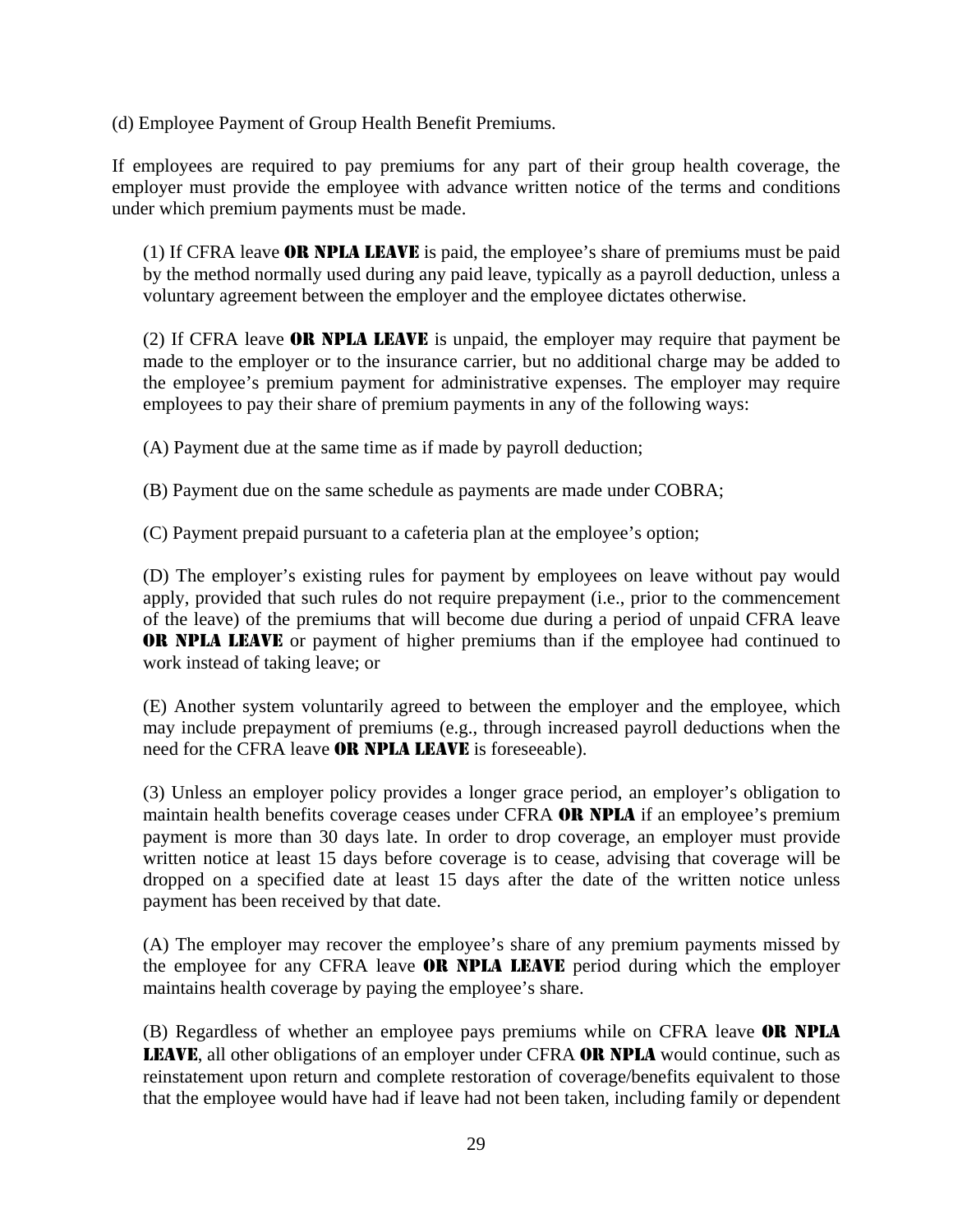coverage.

(C) If an employer terminates an employee's health benefits coverage in accordance with this section because of the employee's non-payment of premiums and fails to restore the employee's health insurance as required by this section upon the employee's return, the employer may be liable for benefits lost by reason of the violation, for other actual monetary losses sustained as a direct result of the violation, and for appropriate equitable relief tailored to the harm suffered.

(e) Other Benefits and Seniority.

During the period of CFRA leave **OR NPLA LEAVE**, the employee is entitled to accrual of seniority and to participate in health plans for any additional period of leave not covered by (c) above; in any employee benefit plans, including life, short-term or long-term disability or accident insurance; pension and retirement plans; and supplemental unemployment benefit plans to the same extent and under the same conditions as would apply to any other leave granted by the employer for any reason other than CFRA leave **OR NPLA LEAVE**.

(1) Unpaid CFRA leave for the serious health condition of the employee shall be compared to other unpaid disability leaves whereas unpaid CFRA leaves for all other purposes **AND** UNPAID NPLA LEAVE shall be compared to other unpaid personal leaves offered by the employer. CFRA leave **OR NPLA LEAVE** shall not constitute a break in service or cause the employee to lose seniority, even if other paid or unpaid leave constitutes a break in service for purposes of establishing longevity or seniority, or for layoff, recall, promotion, job assignment, or seniority-related benefits.

(2) If an employer provides a new health plan or benefits or changes health benefits or plans while an employee is on CFRA leave OR NPLA LEAVE, the employer must give written notice to the employee that he or shethe employee is subject to the new or changed plan/benefits to the same extent as if the employee were not on leave.

(f) Continuation of Other Benefits.

If the employer has no policy, practice or collective bargaining agreement that requires or authorizes any other type of unpaid personal or disability leave or if the employer's other unpaid personal or disability leaves do not allow for the continuation of benefits during these leaves, an employee taking a CFRA leave **OR NPLA LEAVE** shall be entitled to continue to participate in the employer's health plans, pension and retirement plans, supplemental unemployment benefit plans or any other health and welfare employee benefit plan, in accordance with the terms of those plans, during the period of the CFRA leave **OR NPLA LEAVE**.

(1) As a condition of continued coverage of group medical benefits (beyond the employer's obligation during the 12-week period described above in (c)), life insurance, short- or longterm disability plans or insurance, accident insurance, or other similar health and welfare employee benefit plans during any unpaid portion of the leave, the employer may require the employee to pay premiums at the group rate.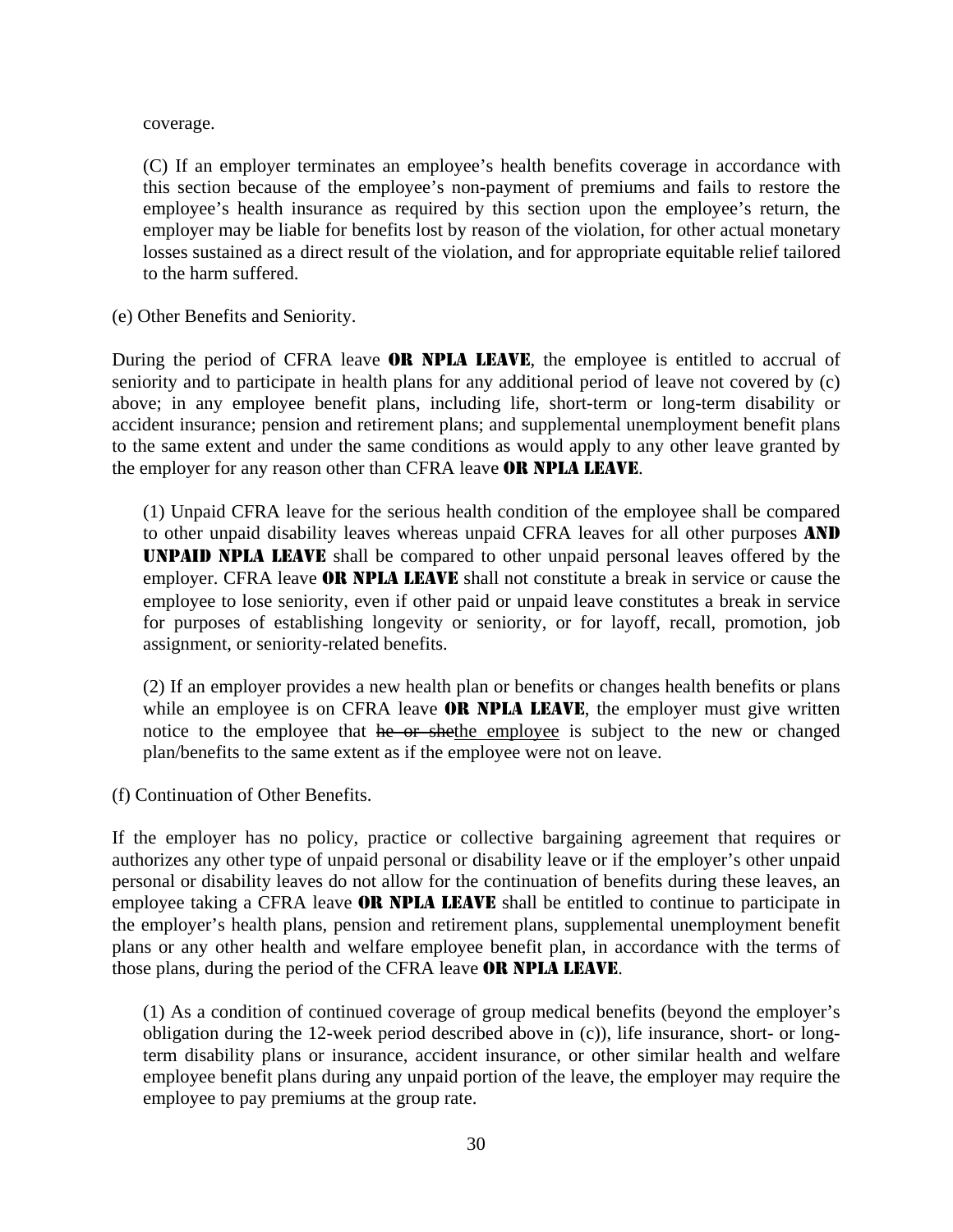(A) If the employee elects not to pay premiums to continue these benefits, this nonpayment of premiums shall not constitute a break in service for purposes of longevity, seniority under any collective bargaining agreement or any employee benefit plan requiring the payment of premiums.

(2) An employer is not required to make plan payments to any pension and/or retirement plan or to count the leave period for purposes of time accrued under any such plan during any unpaid portion of the CFRA leave **OR NPLA LEAVE**. The employer shall allow an employee covered by a pension and/or retirement plan to continue to make contributions, in accordance with the terms of these plans, during the unpaid portion of the leave period.

(g) Employee Status.

The employee shall retain employee status during the period of the CFRA leave **OR NPLA** LEAVE. The leave shall not constitute a break in service for purposes of longevity and/or seniority under any collective bargaining agreement or under any employee benefit plan. Benefits must be resumed upon the employee's reinstatement in the same manner and at the same levels as provided when the leave began, without any new qualification period, physical exam, et cetera.

Note: Authority cited: Section 12935(a), Government Code. Reference: Sections 12945.2 and 12945.6, Government Code; Family and Medical Leave Act of 1993, 29 U.S.C. § 2601 et seq.; ERISA, 29 U.S.C. § 1001 et seq.; and COBRA, 29 U.S.C. § 1161 et seq.

§ 11093. Relationship between CFRA Leave and Pregnancy Disability Leave; Relationship between CFRA Leave and Non-Pregnancy Related Disability Leave; Relationship between CFRA Leave and NPLA Leave.

(a) Separate and Distinct Entitlements.

The right to take a CFRA leave under Government Code section 12945.2 **and the right to take NPLA under Government Code section 12945.6 are** *is* separate and distinct from the right to take a pregnancy disability leave under Government Code section 12945 and section 11035 et seq. of the regulations.

(b) Serious Health Condition - Pregnancy.

An employee's own disability due to pregnancy, childbirth or a related medical condition is not included as a serious health condition under CFRA. Any period of incapacity or treatment due to pregnancy, including prenatal care, is included as a serious health condition under FMLA.

(c) CFRA Leave after Pregnancy Disability Leave.

At the end of the employee's period(s) of pregnancy disability, or at the end of four months of pregnancy disability leave, whichever occurs first, a CFRA-eligible OR NPLA-ELIGIBLE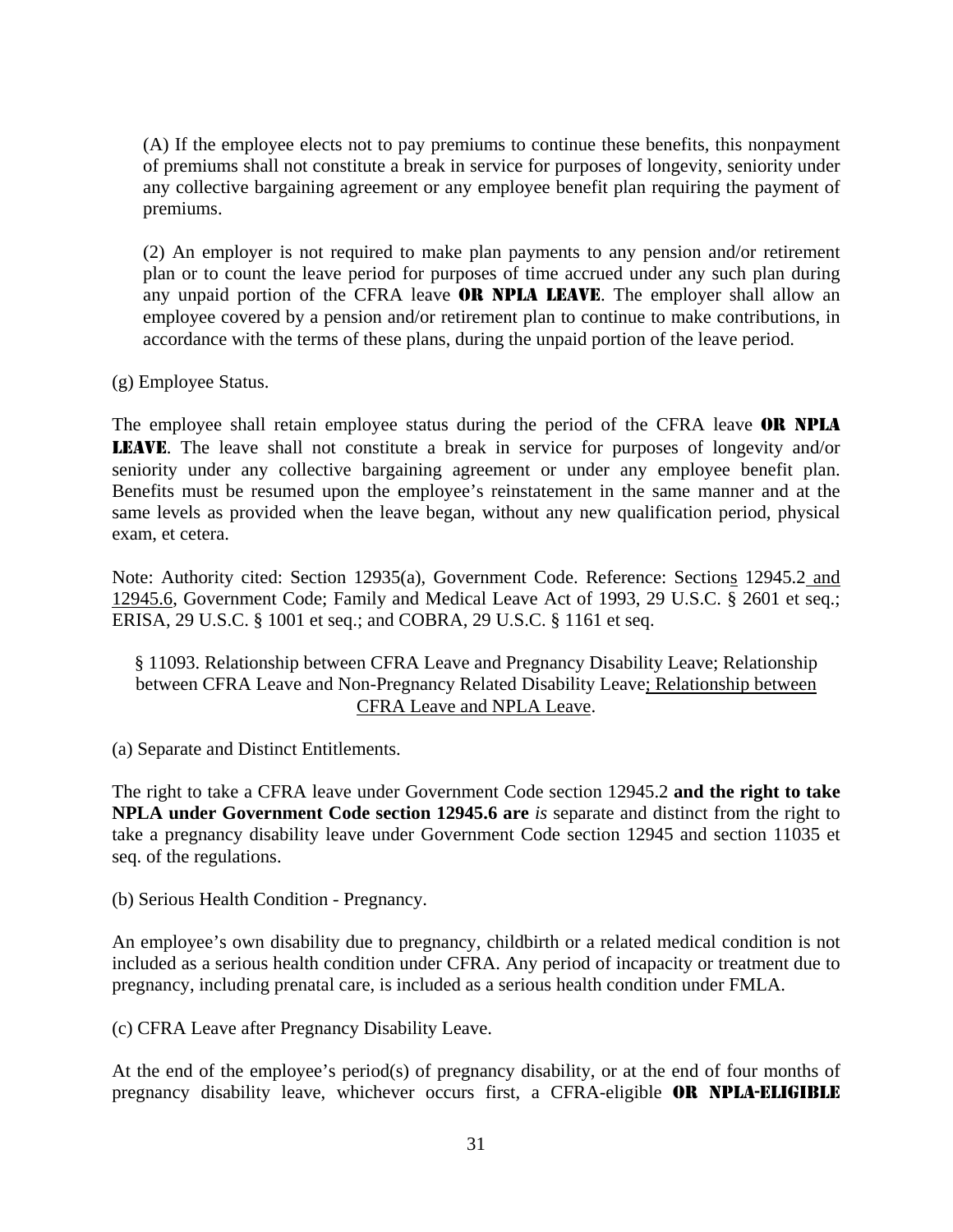employee may request to take CFRA leave **OR NPLA LEAVE** of up to 12 workweeks for reason of the birth of her the employee's child, if the child has been born by this date. There is no requirement that either the employee or child have a serious health condition in order for the employee to take CFRA leave **OR NPLA LEAVE**. There is also no requirement that the employee no longer be disabled by her the employee's pregnancy, childbirth or a related medical condition before taking CFRA leave **OR NPLA LEAVE** for reason of the birth of her the employee's child.

(1) Where an employee has utilized four months of pregnancy disability leave prior to the birth of her the employee's child, and her the employee's health care provider determines that a continuation of the leave is medically necessary, an employer may, but is not required to, allow an eligible employee to utilize CFRA leave prior to the birth of her-the employee's child. No employer shall, however, be required to provide more CFRA leave than the amount to which the employee is otherwise entitled, but this does not excuse the employer's other obligations under the FEHA, such as the obligation to provide reasonable accommodation under the disability provisions, where applicable.

# (d) Maximum Entitlement.

The maximum possible combined leave entitlement for both pregnancy disability leave (under FMLA and Government Code section 12945) and CFRA leave **OR NPLA LEAVE** for reason of the birth of the child (under this article) is four months and 12 workweeks. This assumes that the employee is disabled by pregnancy, childbirth or a related medical condition for four months and then requests, and is eligible for, a 12-week CFRA leave OR NPLA LEAVE for reason of the birth of her the employee's child. This maximum entitlement does not include leave provided as a reasonable accommodation for a physical or mental disability under the FEHA.

# (e) Disability Leave.

The right to take a CFRA leave under Government Code section 12945.2 is separate and distinct from the right to take a disability leave under Government Code section 12945 and section 11064 et seq. of the regulations. If an employee has a serious health condition that also constitutes a disability as defined by Government Code section 12926 and cannot return to work at the conclusion of her the employee's CFRA leave, the employer has an obligation to engage that employee in an interactive process to determine whether an extension of that leave would constitute a reasonable accommodation under the FEHA.

# (f) Relationship Between CFRA Leave, FMLA Leave, and NPLA Leave.

If an employee is covered by CFRA Leave and FMLA Leave, then the employee is not also entitled to leave under the NPLA. Thus, for a*n eligible***covered** employee **who***that* is employed by an employer **that***who* directly employs 50 or more persons within any state of the United States, the District of Columbia or any territory or possession of the United States to perform services for a wage or salary ("covered employer"), the employee's entitlement to leave for the birth, adoption, or foster care placement of the employee's child or for the employee's own serious health condition or that of their child, parent, or spouse **derives***comes* from the CFRA and FMLA. If **a covered***an* E*eligible* employee **who** is employed by an employer **that***who*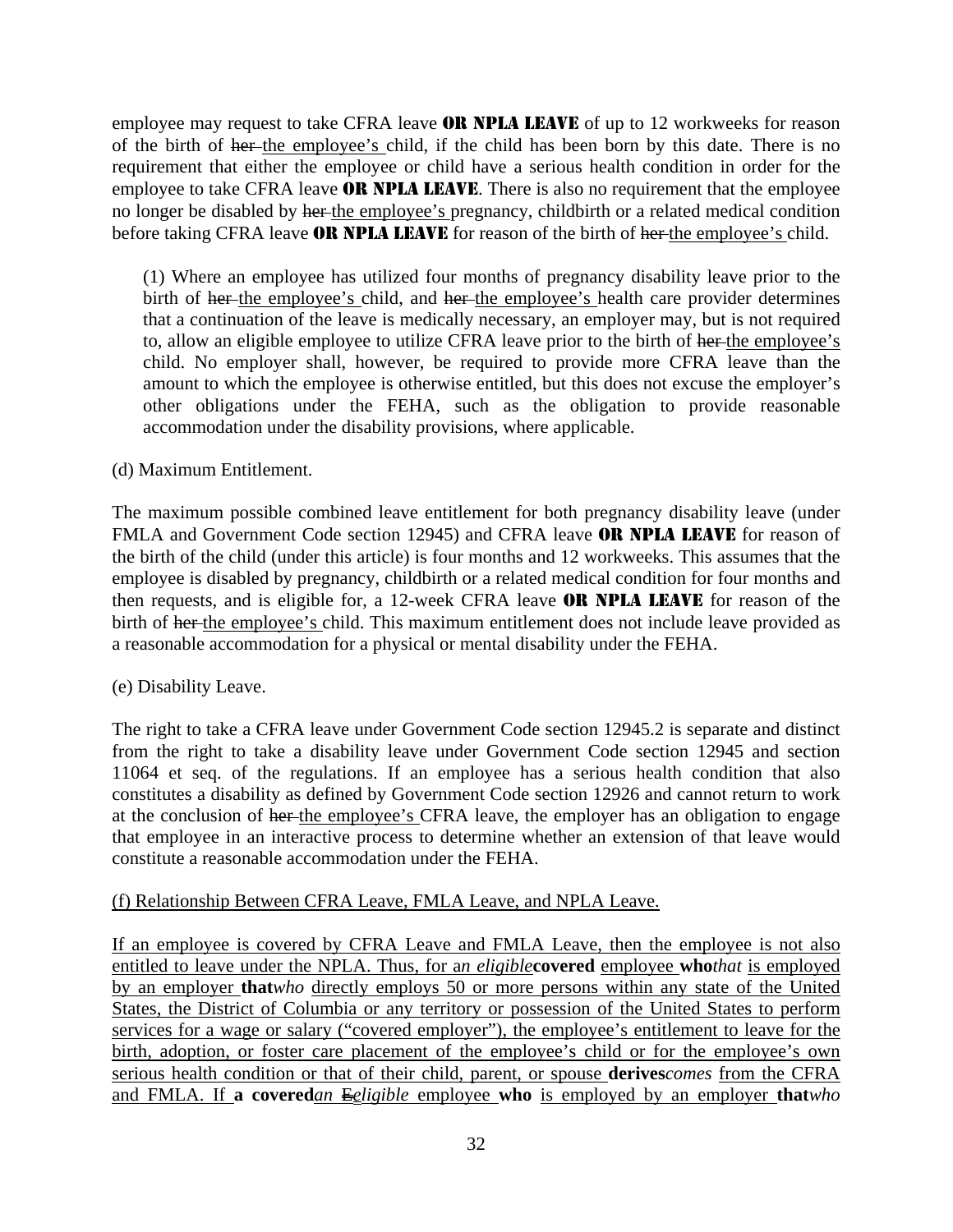directly employs 20 or more persons within any state of the United States, the District of Columbia or any territory or possession of the United States to perform services for a wage or salary (but less than 50 persons), the employee's entitlement to leave for the birth, adoption, or foster care placement of the employee's child **derives***comes* from the NPLA and the employee is not entitled to other forms of leave provided by the CFRA and FMLA (e.g. leave for the employee's own serious health condition or the serious health condition of the employee's child, parent or spouse).

Note: Authority cited: Section 12935(a), Government Code. Reference: Sections 12945, and 12945.2, and 12945.6, Government Code; Family and Medical Leave Act of 1993, 29 U.S.C. § 2601 et seq.; and 29 C.F.R. § 825.

§ 11094. Retaliation and Protection from Interference with CFRA and NPLA Rights.

(a) Any violation of CFRA, NPLA or ITS THEIR implementing regulations constitutes interfering with, restraining, or denying the exercise of rights provided by CFRA OR NPLA. "Interfering with" the exercise of an employee's rights includes, for example, refusing to authorize CFRA leave OR NPLA LEAVE and discouraging an employee from using such leave. It would also include an action by a covered employer to avoid responsibilities under CFRA OR NPLA, for example:

(1) Transferring employees from one worksite to another for the purpose of reducing worksites, or to keep worksites below the 20-employee or 50-employee threshold for employee eligibility under NPLA or CFRA;

(2) Changing the essential functions of the job in order to preclude the taking of leave;

(3) Reducing an employee's hours available to work in order to avoid employee eligibility; and

(4) Terminating an employee when it anticipates an otherwise eligible employee will be asking for a CFRA-qualifying **OR NPLA-QUALIFYING** leave in the future.

(b) CFRA's AND NPLA'S prohibition against "interference" prohibits an employer from discriminating or retaliating against an employee or prospective employee for having exercised or attempted to exercise CFRA **OR NPLA** rights or giving information or testimony regarding his or herthe employee's CFRA OR NPLA leave, or another person's CFRA OR NPLA leave, in any inquiry or proceeding related to any right guaranteed under this article. For example, if an employee on leave without pay would otherwise be entitled to full benefits (other than health benefits), the same benefits would be required to be provided to an employee on unpaid CFRA OR NPLA leave. By the same token, employers cannot use the taking of CFRA OR NPLA leave as a negative factor in employment actions, such as hiring, promotions or disciplinary actions; nor can CFRA **OR NPLA** leave be counted against an employee under an employer's attendance policies.

(c) Employees cannot waive, nor may employers induce employees to waive, their prospective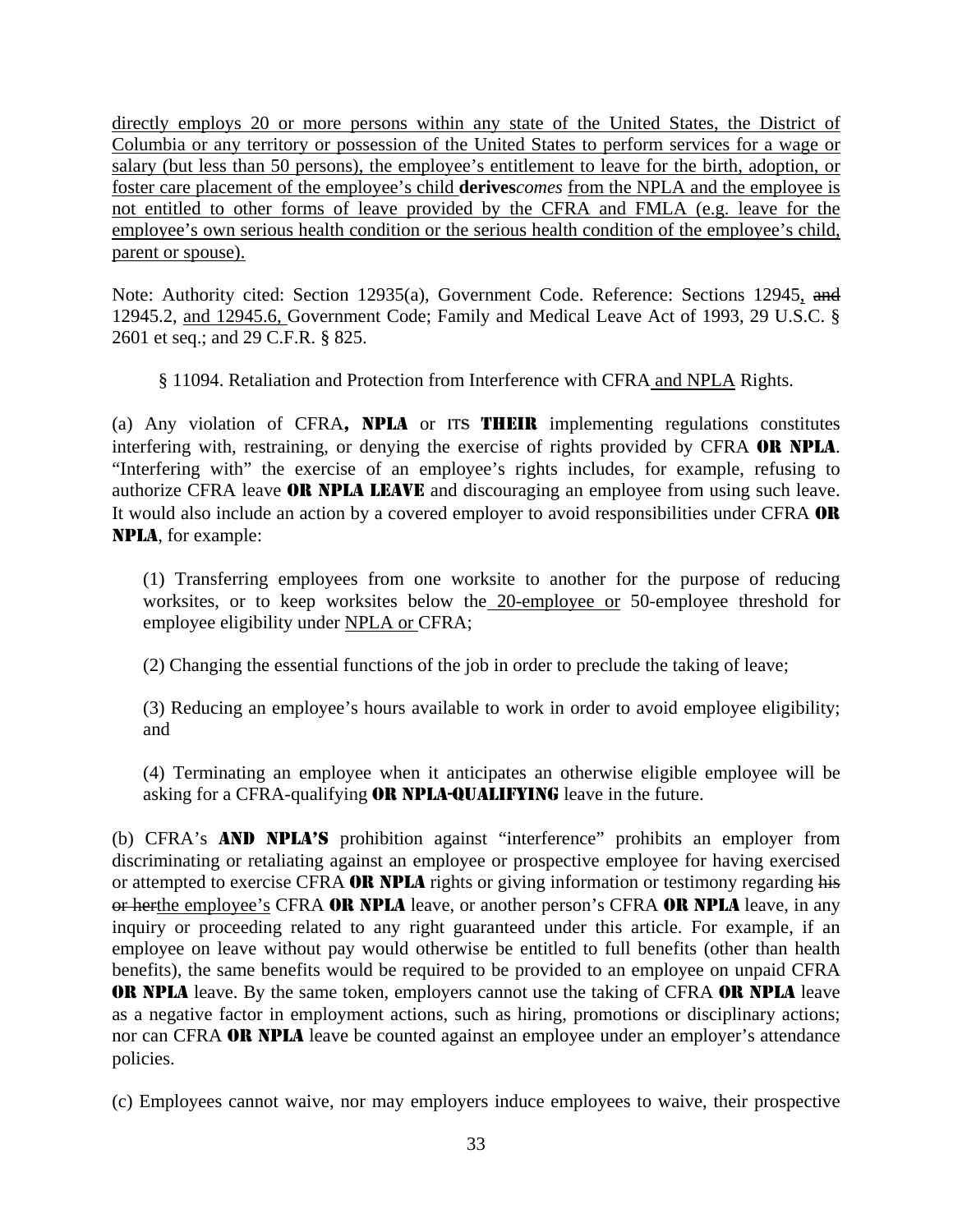rights under CFRA OR NPLA. For example, employees (or their collective bargaining representatives) cannot "trade off" the right to take CFRA OR NPLAleave against some other benefit offered by the employer. This does not prevent the settlement or release of CFRA OR NPLA claims by employees based on past employer conduct without the approval of a court. Nor does it prevent an employee's voluntary and uncoerced acceptance (not as a condition of employment) of a light duty assignment while recovering from a serious health condition. An employee's acceptance of such light duty assignment does not constitute a waiver of the employee's prospective rights, including the right to be reinstated to the same position the employee held at the time the employee's CFRA **OR NPLA** leave commenced or to a comparable position.

(d) All individuals, and not merely employees who are CFRA-qualified OR NPLA-QUALIFIED, are protected from retaliation for opposing (e.g., filing a complaint about) any practice that is unlawful under CFRA OR NPLA. They are similarly protected if they oppose any practice that they reasonably believe to be a violation of CFRA, NPLA or ITS THEIR implementing regulations.

(e) In addition to retaliation prohibited by CFRA, retaliation is also prohibited by the NPLA and by Government Code 12940 and section 11021 of the regulations.

Note: Authority cited: Section 12935(a), Government Code. Reference: Sections 12940, and 12945.2, and 12945.6, Government Code; Family and Medical Leave Act of 1993, 29 U.S.C. § 2601 et seq.; and 29 C.F.R. § 825.

§ 11095. Notice of CFRA and NPLA Rights and Obligations.

(a) Employers to Post Notice.

Every employer covered by the CFRA and/or NPLA is required to post and keep posted on its premises, in conspicuous places where employees are employed, a notice explaining the Act's provisions and providing information concerning the procedures for filing complaints of violations of the Act with the Department of Fair Employment and Housing. The notice must be posted prominently where it can be readily seen by employees and applicants for employment. The poster and the text must be large enough to be easily read and contain fully legible text. Electronic posting is sufficient to meet this posting requirement as long as it otherwise meets the requirements of this section. If the employer publishes an employee handbook that describes other kinds of personal or disability leaves available to its employees, the employer shall include a description of CFRA and/or NPLA leave in the next edition of its handbook it publishes following adoption of these regulations. The employer may include both pregnancy disability leave and CFRA and/or NPLA leave requirements in a single notice.

(b) Employers to Give Notice.

Employers are also encouraged to give a copy of the notice to each current and new employee, ensure that copies are otherwise available to each current and new employee, and disseminate the notice in any other way.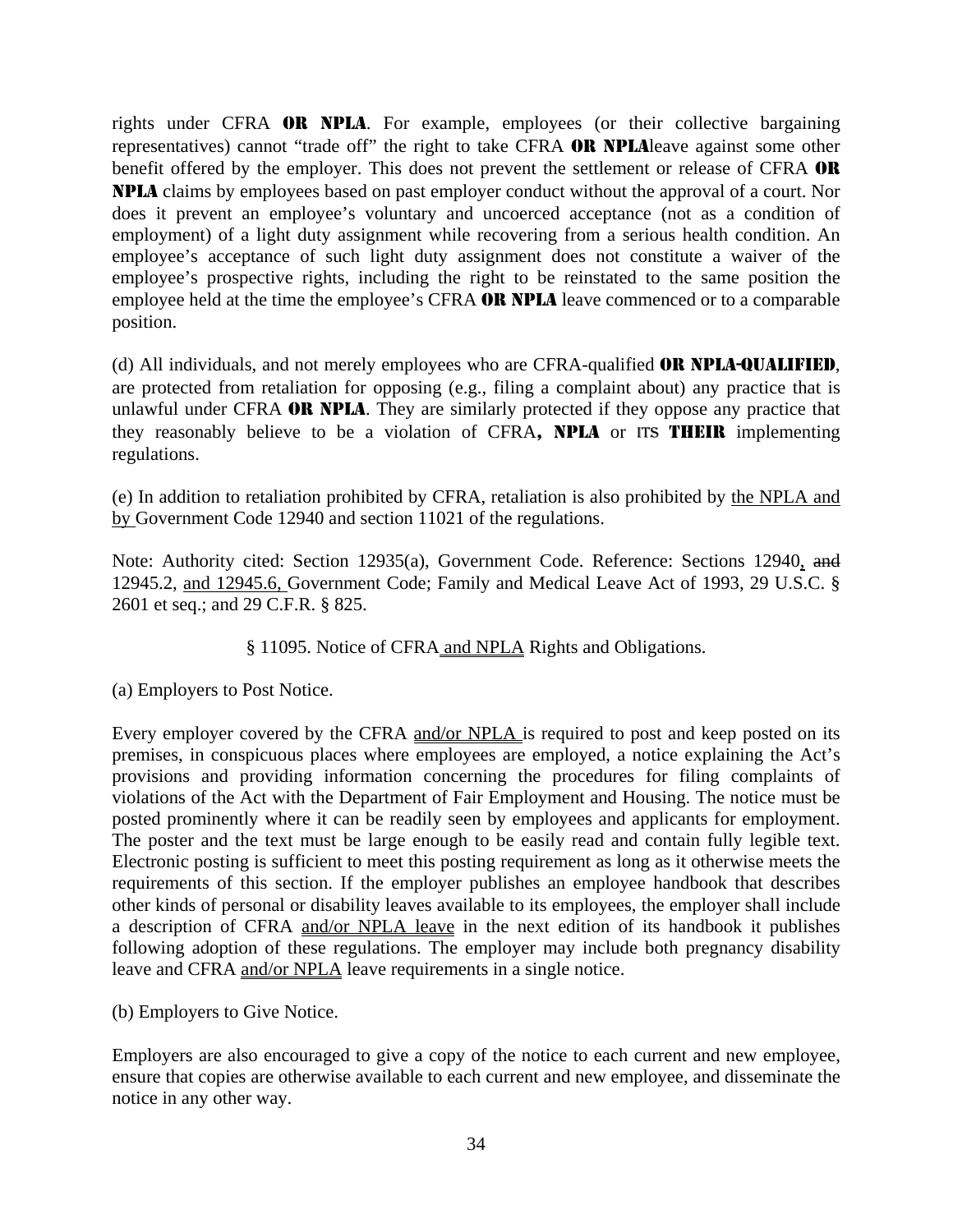# (c) Non-English Speaking Workforce.

Any employer whose workforce at any facility or establishment contains 10 percent or more of persons who speak a language other than English as their spoken language shall translate the notice into every language that is spoken by at least 10 percent of the workforce.

# (d) Text of Notice.

The text below contains only the minimum requirements of the California Family Rights Act of 1993, NEW PARENT LEAVE ACT and of the employer's obligation to provide pregnancy disability leave. Nothing in this notice requirement prohibits an employer from providing a leave policy that is more generous than that required by CFRA OR NPLA and providing its own notice of its own policy. Covered employers may develop their own notice or they may choose to use the text provided below, unless it does not accurately reflect their own policy.

# FAMILY CARE AND MEDICAL LEAVE (CFRA LEAVE) AND PREGNANCY DISABILITY LEAVE

Under the California Family Rights Act of 1993 (CFRA), if you have more than 12 months of service with us and have worked at least 1,250 hours in the 12-month period before the date you want to begin your leave, and if we employ 50 or more employees at your worksite or within 75 miles of your worksite, you may have a right to a family care or medical leave (CFRA leave). This leave may be up to 12 workweeks in a 12-month period for the birth, adoption, or foster care placement of your child or for your own serious health condition or that of your child, parent or spouse. If we employ less than 50 employees at your worksite or within 75 miles of your worksite, but at least 20 employees **at your worksite or within 75 miles of your worksite**, you may have a right to a family care leave for the birth, adoption, or foster care placement of your child under the New Parent Leave Act (NPLA). Similar to CFRA leave, the NPLA leave may be up to 12 workweeks in a 12-month period. While the law provides only unpaid leave, employees may choose or employers may require use of accrued paid leave while taking CFRA leave under certain circumstances and employees may choose to use accrued paid leave while taking NPLA leave.

Even if you are not eligible for CFRA or NPLA leave, if you are disabled by pregnancy, childbirth or a related medical condition, you are entitled to take a pregnancy disability leave of up to four months, depending on your period(s) of actual disability. If you are CFRA- or NPLAeligible, you have certain rights to take BOTH a pregnancy disability leave and a CFRA or NPLA leave for reason of the birth of your child. Both leaves contain a guarantee of reinstatement -for pregnancy disability it is to the same position and for CFRA or NPLA it is to the same or a comparable position -at the end of the leave, subject to any defense allowed under the law.

If possible, you must provide at least 30 days' advance notice for foreseeable events (such as the expected birth of a child or a planned medical treatment for yourself or of a family member). For events that are unforeseeable, we need you to notify us, at least verbally, as soon as you learn of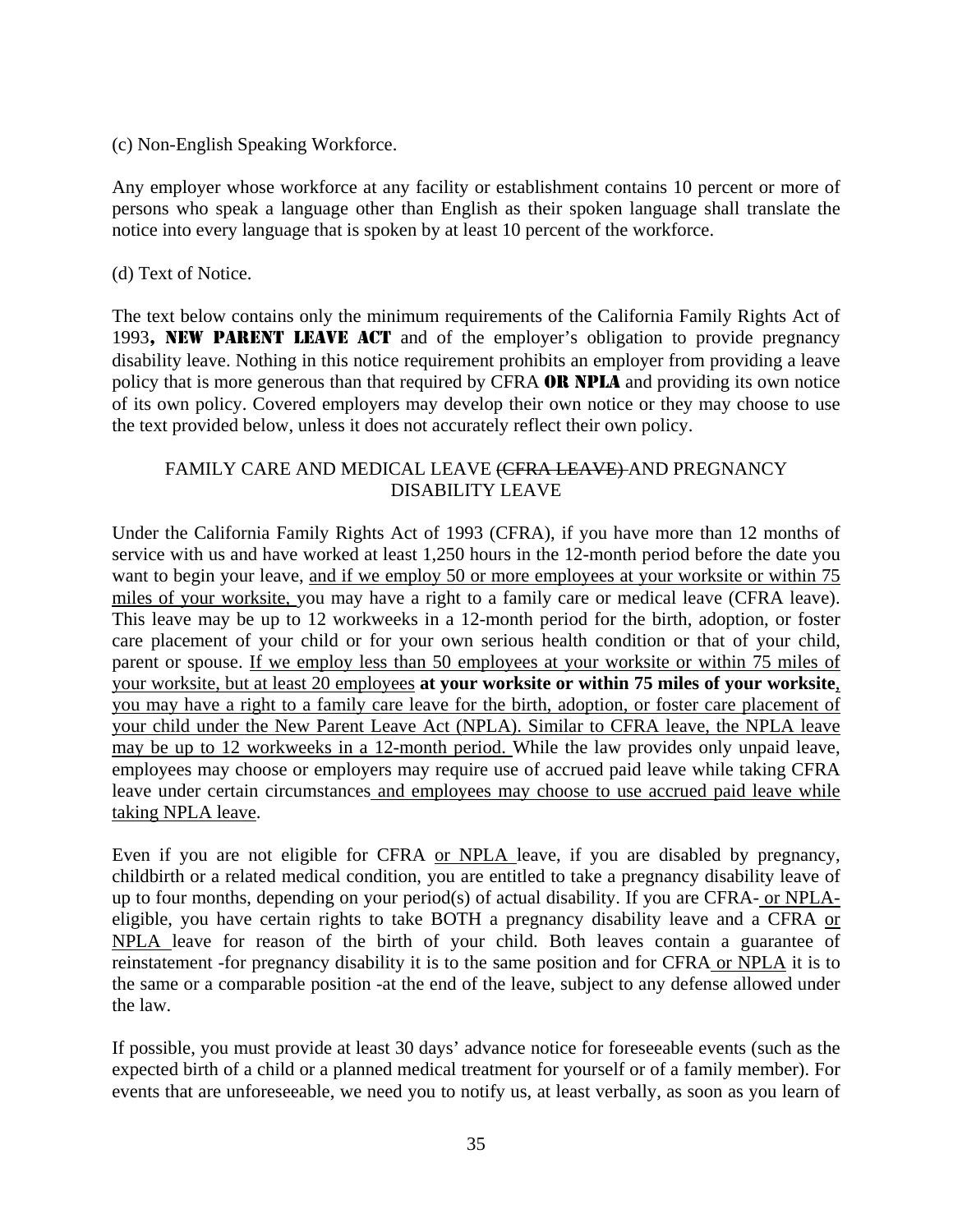the need for the leave. Failure to comply with these notice rules is grounds for, and may result in, deferral of the requested leave until you comply with this notice policy.

We may require certification from your health care provider before allowing you a leave for pregnancy disability or for your own serious health condition. We also may require certification from the health care provider of your child, parent or spouse, who has a serious health condition, before allowing you a leave to take care of that family member. When medically necessary, leave may be taken on an intermittent or reduced work schedule.

If you are taking a leave for the birth, adoption, or foster care placement of a child, the basic minimum duration of the leave is two weeks, and you must conclude the leave within one year of the birth or placement for adoption or foster care.

Taking a family care or pregnancy disability leave may impact certain of your benefits and your seniority date. If you want more information regarding your eligibility for a leave and/or the impact of the leave on your seniority and benefits, please contact \_\_\_\_\_\_\_\_\_\_\_\_\_\_\_\_\_\_\_\_\_\_\_\_\_\_\_\_\_\_ .

Note: Authority cited: Section 12935(a), Government Code. Reference: Sections 12940, 12945, and 12945.2, and 12945.6 Government Code; Family and Medical Leave Act of 1993, 29 U.S.C. § 2601 et seq.; and 29 C.F.R. § 825.

§ 11096. Relationship with FMLA Regulations.

To the extent that they are within the scope of Government Code section 12945.2 and not inconsistent with this article, other state law, or the California Constitution, the Council incorporates by reference the federal regulations interpreting FMLA that became effective March 8, 2013 (29 C.F.R. Part 825), which govern any FMLA leave that is also a leave under this article.

Note: Authority cited: Section 12935(a), Government Code. Reference: Sections 12945.2 and 12945.6, Government Code; Family and Medical Leave Act of 1993, 29 U.S.C. § 2601 et seq.; and 29 C.F.R. § 825.

§ 11097. Certification Form.

For leaves involving serious health conditions **under CFRA or FMLA**, the employer may utilize the following Certification of Health Care Provider form or its equivalent. Employers may also utilize any other certification form so long as the health care provider does not disclose the underlying diagnosis of the serious health condition involved without the consent of the patient.

> FAIR EMPLOYMENT & HOUSING COUNCIL CERTIFICATION OF HEALTH CARE PROVIDER (California Family Rights Act (CFRA))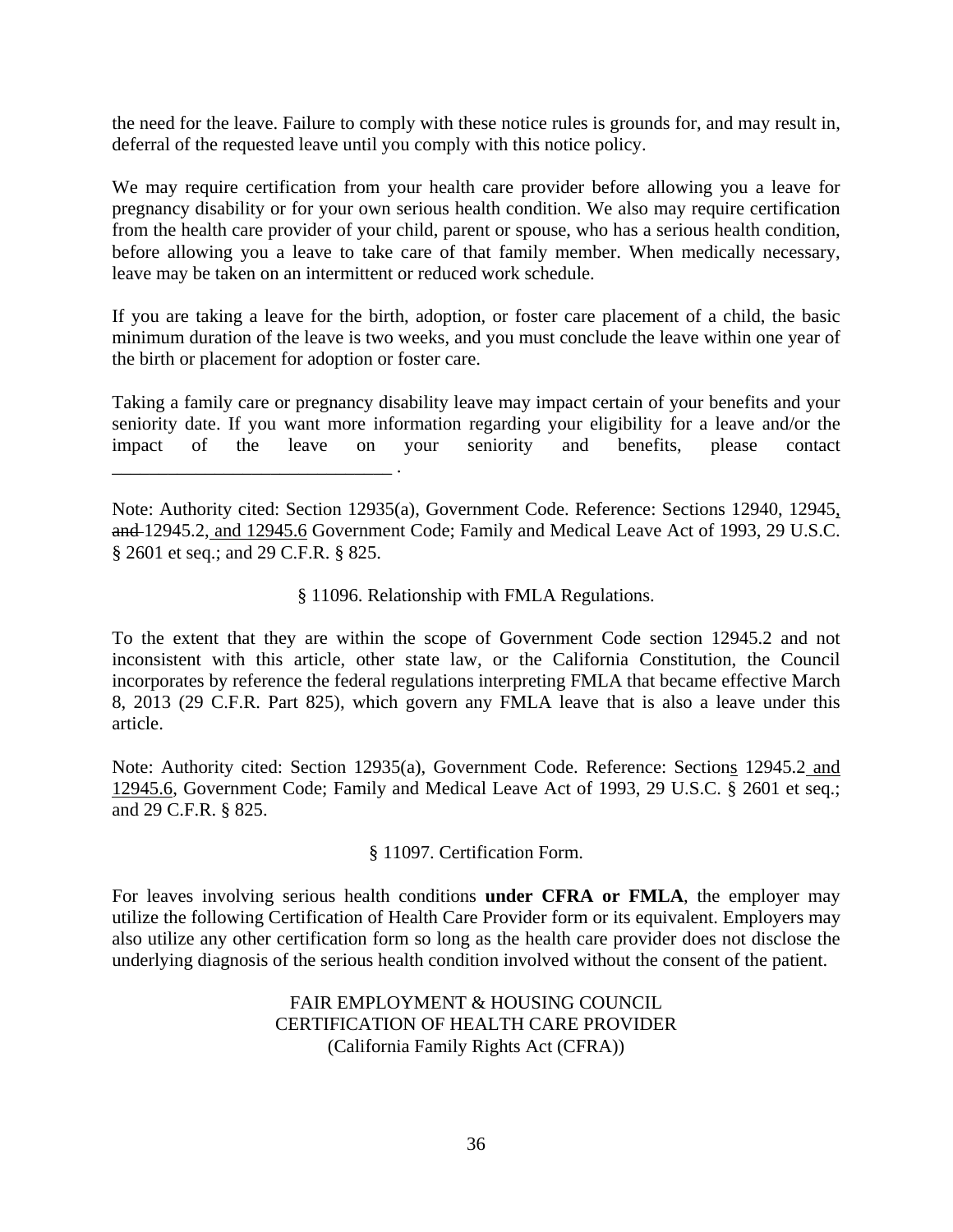IMPORTANT NOTE: The California Genetic Information Nondiscrimination Act of 2011 (CalGINA) prohibits employers and other covered entities from requesting, or requiring, genetic information of an individual or family member of the individual except as specifically allowed by law. To comply with the Act, we are asking that you not provide any genetic information when responding to this request for medical information. "Genetic Information," as defined by CalGINA, includes information about the individual's or the individual's family member's genetic tests, information regarding the manifestation of a disease or disorder in a family member of the individual, and includes information from genetic services or participation in clinical research that includes genetic services by an individual or any family member of the individual. "Genetic Information" does not include information about an individual's sex or age.

- 1. Employee's Name:\_\_\_\_\_\_\_\_\_\_\_\_\_\_\_\_\_\_\_\_\_\_\_\_\_\_\_\_\_\_\_\_\_\_\_\_\_\_\_\_\_\_\_\_\_\_\_\_\_\_\_\_\_\_\_\_\_\_\_\_
- 2. Patient's Name (If other than employee):\_\_\_\_\_\_\_\_\_\_\_\_\_\_\_\_\_\_\_\_\_\_\_\_\_\_\_\_\_\_\_\_\_\_\_\_\_\_\_\_\_\_

Patient's relationship to employee:

If patient is employee's child, is patient either under 18 or an adult dependent child:

Yes No

- $\Box$
- 3. Date medical condition or need for treatment commenced [NOTE: THE HEALTH CARE PROVIDER IS NOT TO DISCLOSE THE UNDERLYING DIAGNOSIS WITHOUT CONSENT OF THE PATIENT:]

\_\_\_\_\_\_\_\_\_\_\_\_\_\_\_\_\_\_\_\_\_\_\_\_\_\_\_\_\_\_\_\_\_\_\_\_\_\_\_\_\_\_\_\_\_\_\_\_\_\_\_\_\_\_\_\_\_\_\_\_\_\_\_\_\_\_\_\_\_\_\_\_\_\_\_

- 4. Probable duration of medical condition or need for treatment:\_\_\_\_\_\_\_\_\_\_\_\_\_\_\_\_\_\_\_\_\_\_\_\_\_\_
- 5. Below is a description of what constitutes a "serious health condition" under both the federal Family and Medical Leave Act (FMLA) and the California Family Rights Act (CFRA). Does the patient's condition qualify as a serious health condition:

Yes No

 $\Box$ 

6. If the certification is for the serious health condition of the employee, please answer the following:

Yes No

 $\Box$   $\Box$  Is the employee able to perform work of any kind? (If "No," skip next question.)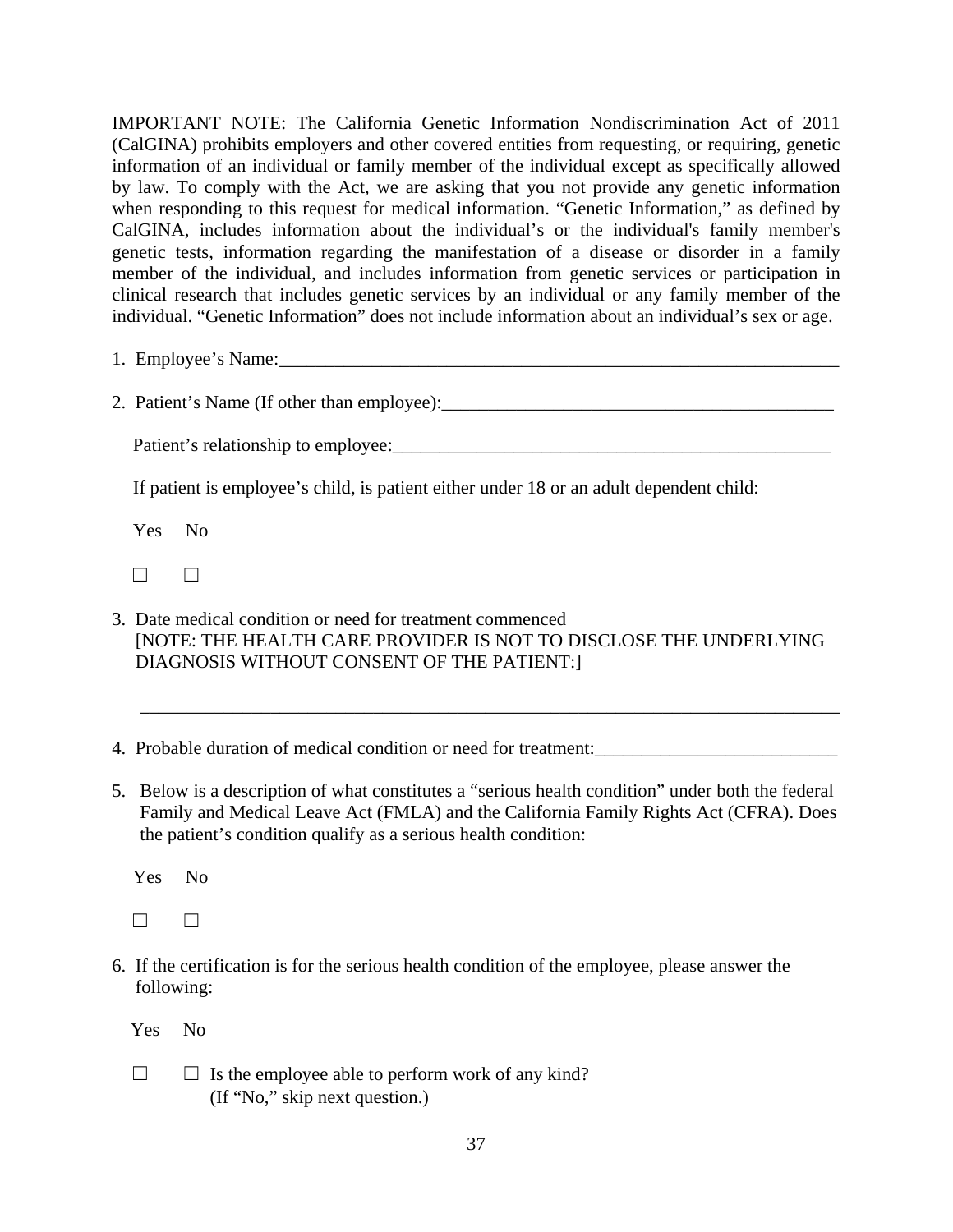- $\Box$   $\Box$  Is employee unable to perform any one or more of the essential functions of employee's position? (Answer after reviewing statement from employer of essential functions of employee's position, or, if none provided, after discussing with employee.)
- 7. If the certification is for the care of the employee's family member, please answer the following:

Yes No

- $\Box$   $\Box$  Does (or will) the patient require assistance for basic medical, hygiene, nutritional needs, safety, or transportation?
- ☐ ☐ After review of the employee's signed statement (See Item 10 below), does the condition warrant the participation of the employee? (This participation may include psychological comfort and/or arranging for third-party care for the family member.)
- 8. Estimate the period of time care is needed or during which the employee's presence would be beneficial:

\_\_\_\_\_\_\_\_\_\_\_\_\_\_\_\_\_\_\_\_\_\_\_\_\_\_\_\_\_\_\_\_\_\_\_\_\_\_\_\_\_\_\_\_\_\_\_\_\_\_\_\_\_\_\_\_\_\_\_\_\_\_\_\_\_\_\_\_\_\_\_\_\_\_\_

9. Please answer the following questions only if the employee is asking for intermittent leave or a reduced work schedule.

Yes No

☐ ☐ Intermittent Leave: Is it medically necessary for the employee to be off work on an intermittent basis due to the serious health condition of the employee or family member?

> If yes, please indicate the estimated frequency of the employee's need for intermittent leave due to the serious health condition, and the duration of such leaves (e.g. 1 episode every 3 months lasting 1-2 days):

Frequency:  $\frac{1}{\text{times per}}$  times per  $\frac{1}{\text{times}}$  week(s)  $\frac{1}{\text{cos}(s)}$ 

Duration: \_\_\_\_\_hours or \_\_\_\_ day(s) per episode

Yes No

 $\Box$   $\Box$  Reduced Schedule Leave: Is it medically necessary for the employee to work less than the employee's normal work schedule due to the serious health condition of the employee or family member?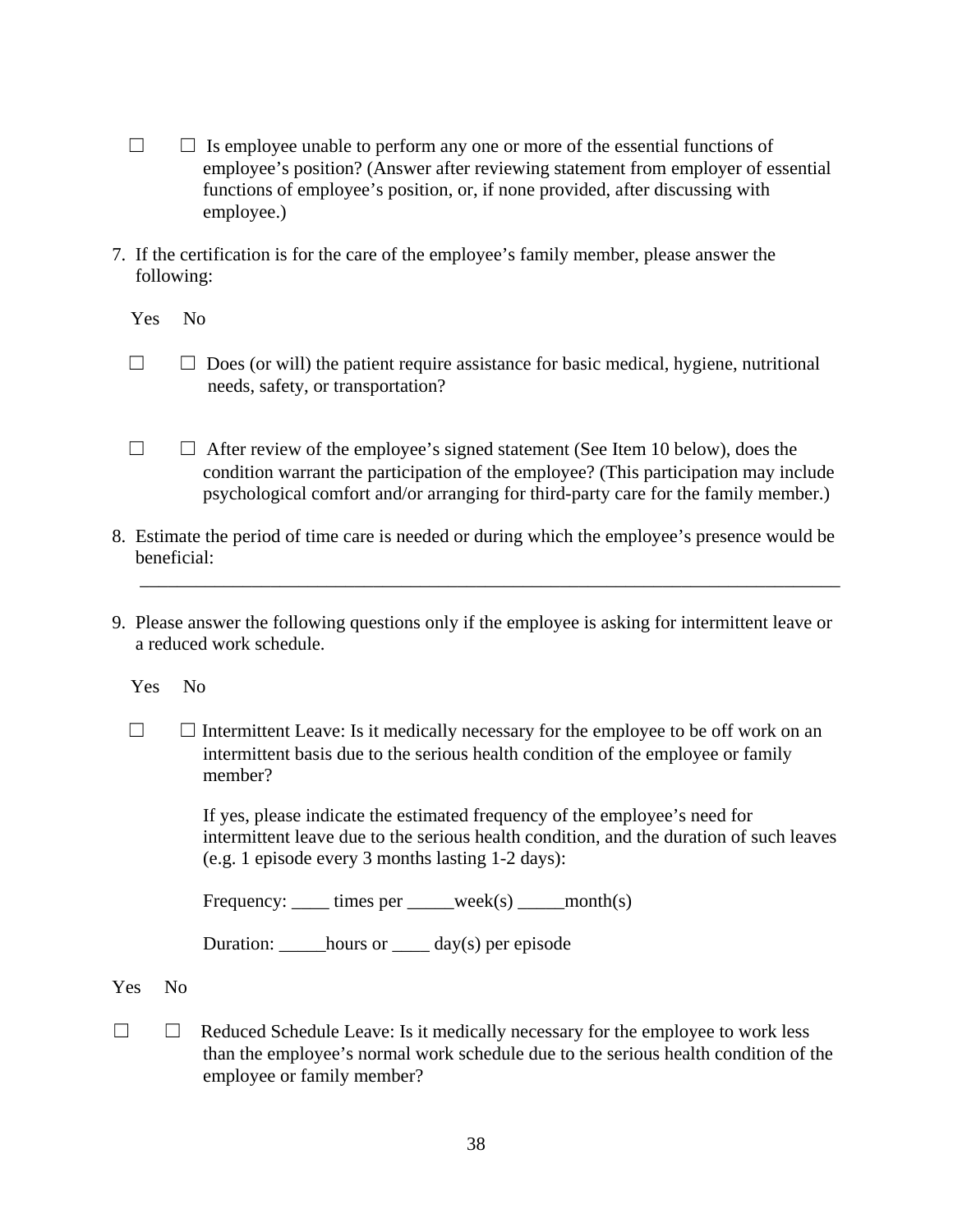If yes, please indicate the part-time or reduced work schedule the employee needs:

 $\frac{1}{2}$  hour(s) per day;  $\frac{1}{2}$  days per week, from  $\frac{1}{2}$  through

Yes No

☐ ☐ Time Off for Medical Appointments or Treatment: Is it medically necessary for the employee to take time off work for doctor's visits or medical treatment, either by the health care practitioner or another provider of health services?

> If yes, please indicate the estimated frequency of the employee's need for leave for doctor's visits or medical treatment, and the time required for each appointment, including any recovery period:

Frequency: \_\_\_\_\_ times per \_\_\_\_\_week(s) \_\_\_\_\_month(s)

Duration: hours or day(s) per appointment/treatment

ITEM 10 IS TO BE COMPLETED BY THE EMPLOYEE NEEDING FAMILY LEAVE. \*\*\*\*TO BE PROVIDED TO THE HEALTH CARE PROVIDER UNDER SEPARATE COVER.

10. When family care leave is needed to care for a seriously-ill family member, the employee shall state the care he or shethe employee will provide and an estimate of the time period during which this care will be provided, including a schedule if leave is to be taken intermittently or on a reduced work schedule:

\_\_\_\_\_\_\_\_\_\_\_\_\_\_\_\_\_\_\_\_\_\_\_\_\_\_\_\_\_\_\_\_\_\_\_\_\_\_\_\_\_\_\_\_\_\_\_\_\_\_\_\_\_\_\_\_\_\_\_\_\_\_\_\_\_\_

\_\_\_\_\_\_\_\_\_\_\_\_\_\_\_\_\_\_\_\_\_\_\_\_\_\_\_\_\_\_\_\_\_\_\_\_\_\_\_\_\_\_\_\_\_\_\_\_\_\_\_\_\_\_\_\_\_\_\_\_\_\_\_\_\_\_\_\_\_\_\_\_\_\_\_ \_\_\_\_\_\_\_\_\_\_\_\_\_\_\_\_\_\_\_\_\_\_\_\_\_\_\_\_\_\_\_\_\_\_\_\_\_\_\_\_\_\_\_\_\_\_\_\_\_\_\_\_\_\_\_\_\_\_\_\_\_\_\_\_\_\_\_\_\_\_\_\_\_\_\_ \_\_\_\_\_\_\_\_\_\_\_\_\_\_\_\_\_\_\_\_\_\_\_\_\_\_\_\_\_\_\_\_\_\_\_\_\_\_\_\_\_\_\_\_\_\_\_\_\_\_\_\_\_\_\_\_\_\_\_\_\_\_\_\_\_\_\_\_\_\_\_\_\_\_\_

11. Printed name of health care provider: Signature of health care provider:

Date:

12. Signature of Employee:

Date:\_\_\_\_\_\_\_\_\_\_\_\_\_\_\_\_\_\_\_\_\_\_\_\_\_\_\_\_\_\_\_\_\_\_\_\_\_\_\_

\_\_\_\_\_\_\_\_\_\_\_\_\_\_\_\_\_\_\_\_\_\_\_\_\_\_\_\_\_\_\_\_\_\_\_\_\_\_\_\_\_\_\_\_

\*\*\*

--- Serious Health Condition ---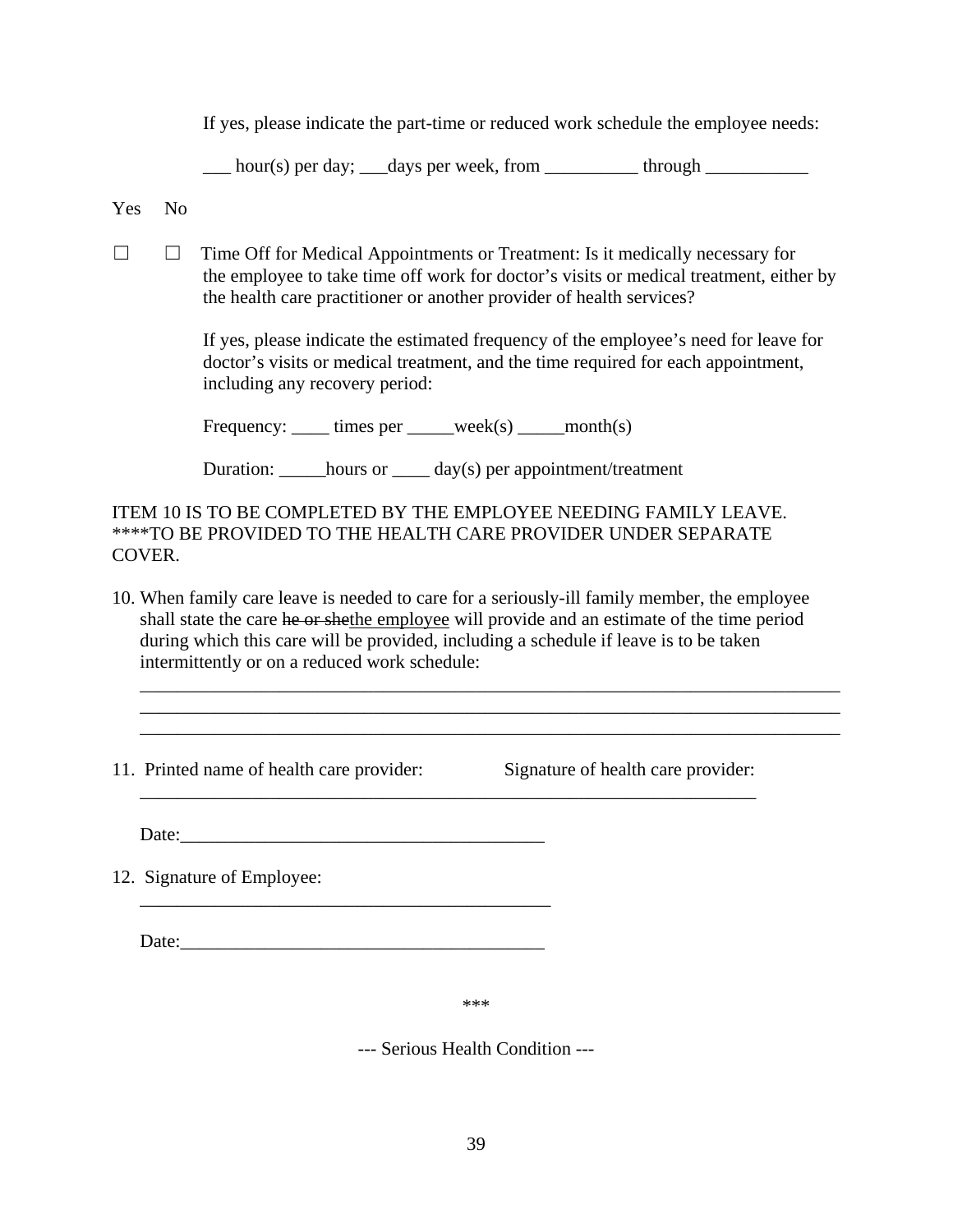"Serious health condition" means an illness, injury (including, but not limited to, on-the-job injuries), impairment, or physical or mental condition of the employee or a child, parent, or spouse of the employee that involves either inpatient care or continuing treatment, including, but not limited to, treatment for substance abuse. A serious health condition may involve one or more of the following:

1. Hospital Care

Inpatient care in a hospital, hospice, or residential medical care facility, including any period of incapacity or subsequent treatment in connection with or consequent to such inpatient care. A person is considered an "inpatient" when a heath care facility formally admits the person him or her to the facility with the expectation that the person he or she will remain at least overnight and occupy a bed, even if it later develops that such person can be discharged or transferred to another facility and does not actually remain overnight.

- 2. Absence Plus Treatment
	- (a) A period of incapacity of more than three consecutive calendar days (including any subsequent treatment or period of incapacity relating to the same condition), that also involves:
		- (1) Treatment two or more times by a health care provider, by a nurse or physician's assistant under direct supervision of a health care provider, or by a provider of health care services (e.g., physical therapist) under orders of, or on referral by, a health care provider; or
		- (2) Treatment by a health care provider on at least one occasion which results in a regimen of continuing treatment under the supervision of the health care provider.
- 3. Pregnancy [NOTE: An employee's own incapacity due to pregnancy is covered as a serious health condition under FMLA but not under CFRA]

Any period of incapacity due to pregnancy or for prenatal care.

- 4. Chronic Conditions Requiring Treatment A chronic condition which:
	- (1) Requires periodic visits for treatment by a health care provider, or by a nurse of physician's assistant under direct supervision of a health care provider;
	- (2) Continues over an extended period of time (including recurring episodes of a single underlying condition); and
	- (3) May cause episodic rather than a continuing period of incapacity (e.g., asthma, diabetes, epilepsy, etc.).
- 5. Permanent/Long-term Conditions Requiring Supervision